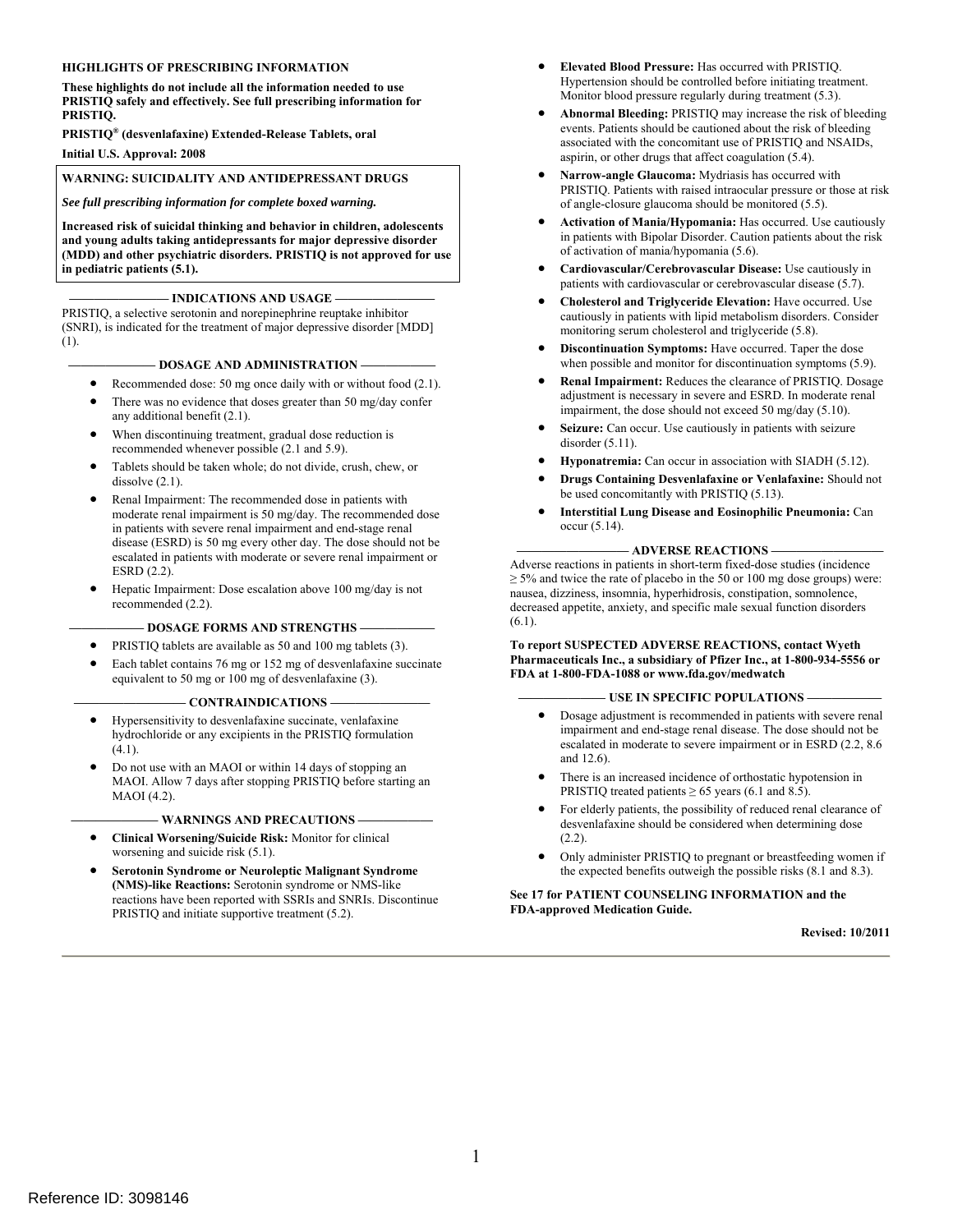#### **FULL PRESCRIBING INFORMATION: CONTENTS \***

#### 2.5 Switching Patients From Other Antidepressants to PRISTIQ (MAOI) 4.2 Monoamine Oxidase Inhibitors 5.3 Elevated Blood Pressure 5.5 Narrow-angle Glaucoma **WARNING: SUICIDALITY AND ANTIDEPRESSANT DRUGS 1 INDICATIONS AND USAGE 2 DOSAGE AND ADMINISTRATION**  2.1 Initial Treatment of Major Depressive Disorder 2.2 Special Populations 2.3 Maintenance/Continuation/Extended Treatment 2.4 Discontinuing PRISTIQ 2.6 Switching Patients To or From a Monoamine Oxidase Inhibitor **3 DOSAGE FORMS AND STRENGTHS 4 CONTRAINDICATIONS**  4.1 Hypersensitivity **5 WARNINGS AND PRECAUTIONS**  5.1 Clinical Worsening and Suicide Risk 5.2 Serotonin Syndrome or Neuroleptic Malignant Syndrome (NMS)-like Reactions 5.4 Abnormal Bleeding 5.6 Activation of Mania/Hypomania 5.7 Cardiovascular/Cerebrovascular Disease 5.8 Serum Cholesterol and Triglyceride Elevation 5.9 Discontinuation of Treatment with PRISTIQ 5.10 Renal Impairment 5.11 Seizure 5.12 Hyponatremia 5.13 Co-administration of Drugs Containing Desvenlafaxine and Venlafaxine 5.14 Interstitial Lung Disease and Eosinophilic Pneumonia **6 ADVERSE REACTIONS**  6.1 Clinical Studies Experience 6.2 Adverse Reactions Identified During Post-Approval Use 6.3 Adverse Reactions Reported With Other SNRIs **7 DRUG INTERACTIONS**  7.1 Central Nervous System (CNS)-Active Agents

- 
- 7.2 Monoamine Oxidase Inhibitors (MAOI)
- 7.3 Serotonergic Drugs
- 7.4 Drugs that Interfere with Hemostasis (e.g., NSAIDs, Aspirin, and Warfarin)
- 7.5 Ethanol
- 7.6 Potential for Other Drugs to Affect Desvenlafaxine
- 7.7 Potential for Desvenlafaxine to Affect Other Drugs
- 7.8 P-glycoprotein Transporter
- 7.9 Electroconvulsive Therapy

\* Sections or subsections omitted from the full prescribing information are not listed

7.10 Drug-Laboratory Test Interactions **8 USE IN SPECIFIC POPULATIONS**  8.1 Pregnancy 8.2 Labor and Delivery 8.3 Nursing Mothers 8.4 Pediatric Use 8.5 Geriatric Use 8.6 Renal Impairment 8.7 Hepatic Impairment **9 DRUG ABUSE AND DEPENDENCE**  9.1 Controlled Substance 9.2 Abuse and Dependence **10 OVERDOSAGE**  10.1 Human Experience with Overdosage 10.2 Management of Overdosage **11 DESCRIPTION 12 CLINICAL PHARMACOLOGY**  12.1 Mechanism of Action 12.2 Pharmacodynamics 12.3 Pharmacokinetics 12.4 Absorption and Distribution 12.5 Metabolism and Elimination 12.6 Special Populations **13 NONCLINICAL TOXICOLOGY**  13.1 Carcinogenesis, Mutagenesis, Impairment of Fertility **14 CLINICAL STUDIES 16 HOW SUPPLIED/STORAGE AND HANDLING 17 PATIENT COUNSELING INFORMATION**  17.1 Suicide Risk 17.2 Concomitant Medication 17.3 Serotonin Syndrome or Neuroleptic Malignant Syndrome (NMS) like Reactions 17.4 Elevated Blood Pressure 17.5 Abnormal Bleeding 17.6 Narrow-angle Glaucoma 17.7 Activation of Mania/Hypomania 17.8 Cardiovascular/Cerebrovascular Disease 17.9 Serum Cholesterol and Triglyceride Elevation 17.10 Discontinuation 17.11 Switching Patients From Other Antidepressants to PRISTIQ 17.12 Interference with Cognitive and Motor Performance 17.13 Alcohol 17.14 Allergic Reactions 17.15 Pregnancy 17.16 Nursing

17.17 Residual Inert Matrix Tablet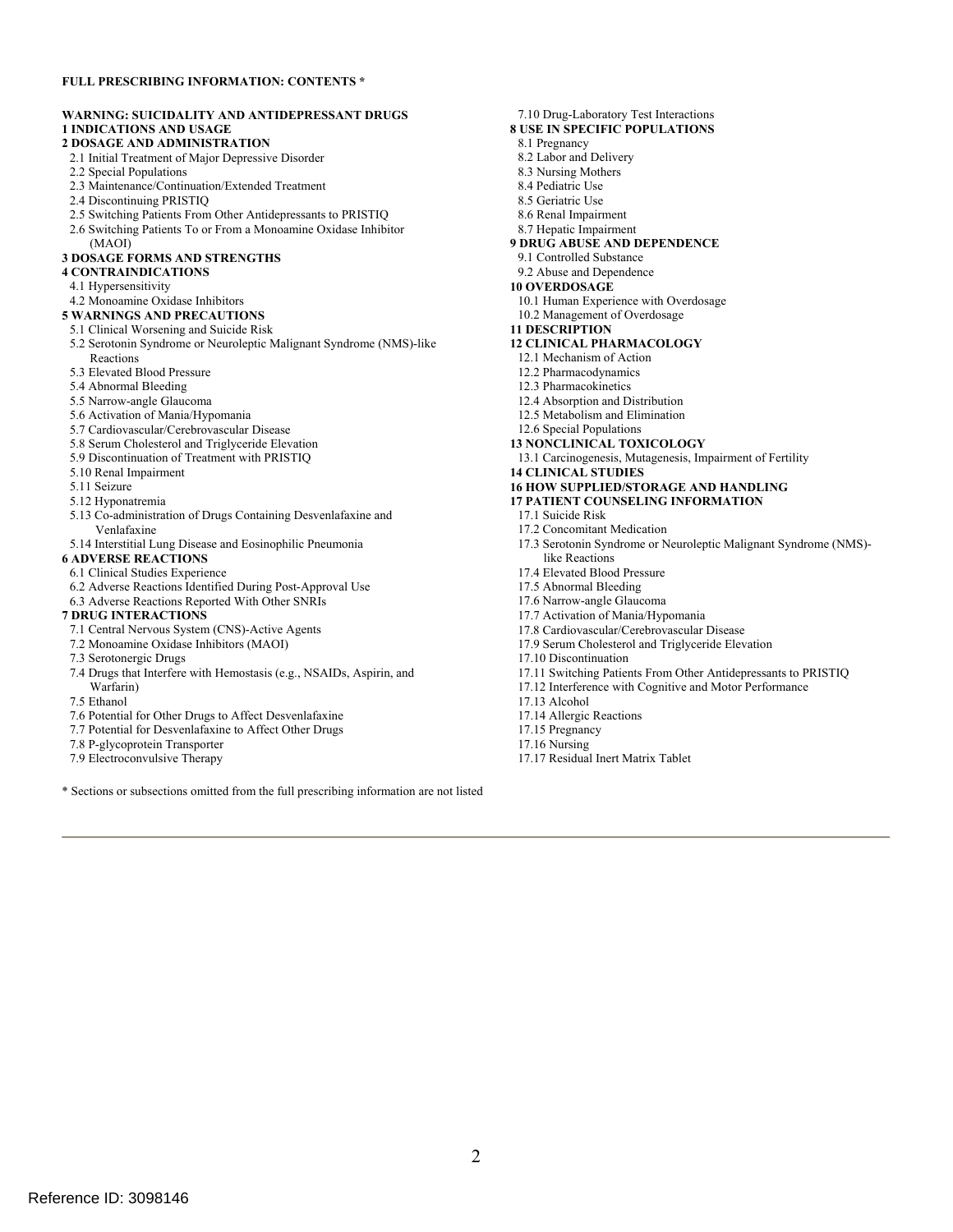## **FULL PRESCRIBING INFORMATION**

## **WARNING: SUICIDALITY AND ANTIDEPRESSANT DRUGS**

**Antidepressants increased the risk compared to placebo of suicidal thinking and behavior (suicidality) in children, adolescents, and young adults in short-term studies of Major Depressive Disorder (MDD) and other psychiatric disorders. Anyone considering the use of PRISTIQ® or any other antidepressant in a child, adolescent, or young adult must balance this risk with the clinical need. Short-term studies did not show an increase in the risk of suicidality with antidepressants compared to placebo in adults beyond age 24; there was a reduction in risk with antidepressants compared to placebo in adults aged 65 and older. Depression and certain other psychiatric disorders are themselves associated with increases in the risk of suicide. Patients of all ages who are started on antidepressant therapy should be monitored appropriately and observed closely for clinical worsening, suicidality, or unusual changes in behavior. Families and caregivers should be advised of the need for close observation and communication with the prescriber. PRISTIQ is not approved for use in pediatric patients [***see Warnings and Precautions (5.1), Use in Specific Populations (8.4), and Patient Counseling Information (17.1)***].** 

## **1 INDICATIONS AND USAGE**

PRISTIQ, a selective serotonin and norepinephrine reuptake inhibitor (SNRI), is indicated for the treatment of major depressive disorder (MDD) [*see Clinical Studies (14) and Dosage and Administration (2.1)*]. The efficacy of PRISTIQ has been established in four 8-week, placebocontrolled studies of outpatients who met DSM-IV criteria for major depressive disorder.

A major depressive episode (DSM-IV) implies a prominent and relatively persistent (nearly every day for at least 2 weeks) depressed or dysphoric mood that usually interferes with daily functioning, and includes at least 5 of the following 9 symptoms: depressed mood, loss of interest in usual activities, significant change in weight and/or appetite, insomnia or hypersomnia, psychomotor agitation or retardation, increased fatigue, feelings of guilt or worthlessness, slowed thinking or impaired concentration, or a suicide attempt or suicidal ideation.

# **2 DOSAGE AND ADMINISTRATION**

## **2.1 Initial Treatment of Major Depressive Disorder**

The recommended dose for PRISTIQ is 50 mg once daily, with or without food.

In clinical studies, doses of 50-400 mg/day were shown to be effective, although no additional benefit was demonstrated at doses greater than 50 mg/day and adverse events and discontinuations were more frequent at higher doses.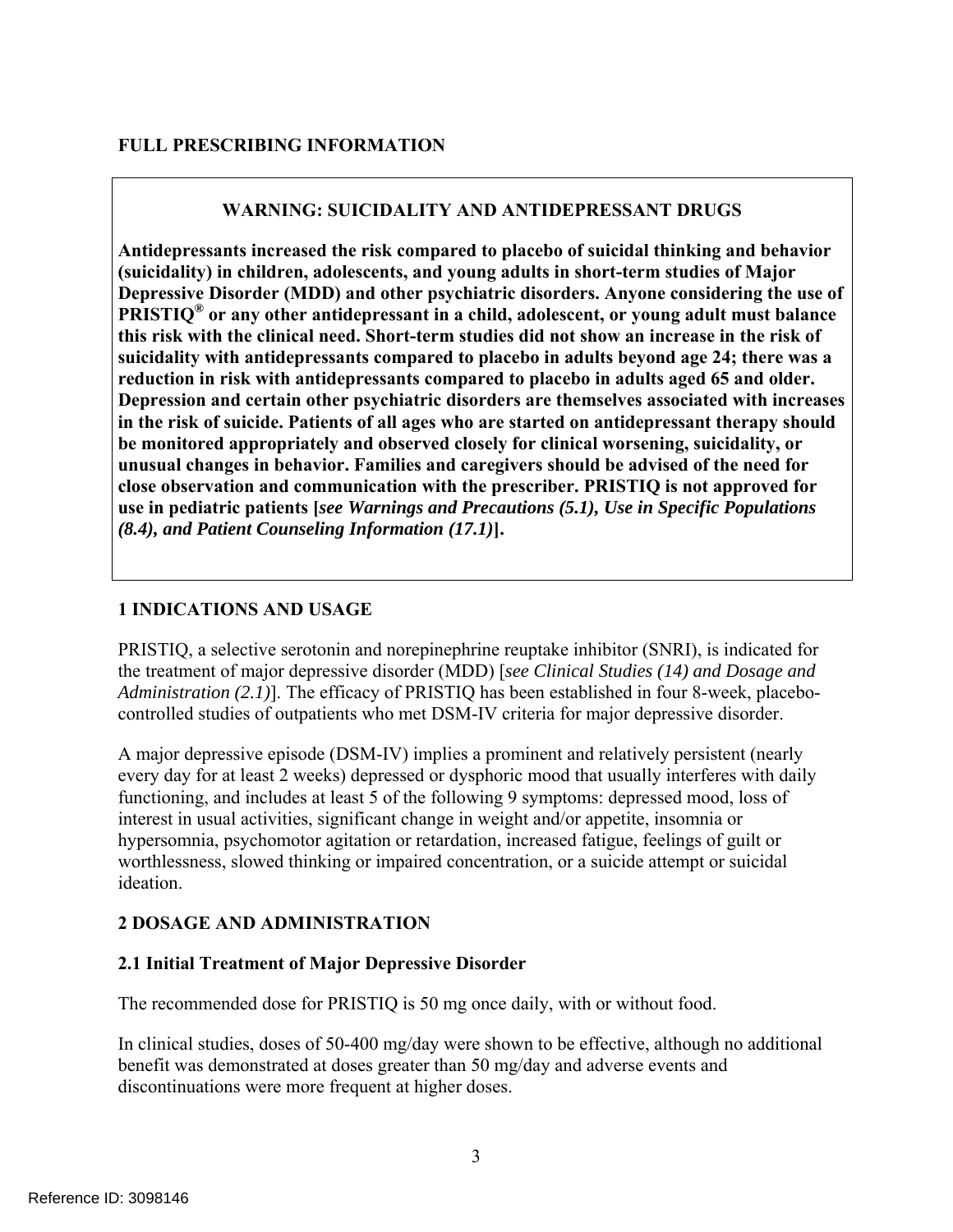When discontinuing therapy, gradual dose reduction is recommended whenever possible to minimize discontinuation symptoms [*see Dosage and Administration (2.4) and Warnings and Precautions (5.9)*].

PRISTIQ should be taken at approximately the same time each day. Tablets must be swallowed whole with fluid and not divided, crushed, chewed, or dissolved.

## **2.2 Special Populations**

## Pregnant women during the third trimester

Neonates exposed to SNRIs or SSRIs late in the third trimester have developed complications requiring prolonged hospitalization, respiratory support, and tube feeding [*see Use in Specific Populations (8.1)*]. When treating pregnant women with PRISTIQ during the third trimester, the physician should carefully consider the potential risks and benefits of treatment. The physician may consider tapering PRISTIQ in the third trimester.

## Patients with renal impairment

No dosage adjustment is necessary in patients with mild renal impairment  $(24-hr)$  CrCl = 50-80 mL/min).

The recommended dose in patients with moderate renal impairment  $(24-hr)$  CrCl = 30-50 mL/min) is 50 mg per day. The recommended dose in patients with severe renal impairment (24-hr CrCl < 30 mL/min) or end-stage renal disease (ESRD) is 50 mg every other day. Supplemental doses should not be given to patients after dialysis. The doses should not be escalated in patients with moderate or severe renal impairment, or ESRD [*see Warnings and Precautions (5.10), Use in Specific Populations (8.6) and Clinical Pharmacology (12.6)*].

## Patients with hepatic impairment

The recommended dose in patients with hepatic impairment is 50 mg/day. Dose escalation above 100 mg/day is not recommended [*see Clinical Pharmacology (12.6)*].

## Elderly patients

No dosage adjustment is required solely on the basis of age; however, the possibility of reduced renal clearance of PRISTIQ should be considered when determining the dose [*see Use in Specific Populations (8.5) and Clinical Pharmacology (12.6)*].

# **2.3 Maintenance/Continuation/Extended Treatment**

It is generally agreed that acute episodes of major depressive disorder require several months or longer of sustained pharmacologic therapy. However, the longer-term efficacy of PRISTIQ at a dose of 50 mg/day that was effective in short-term, controlled studies has not been studied. Patients should be periodically reassessed to determine the need for continued treatment.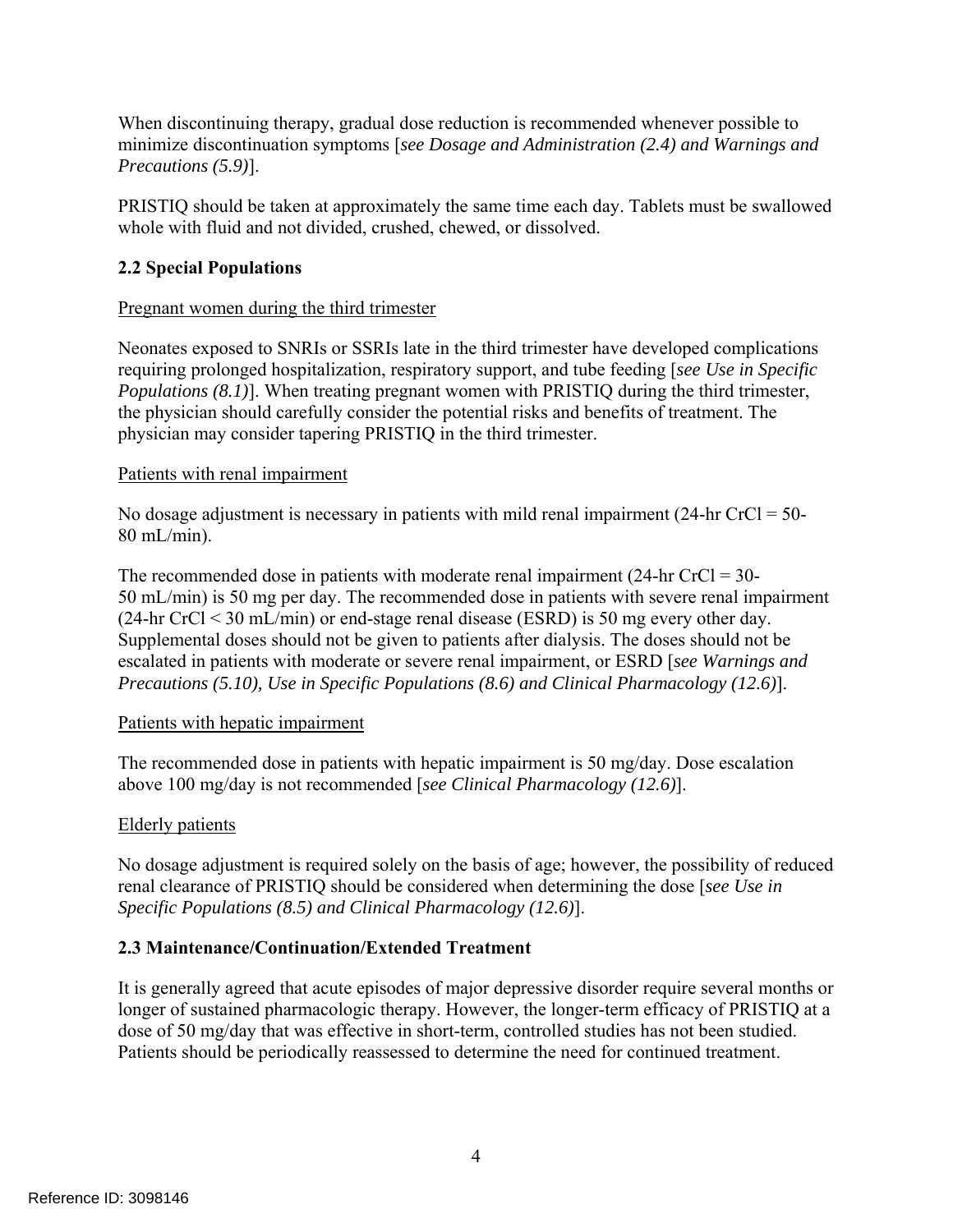# **2.4 Discontinuing PRISTIQ**

Symptoms associated with discontinuation of PRISTIQ, other SNRIs and SSRIs have been reported [*see Warnings and Precautions (5.9)*]. Patients should be monitored for these symptoms when discontinuing treatment. A gradual reduction in the dose rather than abrupt cessation is recommended whenever possible. If intolerable symptoms occur following a decrease in the dose or upon discontinuation of treatment, then resuming the previously prescribed dose may be considered. Subsequently, the physician may continue decreasing the dose, but at a more gradual rate.

## **2.5 Switching Patients From Other Antidepressants to PRISTIQ**

Discontinuation symptoms have been reported when switching patients from other antidepressants, including venlafaxine, to PRISTIQ. Tapering of the initial antidepressant may be necessary to minimize discontinuation symptoms [*see Contraindications (4.2)*].

## **2.6 Switching Patients To or From a Monoamine Oxidase Inhibitor (MAOI)**

At least 14 days must elapse between discontinuation of an MAOI and initiation of therapy with PRISTIO. In addition, at least 7 days must be allowed after stopping PRISTIO before starting an MAOI [*see Contraindications (4.2)*].

# **3 DOSAGE FORMS AND STRENGTHS**

PRISTIO<sup>®</sup> (desvenlafaxine) Extended-Release Tablets are available as 50 and 100 mg tablets.

50 mg, light pink, square pyramid tablet debossed with "W" over "50" on the flat side

100 mg, reddish-orange, square pyramid tablet debossed with "W" over "100" on the flat side

# **4 CONTRAINDICATIONS**

## **4.1 Hypersensitivity**

Hypersensitivity to desvenlafaxine succinate, venlafaxine hydrochloride or to any excipients in the PRISTIQ formulation.

## **4.2 Monoamine Oxidase Inhibitors**

PRISTIQ must not be used concomitantly in patients taking monoamine oxidase inhibitors (MAOIs) or in patients who have taken MAOIs within the preceding 14 days due to the risk of serious, sometimes fatal, drug interactions with SNRI or SSRI treatment or with other serotonergic drugs. These interactions have been associated with symptoms that include tremor, myoclonus, diaphoresis, nausea, vomiting, flushing, dizziness, hyperthermia with features resembling neuroleptic malignant syndrome, seizures, rigidity, autonomic instability with possible rapid fluctuations of vital signs, and mental status changes that include extreme agitation progressing to delirium and coma. Based on the half-life of desvenlafaxine, at least 7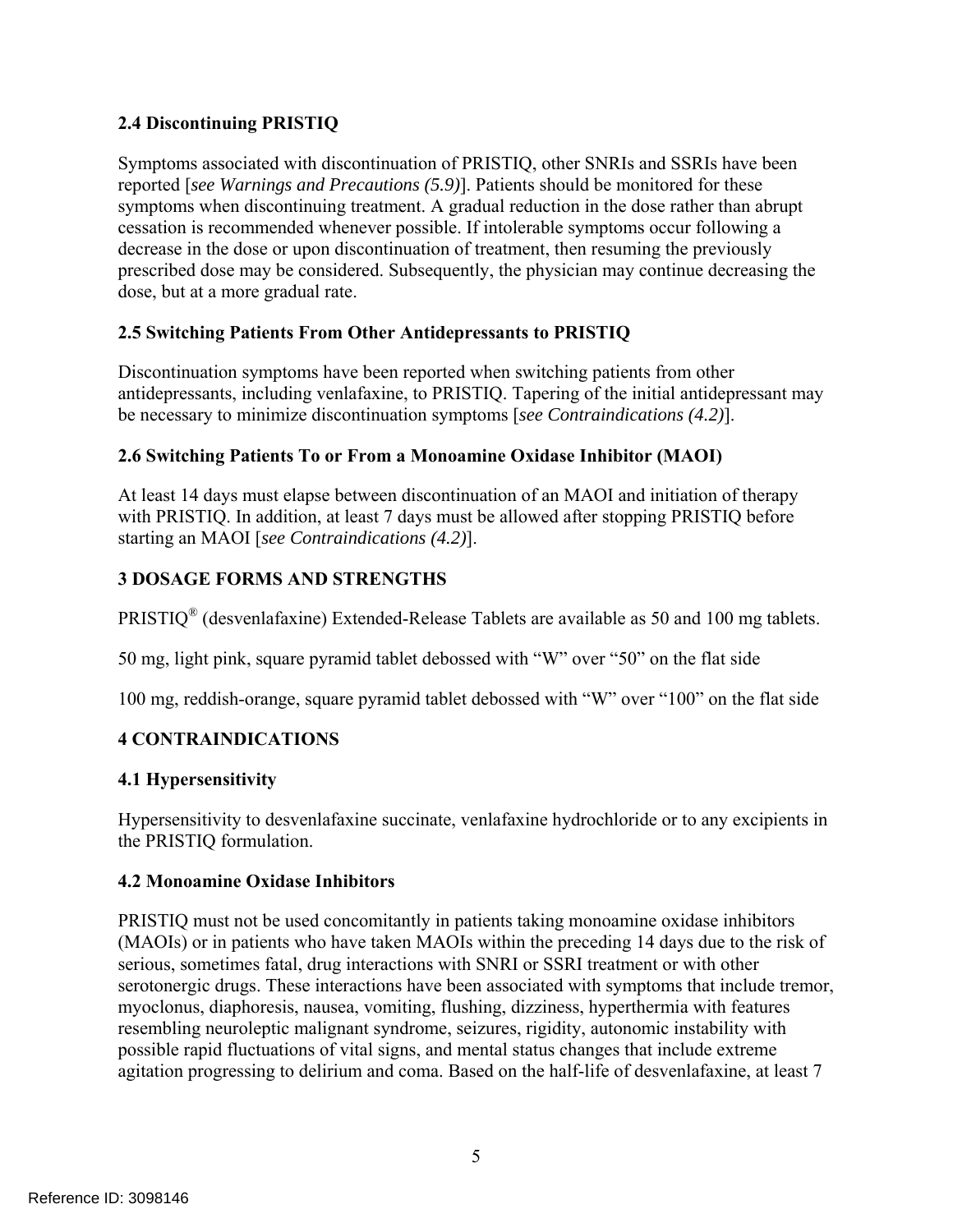days should be allowed after stopping PRISTIQ before starting an MAOI [*see Dosage and Administration (2.6)*].

# **5 WARNINGS AND PRECAUTIONS**

## **5.1 Clinical Worsening and Suicide Risk**

Patients with major depressive disorder (MDD), both adult and pediatric, may experience worsening of their depression and/or the emergence of suicidal ideation and behavior (suicidality) or unusual changes in behavior, whether or not they are taking antidepressant medications, and this risk may persist until significant remission occurs. Suicide is a known risk of depression and certain other psychiatric disorders, and these disorders themselves are the strongest predictors of suicide. There has been a long-standing concern, however, that antidepressants may have a role in inducing worsening of depression and the emergence of suicidality in certain patients during the early phases of treatment. Pooled analyses of shortterm placebo-controlled studies of antidepressant drugs (SSRIs and others) showed that these drugs increase the risk of suicidal thinking and behavior (suicidality) in children, adolescents, and young adults (ages 18-24) with major depressive disorder (MDD) and other psychiatric disorders. Short-term studies did not show an increase in the risk of suicidality with antidepressants compared to placebo in adults beyond age 24; there was a reduction with antidepressants compared to placebo in adults aged 65 and older.

The pooled analyses of placebo-controlled studies in children and adolescents with MDD, obsessive compulsive disorder (OCD), or other psychiatric disorders included a total of 24 short-term studies of 9 antidepressant drugs in over 4,400 patients. The pooled analyses of placebo-controlled studies in adults with MDD or other psychiatric disorders included a total of 295 short-term studies (median duration of 2 months) of 11 antidepressant drugs in over 77,000 patients. There was considerable variation in risk of suicidality among drugs, but a tendency toward an increase in the younger patients for almost all drugs studied. There were differences in absolute risk of suicidality across the different indications, with the highest incidence in MDD. The risk differences (drug vs. placebo), however, were relatively stable within age strata and across indications. These risk differences (drug-placebo difference in the number of cases of suicidality per 1000 patients treated) are provided in Table 1.

|           | 1 aviv 1                                                                    |
|-----------|-----------------------------------------------------------------------------|
|           | Drug-Placebo Difference in Number of Cases of Suicidality per 1000 Patients |
| Age Range | Treated                                                                     |
|           | Increases Compared to Placebo                                               |
| < 18      | 14 additional cases                                                         |
| 18-24     | 5 additional cases                                                          |
|           | Decreases Compared to Placebo                                               |
| $25 - 64$ | 1 fewer case                                                                |
| >65       | 6 fewer cases                                                               |

**Table 1** 

No suicides occurred in any of the pediatric studies. There were suicides in the adult studies, but the number was not sufficient to reach any conclusion about drug effect on suicide.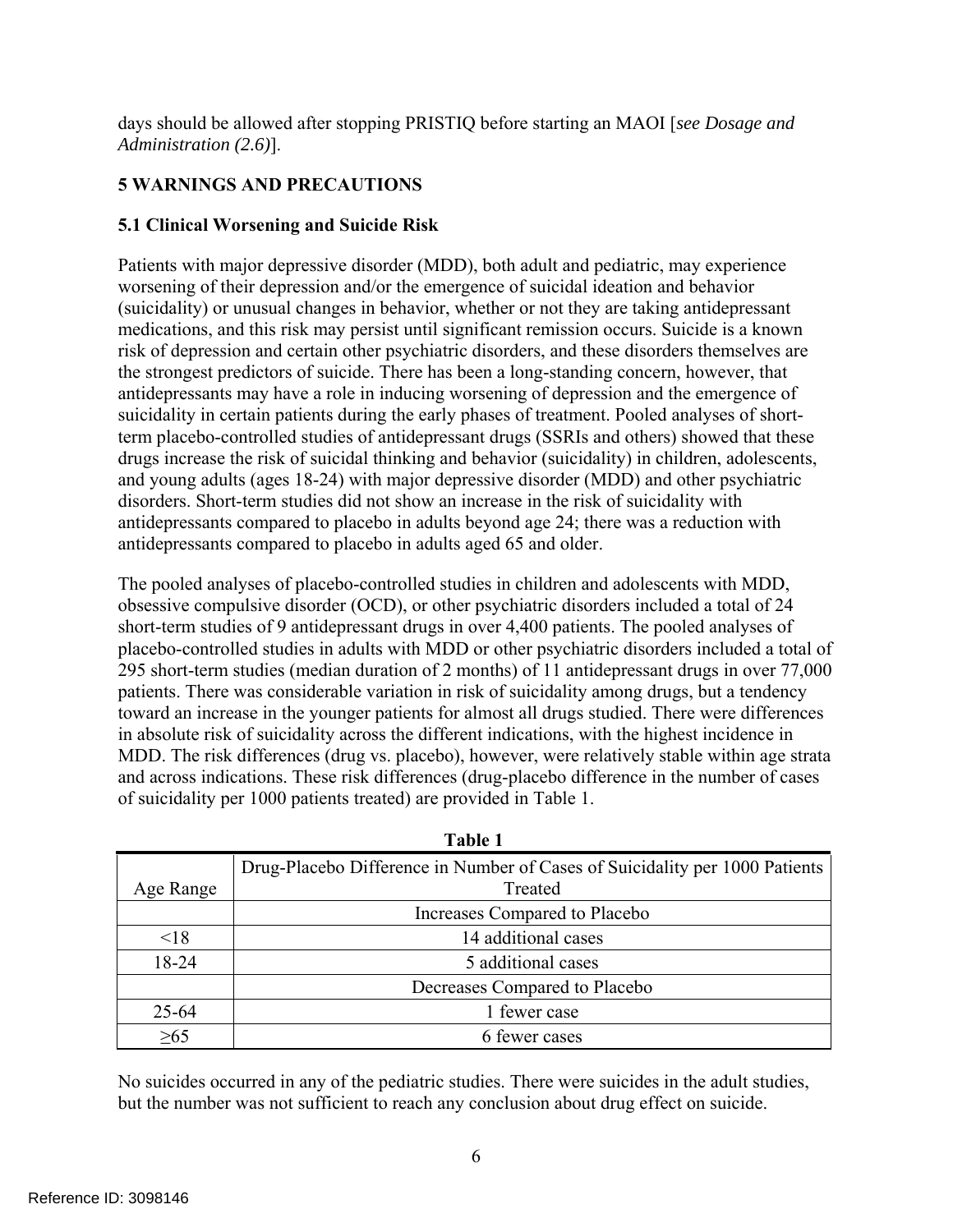It is unknown whether the suicidality risk extends to longer-term use, i.e., beyond several months. However, there is substantial evidence from placebo-controlled maintenance studies in adults with depression that the use of antidepressants can delay the recurrence of depression.

#### **All patients being treated with antidepressants for any indication should be monitored appropriately and observed closely for clinical worsening, suicidality, and unusual changes in behavior, especially during the initial few months of a course of drug therapy, or at times of dose changes, either increases or decreases.**

The following symptoms, anxiety, agitation, panic attacks, insomnia, irritability, hostility, aggressiveness, impulsivity, akathisia (psychomotor restlessness), hypomania, and mania, have been reported in adult and pediatric patients being treated with antidepressants for major depressive disorder as well as for other indications, both psychiatric and nonpsychiatric. Although a causal link between the emergence of such symptoms and either the worsening of depression and/or the emergence of suicidal impulses has not been established, there is concern that such symptoms may represent precursors to emerging suicidality.

Consideration should be given to changing the therapeutic regimen, including possibly discontinuing the medication, in patients whose depression is persistently worse, or who are experiencing emergent suicidality or symptoms that might be precursors to worsening depression or suicidality, especially if these symptoms are severe, abrupt in onset, or were not part of the patient's presenting symptoms.

If the decision has been made to discontinue treatment, medication should be tapered, as rapidly as is feasible, but with recognition that abrupt discontinuation can be associated with certain symptoms [*see Warnings and Precautions (5.9) and Dosage and Administration (2.3)*  for a description of the risks of discontinuation of PRISTIQ].

**Families and caregivers of patients being treated with antidepressants for major depressive disorder or other indications, both psychiatric and nonpsychiatric, should be alerted about the need to monitor patients for the emergence of agitation, irritability, unusual changes in behavior, and the other symptoms described above, as well as the emergence of suicidality, and to report such symptoms immediately to healthcare providers. Such monitoring should include daily observation by families and caregivers**. Prescriptions for PRISTIQ should be written for the smallest quantity of tablets consistent with good patient management, in order to reduce the risk of overdose.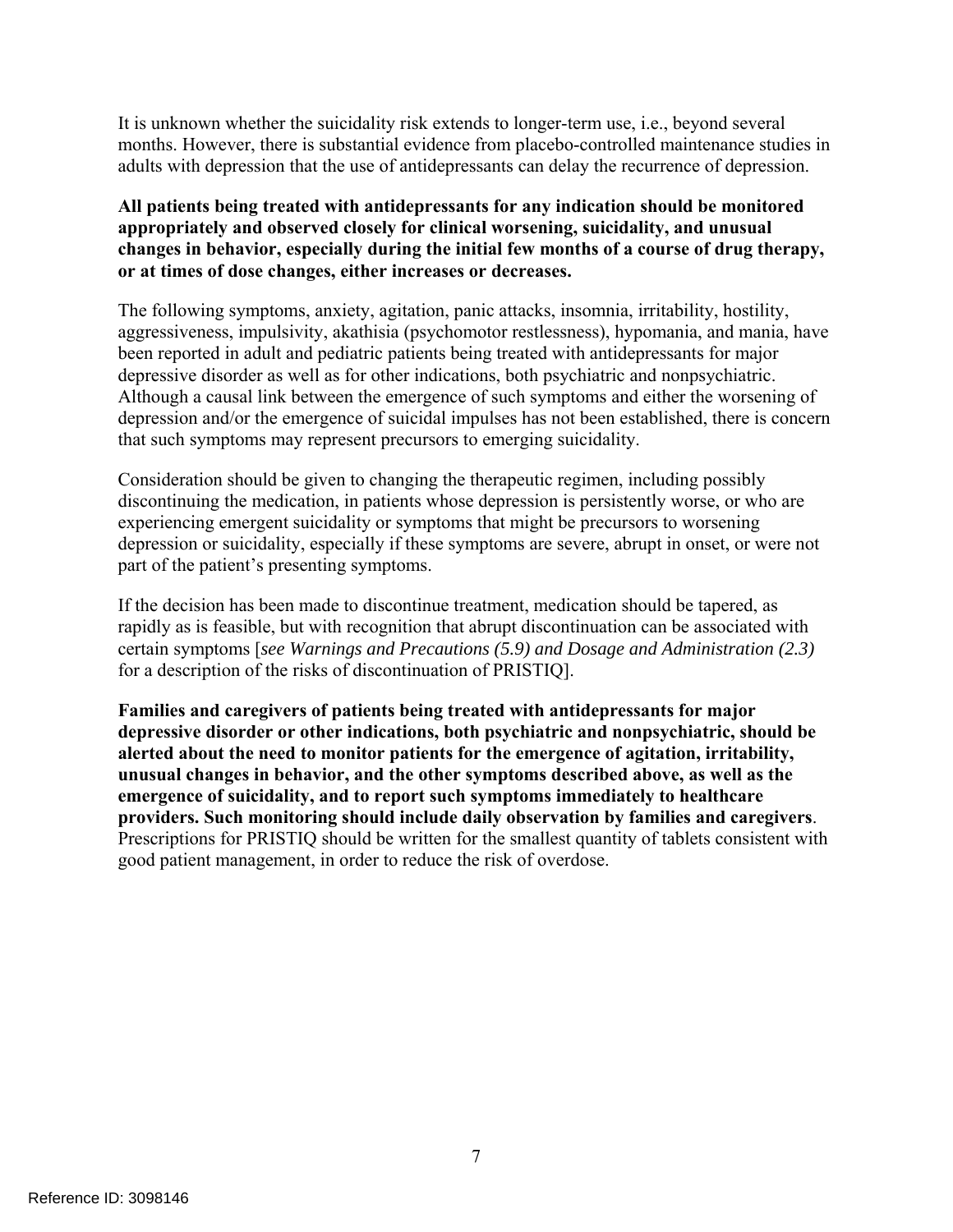## Screening patients for bipolar disorder

A major depressive episode may be the initial presentation of bipolar disorder. It is generally believed (though not established in controlled studies) that treating such an episode with an antidepressant alone may increase the likelihood of precipitation of a mixed/manic episode in patients at risk for bipolar disorder. Whether any of the symptoms described above represent such a conversion is unknown. However, prior to initiating treatment with an antidepressant, patients with depressive symptoms should be adequately screened to determine if they are at risk for bipolar disorder; such screening should include a detailed psychiatric history, including a family history of suicide, bipolar disorder, and depression. It should be noted that PRISTIQ is not approved for use in treating bipolar depression.

# **5.2 Serotonin Syndrome or Neuroleptic Malignant Syndrome (NMS)-like Reactions**

The development of a potentially life-threatening serotonin syndrome or Neuroleptic Malignant Syndrome (NMS)-like reactions have been reported with SNRIs and SSRIs alone, including PRISTIQ treatment, but particularly with concomitant use of serotonergic drugs (including triptans) with drugs which impair metabolism of serotonin (including MAOIs), or with antipsychotics or other dopamine antagonists. Serotonin syndrome symptoms may include mental status changes (e.g., agitation, hallucinations, coma), autonomic instability (e.g., tachycardia, labile blood pressure, hyperthermia), neuromuscular aberrations (e.g., hyperreflexia, incoordination) and/or gastrointestinal symptoms (e.g., nausea, vomiting, diarrhea). Serotonin syndrome, in its most severe form can resemble neuroleptic malignant syndrome, which includes hyperthermia, muscle rigidity, autonomic instability with possible rapid fluctuation of vital signs, and mental status changes. Patients should be monitored for the emergence of serotonin syndrome or NMS-like signs and symptoms.

The concomitant use of PRISTIQ with MAOIs intended to treat depression is contraindicated [*see Contraindications (4.2)*].

If concomitant treatment of PRISTIQ with a 5-hydroxytryptamine receptor agonist (triptan) is clinically warranted, careful observation of the patient is advised, particularly during treatment initiation and dose increases.

The concomitant use of PRISTIQ with serotonin precursors (such as tryptophan) is not recommended.

Treatment with PRISTIQ and any concomitant serotonergic or antidopaminergic agents, including antipsychotics, should be discontinued immediately if the above events occur and supportive symptomatic treatment should be initiated.

# **5.3 Elevated Blood Pressure**

Patients receiving PRISTIQ should have regular monitoring of blood pressure since increases in blood pressure were observed in clinical studies. Pre-existing hypertension should be controlled before initiating treatment with PRISTIQ. Caution should be exercised in treating patients with pre-existing hypertension or other underlying conditions that might be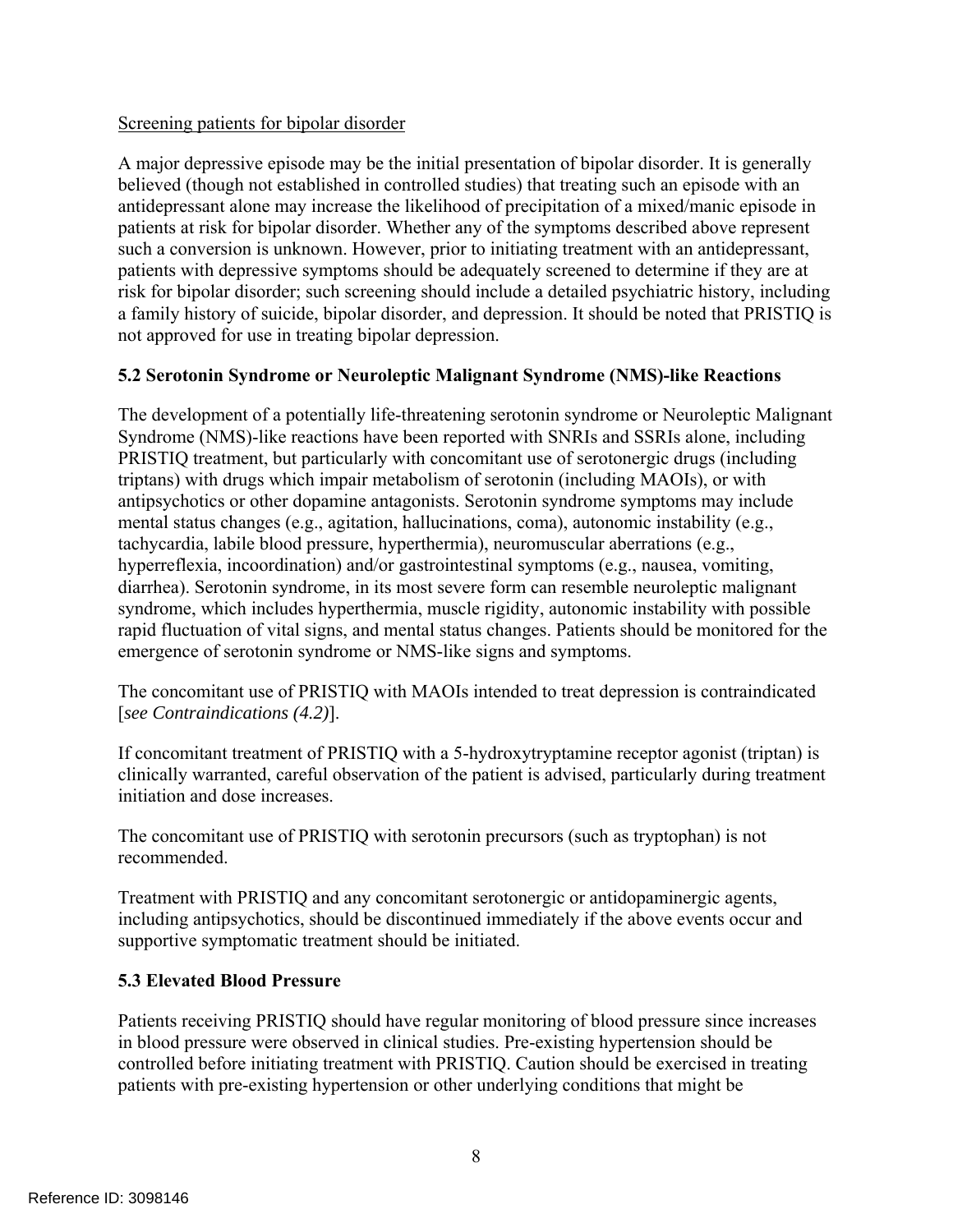compromised by increases in blood pressure. Cases of elevated blood pressure requiring immediate treatment have been reported with PRISTIQ.

## Sustained hypertension

Sustained blood pressure increases could have adverse consequences. For patients who experience a sustained increase in blood pressure while receiving PRISTIQ, either dose reduction or discontinuation should be considered [*see Adverse Reactions (6.1)*]. Treatment with PRISTIQ at all doses from 50 mg/day to 400 mg/day in controlled studies was associated with sustained hypertension, defined as treatment-emergent supine diastolic blood pressure  $(SDBP) \ge 90$  mm Hg and  $\ge 10$  mm Hg above baseline for 3 consecutive on-therapy visits (see Table 2). Analyses of patients in PRISTIQ controlled studies who met criteria for sustained hypertension revealed a consistent increase in the proportion of patients who developed sustained hypertension. This was seen at all doses with a suggestion of a higher rate at 400 mg/day.

**Table 2: Proportion of Patients with Sustained Elevation of Supine Diastolic Blood Pressure** 

| <b>Treatment Group</b> | <b>Proportion of Patients with Sustained Hypertension</b> |
|------------------------|-----------------------------------------------------------|
| Placebo                | $0.5\%$                                                   |
| PRISTIQ 50 mg/day      | $1.3\%$                                                   |
| PRISTIQ 100 mg/day     | $0.7\%$                                                   |
| PRISTIQ 200 mg/day     | $1.1\%$                                                   |
| PRISTIQ 400 mg/day     | 2.3%                                                      |

# **5.4 Abnormal Bleeding**

SSRIs and SNRIs, including PRISTIQ, may increase the risk of bleeding events. Concomitant use of aspirin, nonsteroidal anti-inflammatory drugs, warfarin, and other anticoagulants may add to this risk. Case reports and epidemiological studies (case-control and cohort design) have demonstrated an association between use of drugs that interfere with serotonin reuptake and the occurrence of gastrointestinal bleeding. Bleeding events related to SSRIs and SNRIs have ranged from ecchymosis, hematoma, epistaxis, and petechiae to life-threatening hemorrhages. Patients should be cautioned about the risk of bleeding associated with the concomitant use of PRISTIQ and NSAIDs, aspirin, or other drugs that affect coagulation or bleeding.

# **5.5 Narrow-angle Glaucoma**

Mydriasis has been reported in association with PRISTIQ; therefore, patients with raised intraocular pressure or those at risk of acute narrow-angle glaucoma (angle-closure glaucoma) should be monitored.

# **5.6 Activation of Mania/Hypomania**

During all MDD and VMS (vasomotor symptoms) phase 2 and phase 3 studies, mania was reported for approximately 0.1% of patients treated with PRISTIQ. Activation of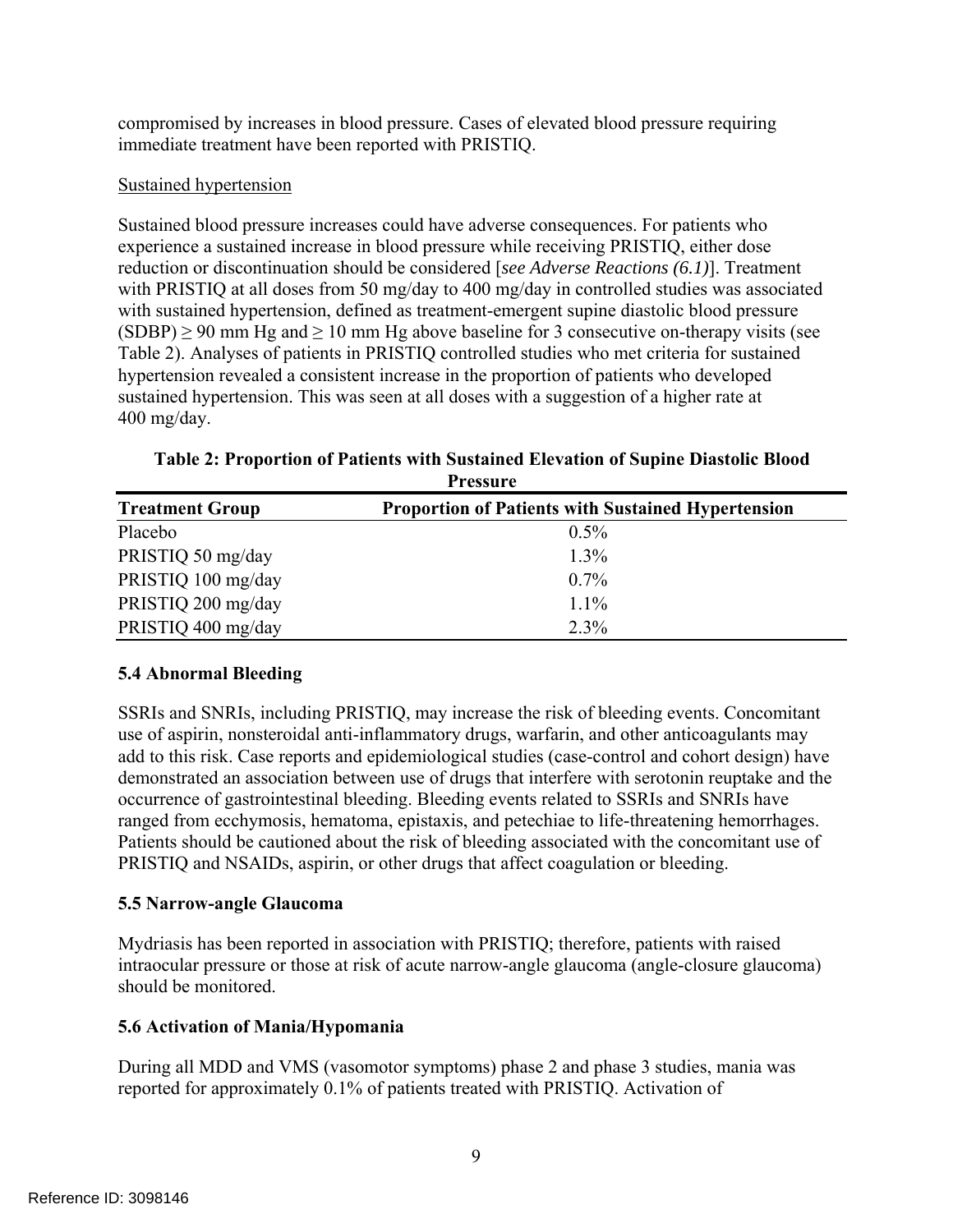mania/hypomania has also been reported in a small proportion of patients with major affective disorder who were treated with other marketed antidepressants. As with all antidepressants, PRISTIQ should be used cautiously in patients with a history or family history of mania or hypomania.

## **5.7 Cardiovascular/Cerebrovascular Disease**

Caution is advised in administering PRISTIQ to patients with cardiovascular, cerebrovascular, or lipid metabolism disorders [*see Adverse Reactions (6.1)*]. Increases in blood pressure and small increases in heart rate were observed in clinical studies with PRISTIQ. PRISTIQ has not been evaluated systematically in patients with a recent history of myocardial infarction, unstable heart disease, uncontrolled hypertension, or cerebrovascular disease. Patients with these diagnoses, except for cerebrovascular disease, were excluded from clinical studies.

# **5.8 Serum Cholesterol and Triglyceride Elevation**

Dose-related elevations in fasting serum total cholesterol, LDL (low density lipoprotein) cholesterol, and triglycerides were observed in the controlled studies. Measurement of serum lipids should be considered during treatment with PRISTIQ [*see Adverse Reactions (6.1)*].

# **5.9 Discontinuation of Treatment with PRISTIQ**

Discontinuation symptoms have been systematically and prospectively evaluated in patients treated with PRISTIQ during clinical studies in Major Depressive Disorder. Abrupt discontinuation or dose reduction has been associated with the appearance of new symptoms that include dizziness, nausea, headache, irritability, insomnia, diarrhea, anxiety, fatigue, abnormal dreams, and hyperhidrosis. In general, discontinuation events occurred more frequently with longer duration of therapy.

During marketing of SNRIs (Serotonin and Norepinephrine Reuptake Inhibitors), and SSRIs (Selective Serotonin Reuptake Inhibitors), there have been spontaneous reports of adverse events occurring upon discontinuation of these drugs, particularly when abrupt, including the following: dysphoric mood, irritability, agitation, dizziness, sensory disturbances (e.g., paresthesia, such as electric shock sensations), anxiety, confusion, headache, lethargy, emotional lability, insomnia, hypomania, tinnitus, and seizures. While these events are generally self-limiting, there have been reports of serious discontinuation symptoms.

Patients should be monitored for these symptoms when discontinuing treatment with PRISTIQ. A gradual reduction in the dose rather than abrupt cessation is recommended whenever possible. If intolerable symptoms occur following a decrease in the dose or upon discontinuation of treatment, then resuming the previously prescribed dose may be considered. Subsequently, the physician may continue decreasing the dose, but at a more gradual rate [*see Dosage and Administration (2.4) and Adverse Reactions (6.1)*].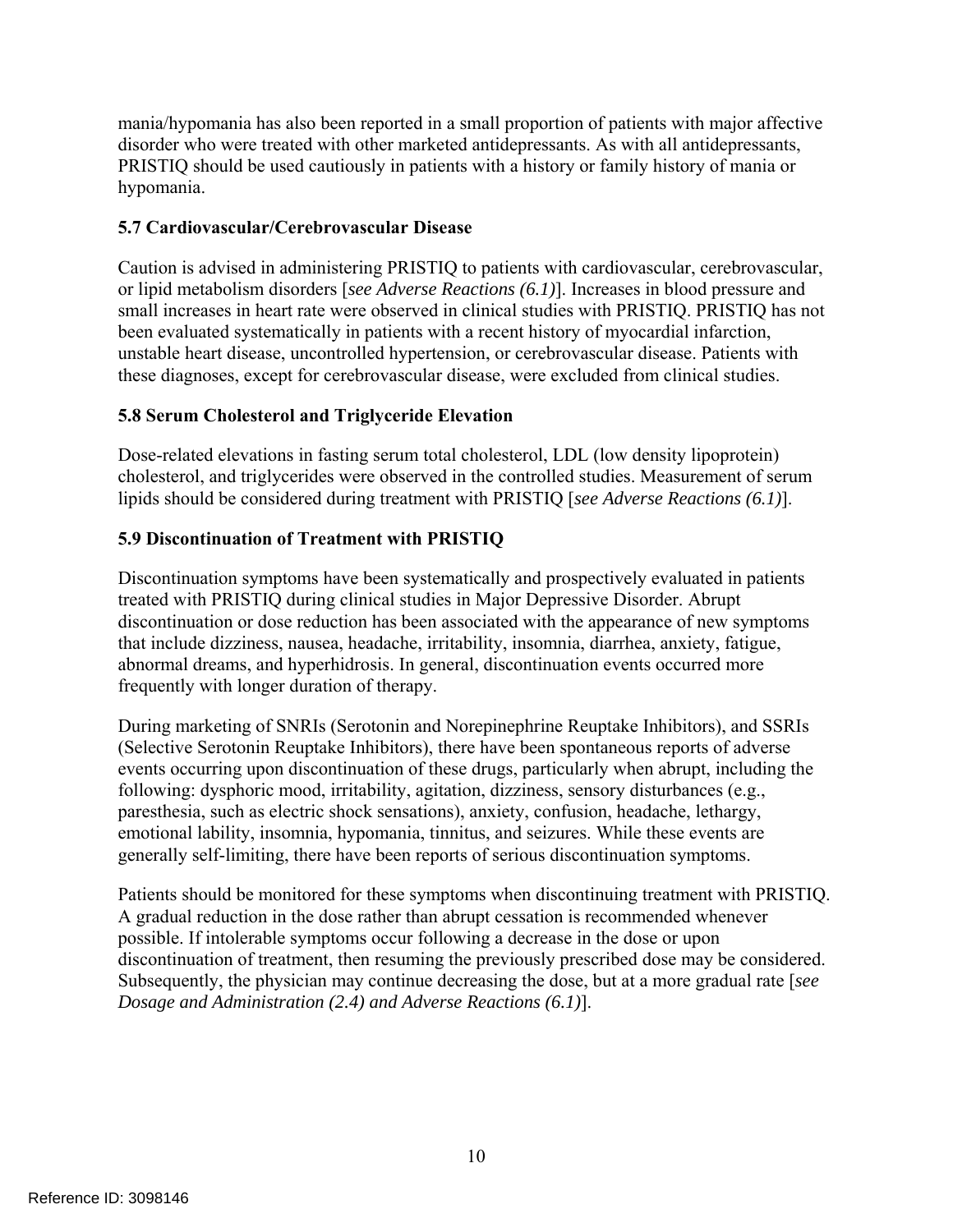## **5.10 Renal Impairment**

In patients with moderate or severe renal impairment or end-stage renal disease (ESRD) the clearance of PRISTIQ was decreased, thus prolonging the elimination half-life of the drug. As a result, there were potentially clinically significant increases in exposures to PRISTIQ [*see Clinical Pharmacology (12.6)*]. Dosage adjustment (50 mg every other day) is necessary in patients with severe renal impairment or ESRD. The doses should not be escalated in patients with moderate or severe renal impairment or ESRD [*see Dosage and Administration (2.2)*].

# **5.11 Seizure**

Cases of seizure have been reported in pre-marketing clinical studies with PRISTIQ. PRISTIQ has not been systematically evaluated in patients with a seizure disorder. Patients with a history of seizures were excluded from pre-marketing clinical studies. PRISTIQ should be prescribed with caution in patients with a seizure disorder.

## **5.12 Hyponatremia**

Hyponatremia may occur as a result of treatment with SSRIs and SNRIs, including PRISTIQ. In many cases, this hyponatremia appears to be the result of the syndrome of inappropriate antidiuretic hormone secretion (SIADH). Cases with serum sodium lower than 110 mmol/L have been reported. Elderly patients may be at greater risk of developing hyponatremia with SSRIs and SNRIs. Also, patients taking diuretics or who are otherwise volume depleted can be at greater risk [*see Use in Specific Populations (8.5) and Clinical Pharmacology (12.6)*]. Discontinuation of PRISTIQ should be considered in patients with symptomatic hyponatremia and appropriate medical intervention should be instituted.

Signs and symptoms of hyponatremia include headache, difficulty concentrating, memory impairment, confusion, weakness, and unsteadiness, which can lead to falls. Signs and symptoms associated with more severe and/or acute cases have included hallucination, syncope, seizure, coma, respiratory arrest, and death.

## **5.13 Co-administration of Drugs Containing Desvenlafaxine and Venlafaxine**

Desvenlafaxine is the major active metabolite of venlafaxine. Products containing desvenlafaxine and products containing venlafaxine should not be used concomitantly with PRISTIQ.

# **5.14 Interstitial Lung Disease and Eosinophilic Pneumonia**

Interstitial lung disease and eosinophilic pneumonia associated with venlafaxine (the parent drug of PRISTIQ) therapy have been rarely reported. The possibility of these adverse events should be considered in patients treated with PRISTIQ who present with progressive dyspnea, cough, or chest discomfort. Such patients should undergo a prompt medical evaluation, and discontinuation of PRISTIQ should be considered.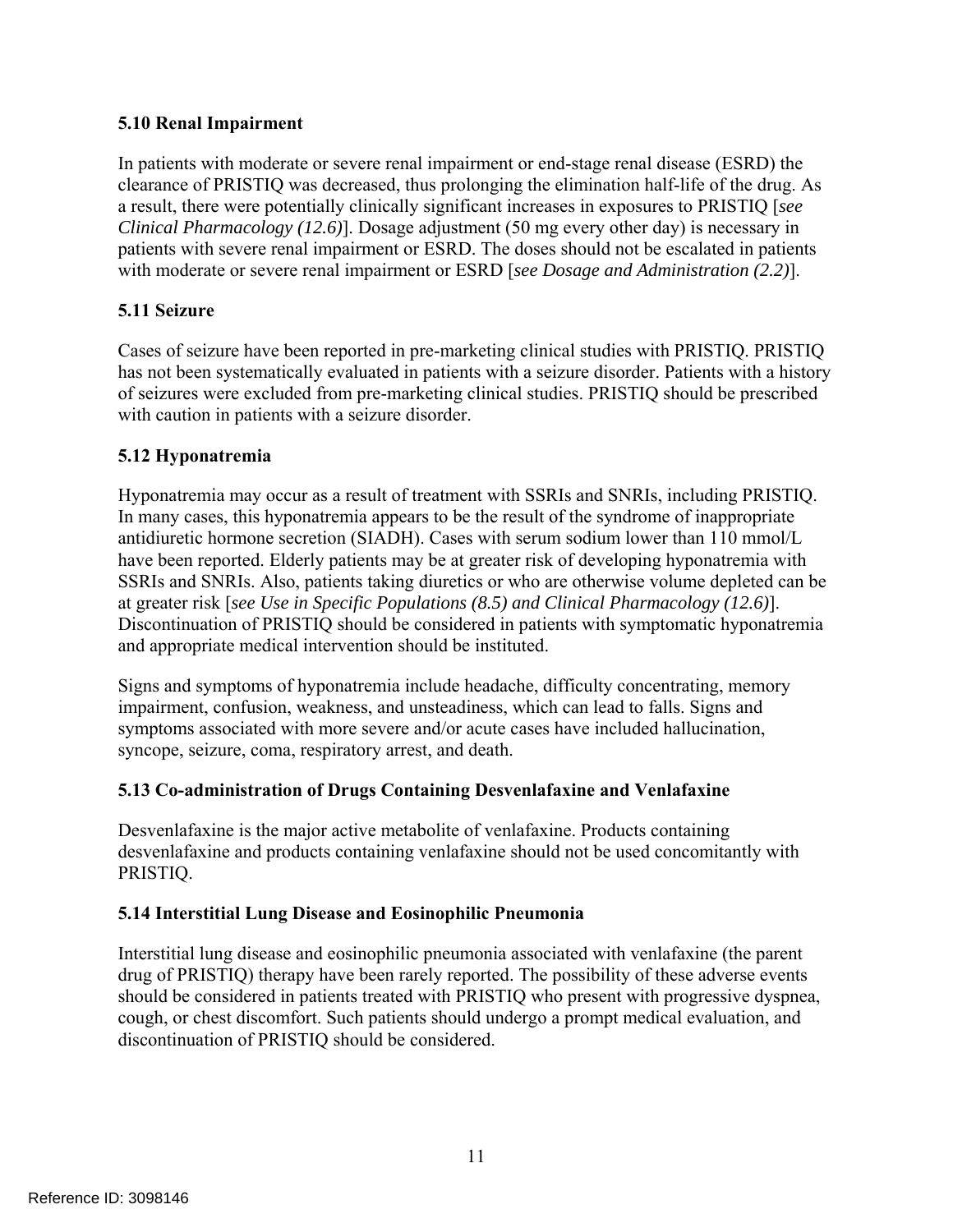## **6 ADVERSE REACTIONS**

The following adverse reactions are discussed in greater detail in other sections of the label;

- Hypersensitivity [*see Contraindications (4.1)*]
- Effects on blood pressure [*see Warnings and Precautions (5.3)*]
- Abnormal bleeding [*see Warnings and Precautions (5.4)*]
- Mydriasis [*see Warnings and Precautions (5.5)*]
- Hypomania and mania [*see Warnings and Precautions (5.6)*]
- Serum cholesterol and triglyceride elevation [*see Warnings and Precautions (5.8)*]
- Seizure [*see Warnings and Precautions (5.11)*]

## **6.1 Clinical Studies Experience**

The most commonly observed adverse reactions in PRISTIQ treated MDD patients in shortterm fixed-dose studies (incidence  $\geq$  5% and at least twice the rate of placebo in the 50 or 100 mg dose groups) were: nausea, dizziness, insomnia, hyperhidrosis, constipation, somnolence, decreased appetite, anxiety, and specific male sexual function disorders.

#### Adverse reactions reported as reasons for discontinuation of treatment

Combined across 8-week placebo-controlled pre-marketing studies for major depressive disorder, 12% of the 1,834 patients who received PRISTIQ (50-400 mg) discontinued treatment due to an adverse event, compared with 3% of the 1,116 placebo-treated patients in those studies. At the recommended dose of 50 mg, the discontinuation rate due to an adverse event for PRISTIQ (4.1%) was similar to the rate for placebo (3.8%). For the 100 mg dose of PRISTIQ the discontinuation rate due to an adverse event was 8.7%.

The most common adverse reactions leading to discontinuation in at least 2% of the PRISTIQ treated patients in the short-term studies, up to 8 weeks, were: nausea (4%); dizziness, headache and vomiting (2% each); in the long-term study, up to 9 months, the most common was vomiting  $(2\%)$ .

## Patient exposure

PRISTIQ was evaluated for safety in 3,292 patients diagnosed with major depressive disorder who participated in multiple-dose pre-marketing studies, representing 1,289 patient-years of exposure. Among these 3,292 PRISTIQ treated patients, 1,834 patients were exposed to PRISTIQ in 8-week, placebo-controlled studies at doses ranging from 50 to 400 mg/day. Out of the 1,834 patients, 687 PRISTIQ treated patients continued into a 10-month open-label study. Of the total 3,292 patients exposed to at least one dose of PRISTIQ, 1,070 were exposed to PRISTIQ for 6 months, representing 842 patient-years of exposure, and 274 were exposed for one year, representing 241 patient-years of exposure.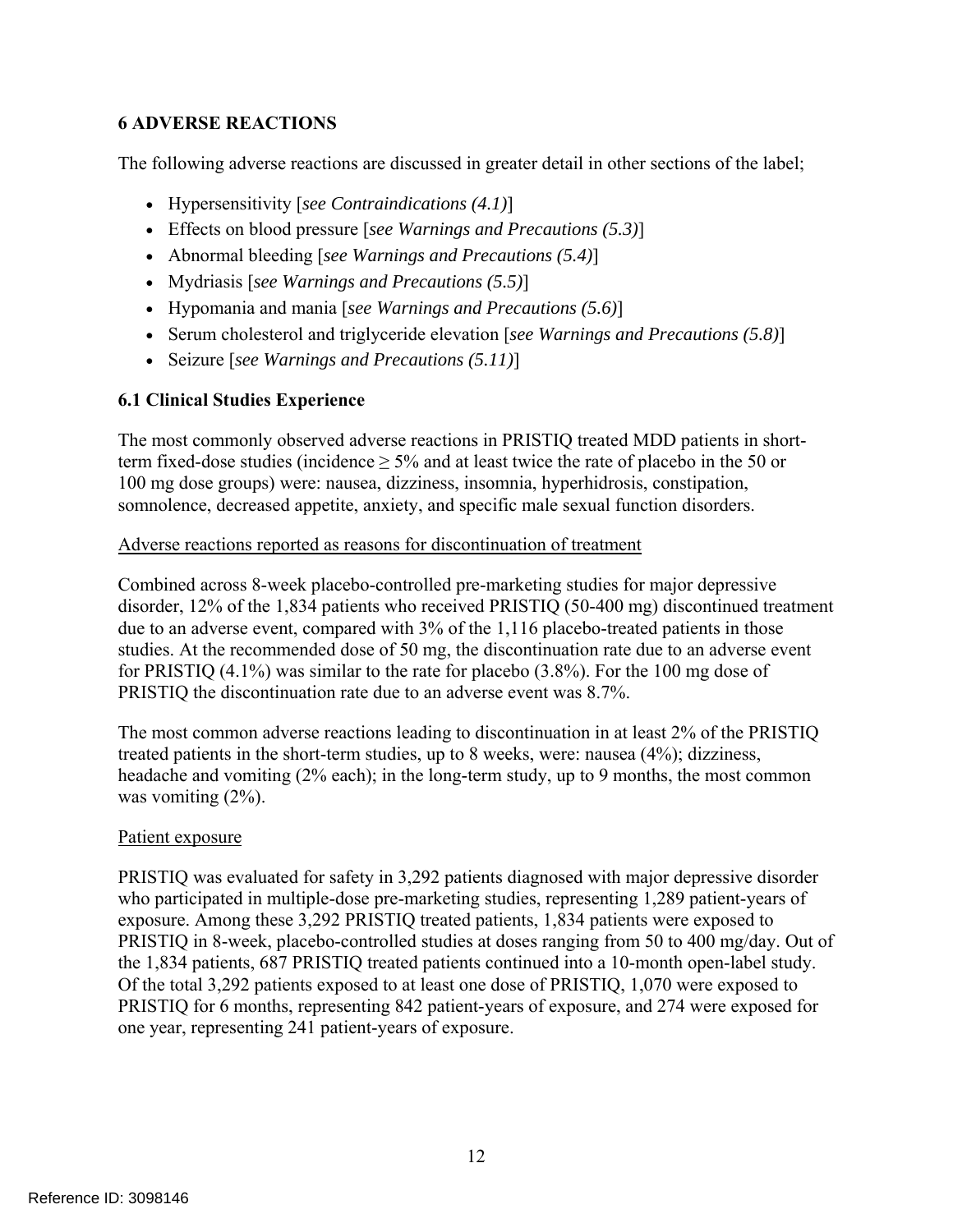Because clinical studies are conducted under widely varying conditions, adverse reaction rates observed in the clinical studies of a drug cannot be directly compared to rates in the clinical studies of another drug and may not reflect the rates observed in practice.

#### Common adverse reactions in placebo-controlled MDD studies

Table 3 shows the incidence of common adverse reactions that occurred in  $\geq$  2% of PRISTIQ treated MDD patients at any dose in the 8-week, placebo-controlled, fixed dose, pre-marketing clinical studies. In general, the adverse reactions were most frequent in the first week of treatment.

|                                                             |         |                | <b>Percentage of Patients Reporting Reaction</b> |                |                |  |
|-------------------------------------------------------------|---------|----------------|--------------------------------------------------|----------------|----------------|--|
|                                                             |         | <b>PRISTIQ</b> |                                                  |                |                |  |
| <b>System Organ Class</b><br>Preferred Term                 | Placebo | $50$ mg        | $100$ mg                                         | $200$ mg       | $400$ mg       |  |
| <b>Cardiac disorders</b>                                    |         |                |                                                  |                |                |  |
| Palpitations                                                | 2       |                | 3                                                | $\overline{2}$ | 3              |  |
| Tachycardia                                                 |         |                | $<$ 1                                            |                | 2              |  |
| <b>Blood pressure</b><br>increased                          |         |                |                                                  | $\overline{2}$ | $\overline{2}$ |  |
| <b>Gastrointestinal disorders</b>                           |         |                |                                                  |                |                |  |
| Nausea                                                      | 10      | 22             | 26                                               | 36             | 41             |  |
| Dry mouth                                                   | 9       | 11             | 17                                               | 21             | 25             |  |
| Diarrhea                                                    | 9       | 11             | 9                                                |                | 5              |  |
| Constipation                                                | 4       | 9              | 9                                                | 10             | 14             |  |
| Vomiting                                                    | 3       | 3              | $\overline{4}$                                   | 6              | 9              |  |
| <b>General disorders and administration site conditions</b> |         |                |                                                  |                |                |  |
| Fatigue                                                     | 4       |                | 7                                                | 10             | 11             |  |
| Chills                                                      |         |                | $<$ 1                                            | 3              | 4              |  |
| Feeling jittery                                             |         |                | $\overline{2}$                                   | 3              | 3              |  |
| Asthenia                                                    |         |                | $\overline{2}$                                   |                |                |  |
| <b>Metabolism and nutrition disorders</b>                   |         |                |                                                  |                |                |  |
| Decreased appetite                                          | 2       | 5              | 8                                                | 10             | 10             |  |
| Weight decreased                                            |         |                |                                                  |                | $\overline{2}$ |  |

## **Table 3: Common Adverse Reactions: Percentage of Patients (≥ 2% in any Fixed-Dose Group) in MDD 8-Week Placebo-Controlled Studies<sup>a</sup>**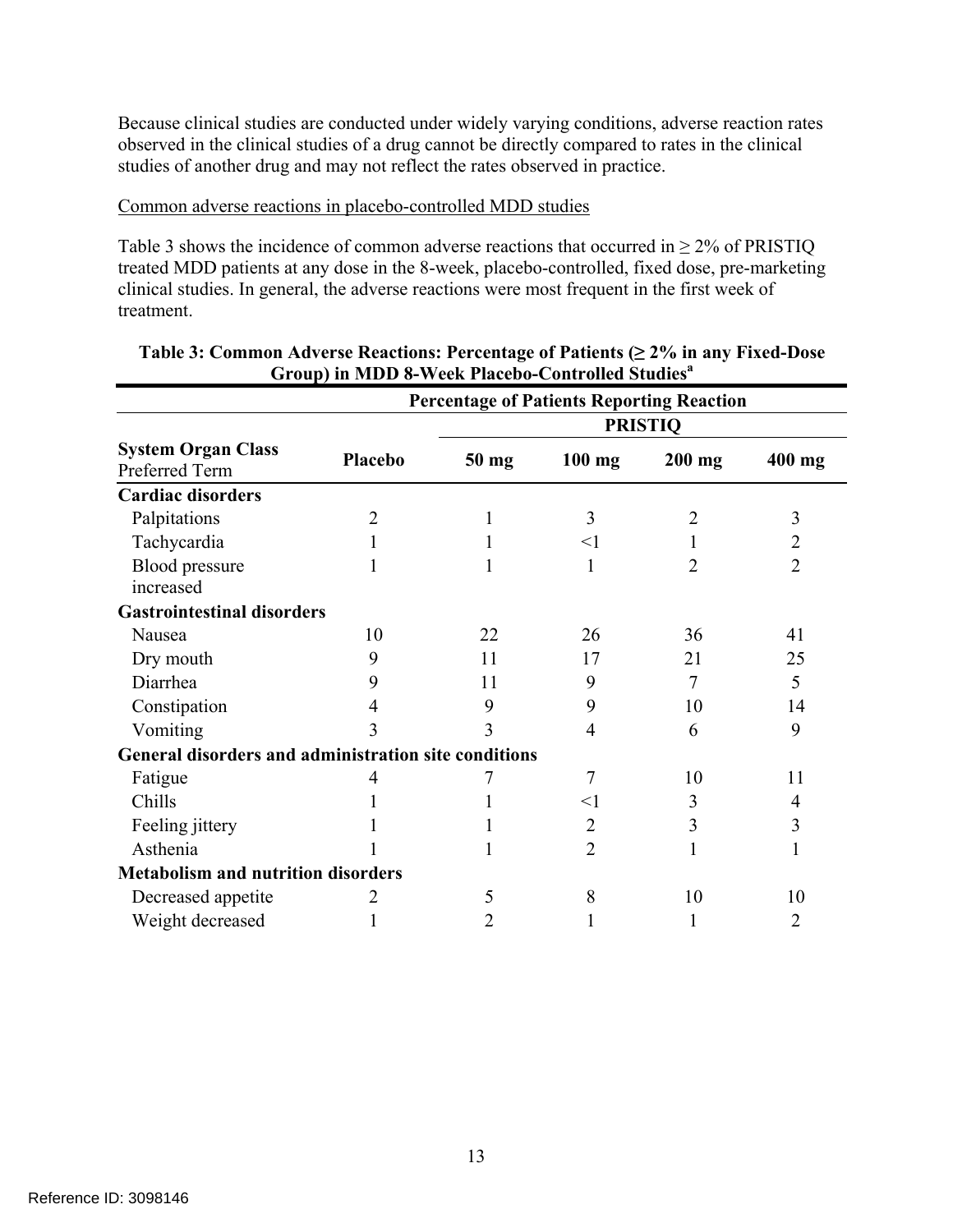|                                                 |                  | <b>Percentage of Patients Reporting Reaction</b> |                |                |                |
|-------------------------------------------------|------------------|--------------------------------------------------|----------------|----------------|----------------|
|                                                 |                  |                                                  |                | <b>PRISTIQ</b> |                |
| <b>System Organ Class</b><br>Preferred Term     | Placebo          | 50 mg                                            | 100 mg         | $200$ mg       | 400 mg         |
| <b>Nervous system disorders</b>                 |                  |                                                  |                |                |                |
| <b>Dizziness</b>                                | 5                | 13                                               | 10             | 15             | 16             |
| Somnolence                                      | $\overline{4}$   | $\overline{4}$                                   | 9              | 12             | 12             |
| Headache                                        | 23               | 20                                               | 22             | 29             | 25             |
| Tremor                                          | $\overline{2}$   | $\overline{2}$                                   | 3              | 9              | 9              |
| Paraesthesia                                    | $\mathbf{1}$     | $\overline{2}$                                   | $\overline{2}$ | 1              | $\overline{3}$ |
| Disturbance in<br>attention                     | $\leq$ 1         | $\leq$ 1                                         | $\mathbf{1}$   | $\overline{2}$ | $\mathbf{1}$   |
| <b>Psychiatric disorders</b>                    |                  |                                                  |                |                |                |
| Insomnia                                        | 6                | 9                                                | 12             | 14             | 15             |
| Anxiety                                         | 2                | 3                                                | 5              | $\overline{4}$ | $\overline{4}$ |
| Nervousness                                     | 1                | $<$ 1                                            | 1              | $\overline{2}$ | $\overline{2}$ |
| Irritability                                    | 1                | $\overline{2}$                                   | 2              | $\overline{2}$ | $\overline{2}$ |
| Abnormal dreams                                 | 1                | $\overline{2}$                                   | 3              | $\overline{2}$ | $\overline{4}$ |
| <b>Renal and urinary disorders</b>              |                  |                                                  |                |                |                |
| Urinary hesitation                              | $\boldsymbol{0}$ | <1                                               | 1              | $\overline{2}$ | $\overline{2}$ |
| Respiratory, thoracic and mediastinal disorders |                  |                                                  |                |                |                |
| Yawning                                         | $\leq$ 1         | 1                                                | 1              | $\overline{4}$ | 3              |
| Skin and subcutaneous tissue disorders          |                  |                                                  |                |                |                |
| Hyperhidrosis                                   | $\overline{4}$   | 10                                               | 11             | 18             | 21             |
| Rash                                            | $\leq$ 1         | 1                                                | 1              | $\overline{2}$ | $\leq$ 1       |
| <b>Special Senses</b>                           |                  |                                                  |                |                |                |
| Vision blurred                                  | 1                | 3                                                | 4              | 4              | 4              |
| Mydriasis                                       | $\leq$ 1         | $\overline{2}$                                   | $\overline{2}$ | 6              | 6              |
| Vertigo                                         | 1                | $\overline{2}$                                   | 1              | 5              | 3              |
| Tinnitus                                        | 1                | $\overline{2}$                                   | 1              | 1              | $\overline{2}$ |
| Dysgeusia                                       | 1                | 1                                                | 1              | 1              | $\overline{2}$ |
| <b>Vascular disorders</b>                       |                  |                                                  |                |                |                |
| Hot flush                                       | $\leq$ 1         | 1                                                | 1              | 2              | $\overline{2}$ |

**Table 3: Common Adverse Reactions: Percentage of Patients (≥ 2% in any Fixed-Dose Group) in MDD 8-Week Placebo-Controlled Studies<sup>a</sup>**

a: Percentage based on the number of patients (placebo,  $n = 636$ ; PRISTIQ 50 mg,  $n = 317$ ; PRISTIQ 100 mg, n = 424; PRISTIQ 200 mg, n = 307; PRISTIQ 400 mg, n = 317).

Sexual function adverse reactions

Table 4 shows the incidence of sexual function adverse reactions that occurred in  $\geq 2\%$  of PRISTIQ treated MDD patients in any fixed-dose group (8-week, placebo-controlled, fixed and flexible-dose, pre-marketing clinical studies).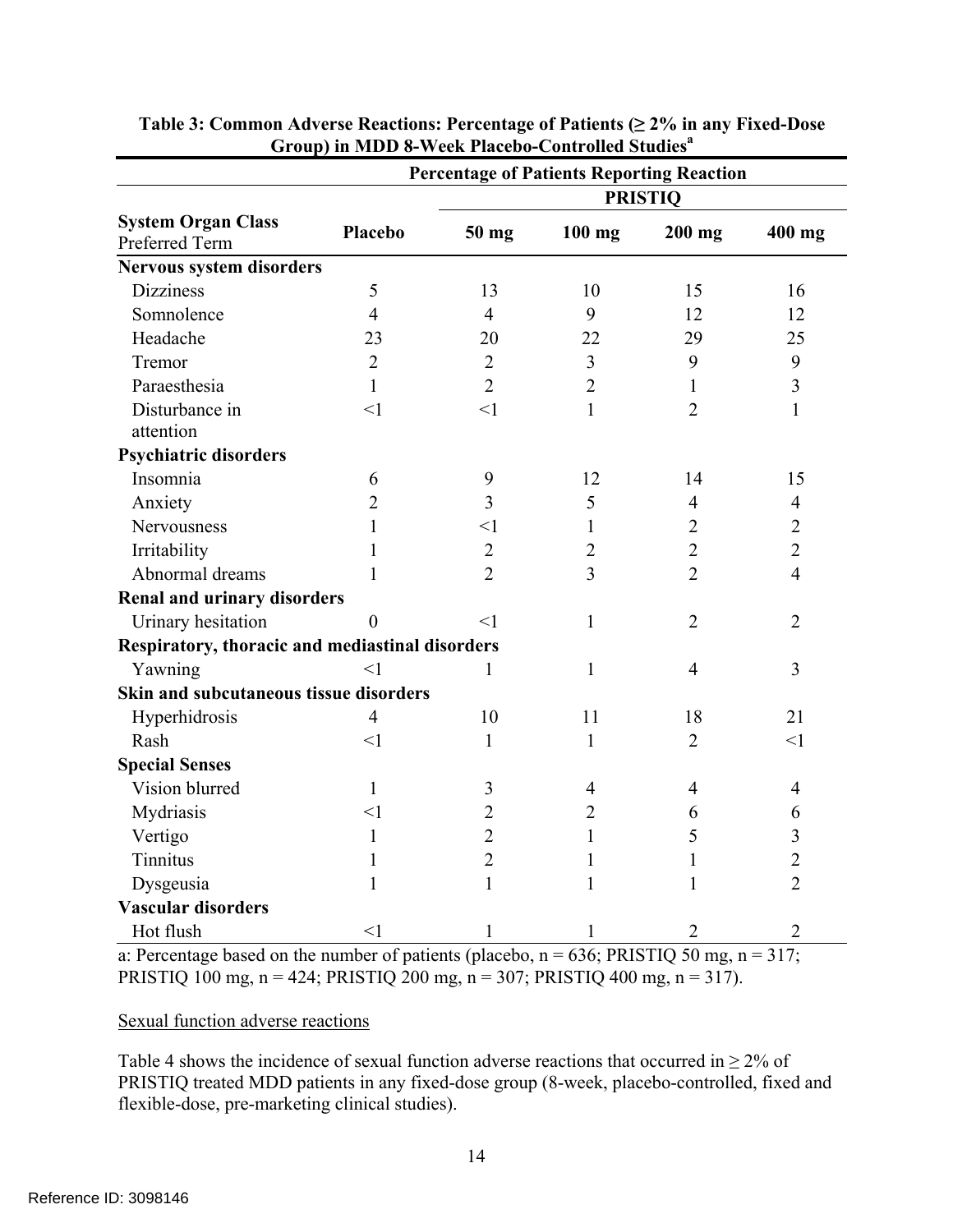|                                                                                                                                                                                                                                                                                  |                |         |          | <b>PRISTIQ</b> |        |
|----------------------------------------------------------------------------------------------------------------------------------------------------------------------------------------------------------------------------------------------------------------------------------|----------------|---------|----------|----------------|--------|
| <b>System Organ Class</b><br>Preferred Term                                                                                                                                                                                                                                      | <b>Placebo</b> | $50$ mg | $100$ mg | $200$ mg       | 400 mg |
| <b>Men only</b>                                                                                                                                                                                                                                                                  |                |         |          |                |        |
| Anorgasmia                                                                                                                                                                                                                                                                       |                |         |          |                | 8      |
| Libido decreased                                                                                                                                                                                                                                                                 |                |         |          | h              |        |
| Orgasm abnormal                                                                                                                                                                                                                                                                  |                |         |          |                |        |
| Ejaculation delayed                                                                                                                                                                                                                                                              | $\leq$ 1       |         |          |                | 6      |
| Erectile dysfunction                                                                                                                                                                                                                                                             |                |         | 6        | 8              | 11     |
| Ejaculation disorder                                                                                                                                                                                                                                                             |                |         |          |                | 5      |
| Ejaculation failure                                                                                                                                                                                                                                                              |                |         |          | 2              | 2      |
| Sexual dysfunction                                                                                                                                                                                                                                                               |                |         |          |                | 2      |
| Women only                                                                                                                                                                                                                                                                       |                |         |          |                |        |
| Anorgasmia                                                                                                                                                                                                                                                                       |                |         |          |                | 3      |
| a: Percentage based on the number of men (placebo, $n = 239$ ; PRISTIQ 50 mg, $n = 108$ ;<br>PRISTIQ 100 mg, $n = 157$ ; PRISTIQ 200 mg, $n = 131$ ; PRISTIQ 400 mg, $n = 154$ ).<br>b: Percentage based on the number of women (placebo, $n = 397$ ; PRISTIQ 50 mg, $n = 209$ ; |                |         |          |                |        |

**Table 4: Sexual Function Disorders: Adverse Reactions (≥ 2% in Men<sup>a</sup> or Women<sup>b</sup> in any PRISTIQ Group) During the On-Therapy Period** 

Other adverse reactions observed in pre-marketing clinical studies

Other infrequent adverse reactions, not described elsewhere in section 6.1, occurring at an incidence of < 2% in MDD patients treated with PRISTIQ were:

PRISTIQ 100 mg,  $n = 267$ ; PRISTIQ 200 mg,  $n = 176$ ; PRISTIQ 400 mg,  $n = 163$ ).

*Immune system disorders –* Hypersensitivity.

*Investigations –* Weight increased, liver function test abnormal, blood prolactin increased.

*Nervous system disorders –* Convulsion, syncope, extrapyramidal disorder.

*Musculoskeletal and connective tissue disorders –* Musculoskeletal stiffness.

*Psychiatric disorders –* Depersonalization, hypomania, bruxism.

*Respiratory, thoracic and mediastinal disorders –* Epistaxis.

*Vascular disorders –* Orthostatic hypotension.

In clinical studies, there were uncommon reports of ischemic cardiac adverse events, including myocardial ischemia, myocardial infarction, and coronary occlusion requiring revascularization; these patients had multiple underlying cardiac risk factors. More patients experienced these events during PRISTIQ treatment as compared to placebo [*see Warnings and Precautions (5.7)*].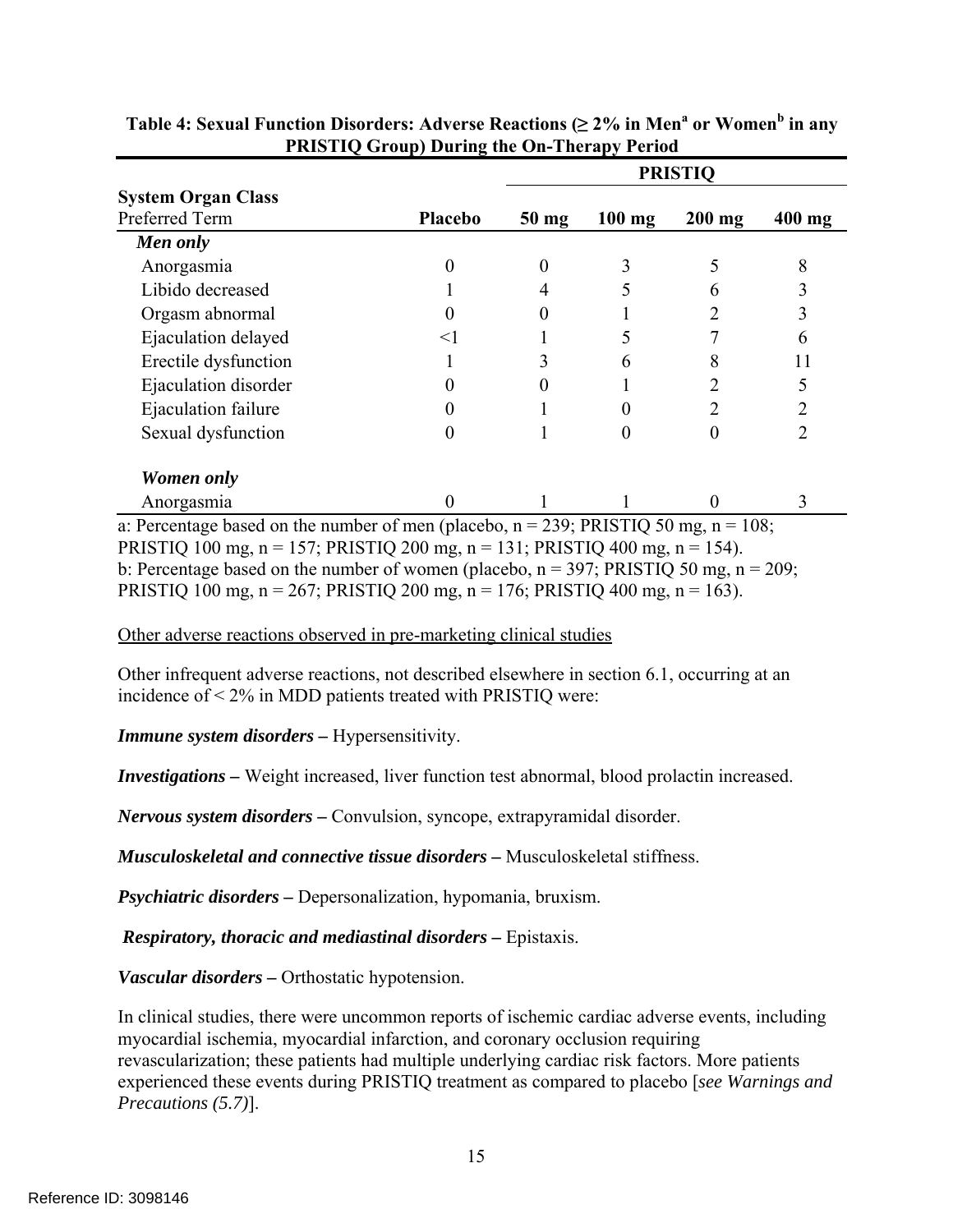#### Discontinuation events

Adverse events reported in association with abrupt discontinuation, dose reduction or tapering of treatment in MDD clinical studies at a rate of  $\geq$  5% include: dizziness, nausea, headache, irritability, insomnia, diarrhea, anxiety, abnormal dreams, fatigue, and hyperhidrosis. In general, discontinuation events occurred more frequently with longer duration of therapy [*see Dosage and Administration (2.4) and Warnings and Precautions (5.9)*].

#### Laboratory, ECG and vital sign changes observed in MDD clinical studies

The following changes were observed in placebo-controlled, short-term, pre-marketing MDD studies with PRISTIQ.

## *Lipids*

Elevations in fasting serum total cholesterol, LDL (low density lipoproteins) cholesterol, and triglycerides occurred in the controlled studies. Some of these abnormalities were considered potentially clinically significant [*see Warnings and Precautions (5.8)*].

The percentage of patients who exceeded a predetermined threshold value is shown in Table 5.

|                                                        |                                |             | <b>PRISTIQ</b> |                |          |
|--------------------------------------------------------|--------------------------------|-------------|----------------|----------------|----------|
|                                                        |                                |             |                | 200            |          |
|                                                        | Placebo 50 mg 100 mg mg 400 mg |             |                |                |          |
| <b>Total Cholesterol</b>                               | 2                              | $3^{\circ}$ | $\overline{4}$ | $\overline{4}$ | 10       |
| *(Increase of $\geq$ 50 mg/dl and an absolute value of |                                |             |                |                |          |
| $\geq$ 261 mg/dl)                                      |                                |             |                |                |          |
| LDL Cholesterol                                        | $\overline{0}$                 | $1 \t 0$    |                |                | $1 \t 2$ |
| *(Increase $\geq$ 50 mg/dl and an absolute value of    |                                |             |                |                |          |
| $\geq$ 190 mg/dl)                                      |                                |             |                |                |          |
| Triglycerides, fasting                                 | 3                              |             | 2 $1$ 4        |                | 6        |
| *(Fasting: $\geq$ 327 mg/dl)                           |                                |             |                |                |          |

#### **Table 5: Incidence (%) of Patients With Lipid Abnormalities of Potential Clinical Significance\***

#### *Proteinuria*

Proteinuria, greater than or equal to trace, was observed in the fixed-dose controlled studies (see Table 6). This proteinuria was not associated with increases in BUN or creatinine and was generally transient.

| Table 6: Incidence (%) of Patients with Proteinuria in the Fixed-dose Clinical Studies |  |
|----------------------------------------------------------------------------------------|--|
|----------------------------------------------------------------------------------------|--|

|             |                |         |          | <b>PRISTIO</b> |          |
|-------------|----------------|---------|----------|----------------|----------|
|             | <b>Placebo</b> | $50$ mg | $100$ mg | $200$ mg       | $400$ mg |
| Proteinuria |                |         |          |                |          |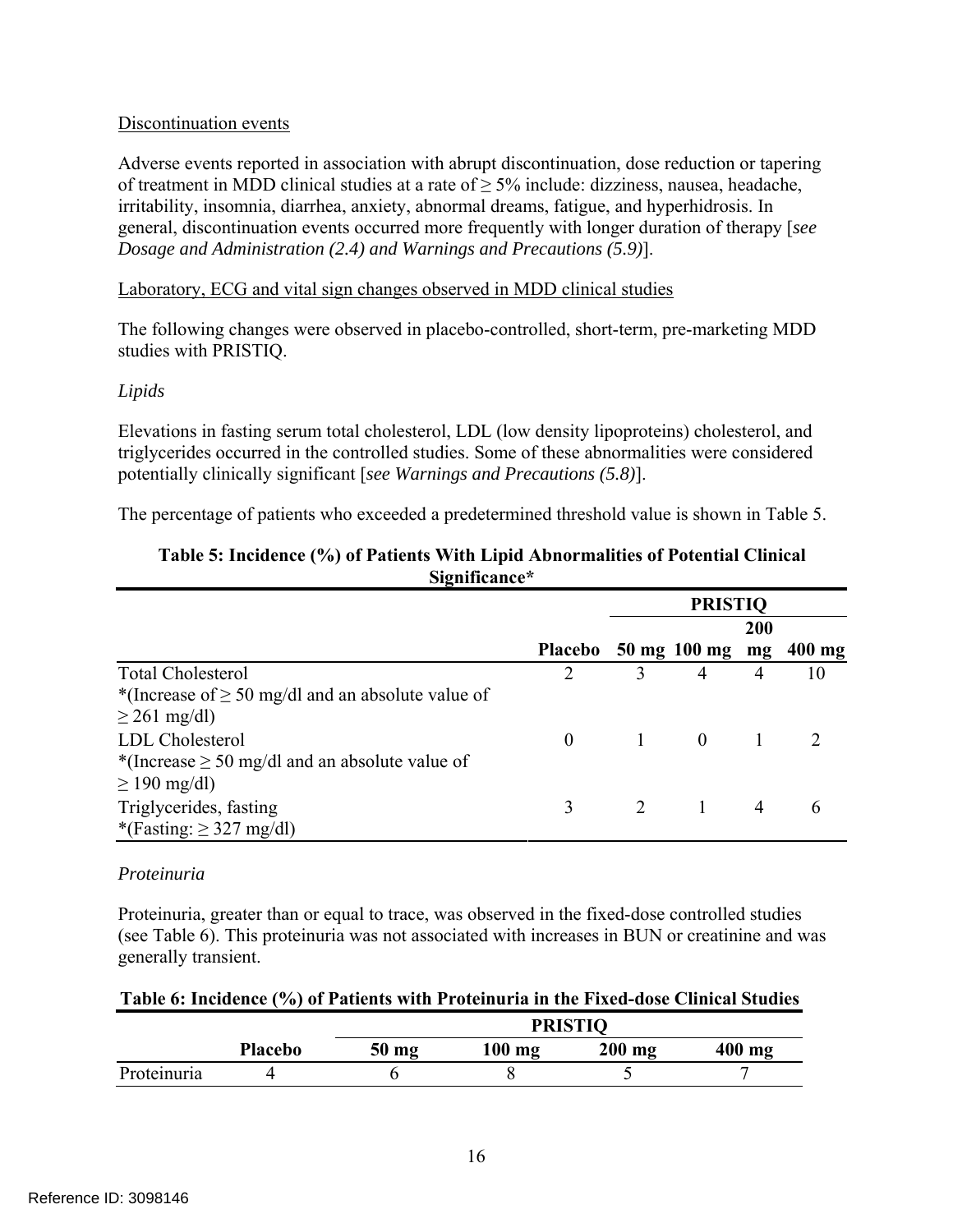## *ECG changes*

Electrocardiograms were obtained from 1,492 PRISTIQ treated patients with major depressive disorder and 984 placebo-treated patients in clinical studies lasting up to 8 weeks. No clinically relevant differences were observed between PRISTIQ treated and placebo-treated patients for QT, QTc, PR, and QRS intervals. In a thorough QTc study with prospectively determined criteria, desvenlafaxine did not cause QT prolongation. No difference was observed between placebo and desvenlafaxine treatments for the QRS interval.

## *Vital sign changes*

Table 7 summarizes the changes that were observed in placebo-controlled, short-term, premarketing studies with PRISTIQ in patients with MDD (doses 50 to 400 mg).

| Controlled Studies               |         |         |          |                |          |
|----------------------------------|---------|---------|----------|----------------|----------|
|                                  |         |         |          | <b>PRISTIQ</b> |          |
|                                  | Placebo | $50$ mg | $100$ mg | $200$ mg       | $400$ mg |
| <b>Blood pressure</b>            |         |         |          |                |          |
| Supine systolic<br>bp $(mm Hg)$  | $-1.4$  | 1.2     | 2.0      | 2.5            | 2.1      |
| Supine diastolic<br>bp $(mm Hg)$ | $-0.6$  | 0.7     | 0.8      | 1.8            | 2.3      |
| <b>Pulse rate</b>                |         |         |          |                |          |
| Supine pulse<br>(bpm)            | $-0.3$  | 1.3     | 1.3      | 0.9            | 4.1      |
| Weight (kg)                      | 0.0     | $-0.4$  | $-0.6$   | $-0.9$         | $-1.1$   |

#### **Table 7: Mean Changes in Vital Signs at Final on Therapy for All Short-term, Fixed-dose Controlled Studies**

At the final on-therapy assessment in the 6-month, double-blind, placebo-controlled phase of a long-term study in patients who had responded to PRISTIQ during the initial 12-week, openlabel phase, there was no statistical difference in mean weight change between PRISTIQ and placebo-treated patients.

# *Orthostatic hypotension*

In the short-term, placebo-controlled clinical studies with doses of 50-400 mg, systolic orthostatic hypotension (decrease  $\geq$  30 mm Hg from supine to standing position) occurred more frequently in patients  $\geq 65$  years of age receiving PRISTIQ (8.0%, 7/87) versus placebo (2.5%, 1/40), compared to patients  $\leq 65$  years of age receiving PRISTIQ (0.9%, 18/1,937) versus placebo (0.7%, 8/1,218).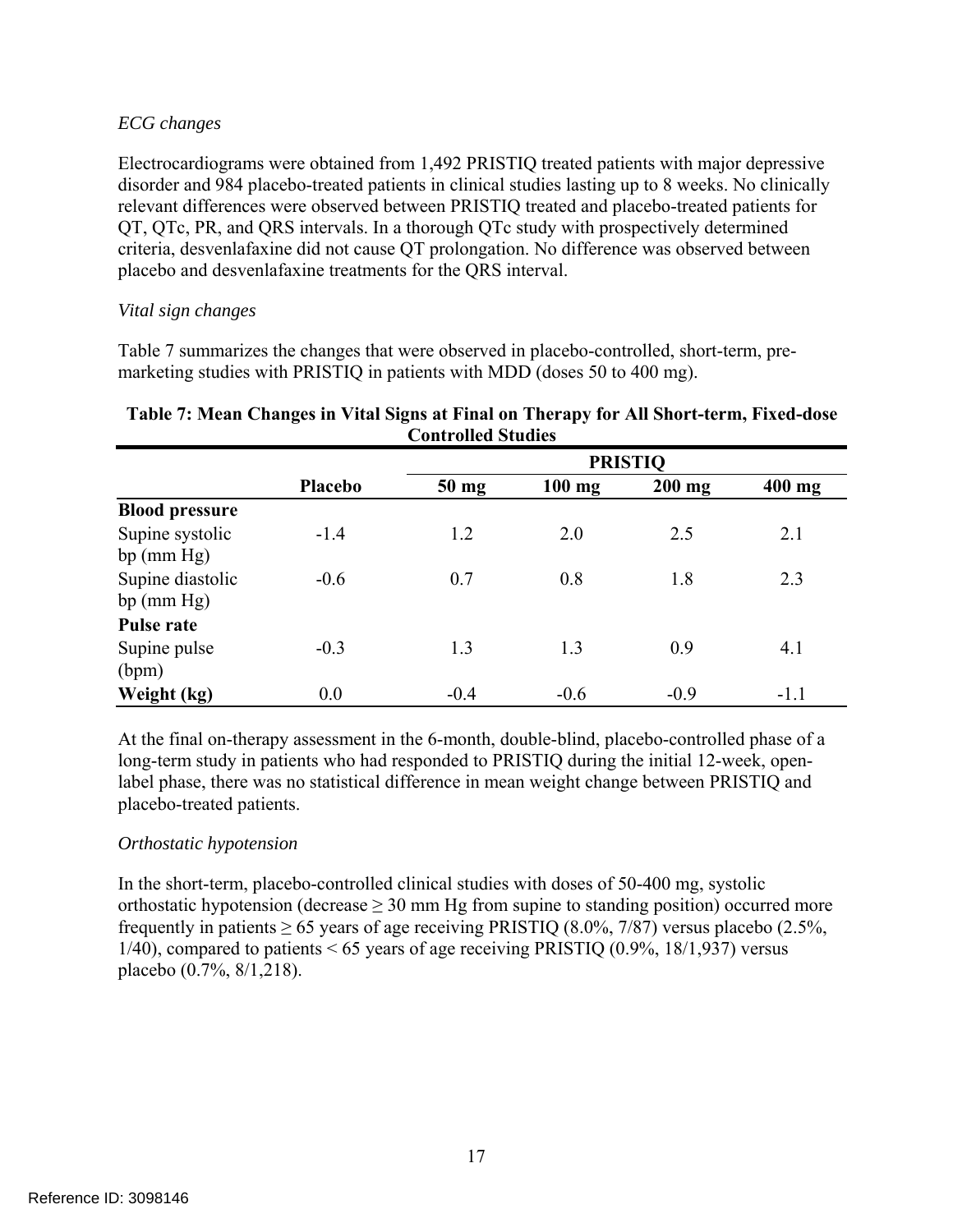## **6.2 Adverse Reactions Identified During Post-Approval Use**

The following adverse reaction has been identified during post-approval use of PRISTIQ. Because post-approval reactions are reported voluntarily from a population of uncertain size, it is not always possible to reliably estimate their frequency or establish a causal relationship to drug exposure:

## *Skin and subcutaneous tissue disorders* – Angioedema.

## **6.3 Adverse Reactions Reported With Other SNRIs**

Although the following are not considered adverse reactions for PRISTIQ, they are adverse reactions for other SNRIs and may also occur with PRISTIQ: gastrointestinal bleeding, hallucinations, photosensitivity reactions and severe cutaneous reactions (such as Stevens-Johnson Syndrome, toxic epidermal necrolysis, and/or erythema multiforme).

# **7 DRUG INTERACTIONS**

## **7.1 Central Nervous System (CNS)-Active Agents**

The risk of using PRISTIQ in combination with other CNS-active drugs has not been systematically evaluated. Consequently, caution is advised when PRISTIQ is taken in combination with other CNS-active drugs [*see Warnings and Precautions (5.13)*].

## **7.2 Monoamine Oxidase Inhibitors (MAOI)**

Adverse reactions, some of which were serious, have been reported in patients who have recently been discontinued from a monoamine oxidase inhibitor (MAOI) and started on antidepressants with pharmacological properties similar to PRISTIQ (SNRIs or SSRIs), or who have recently had SNRI or SSRI therapy discontinued prior to initiation of an MAOI [*see Contraindications (4.2)*].

## **7.3 Serotonergic Drugs**

Based on the mechanism of action of PRISTIQ and the potential for serotonin syndrome, caution is advised when PRISTIQ is co-administered with other drugs that may affect the serotonergic neurotransmitter systems [*see Warnings and Precautions (5.2)*].

## **7.4 Drugs that Interfere with Hemostasis (e.g., NSAIDs, Aspirin, and Warfarin)**

Serotonin release by platelets plays an important role in hemostasis. Epidemiological studies of case-control and cohort design that have demonstrated an association between use of psychotropic drugs that interfere with serotonin reuptake and the occurrence of upper gastrointestinal bleeding. These studies have also shown that concurrent use of an NSAID or aspirin may potentiate this risk of bleeding. Altered anticoagulant effects, including increased bleeding, have been reported when SSRIs and SNRIs are coadministered with warfarin. Patients receiving warfarin therapy should be carefully monitored when PRISTIQ is initiated or discontinued.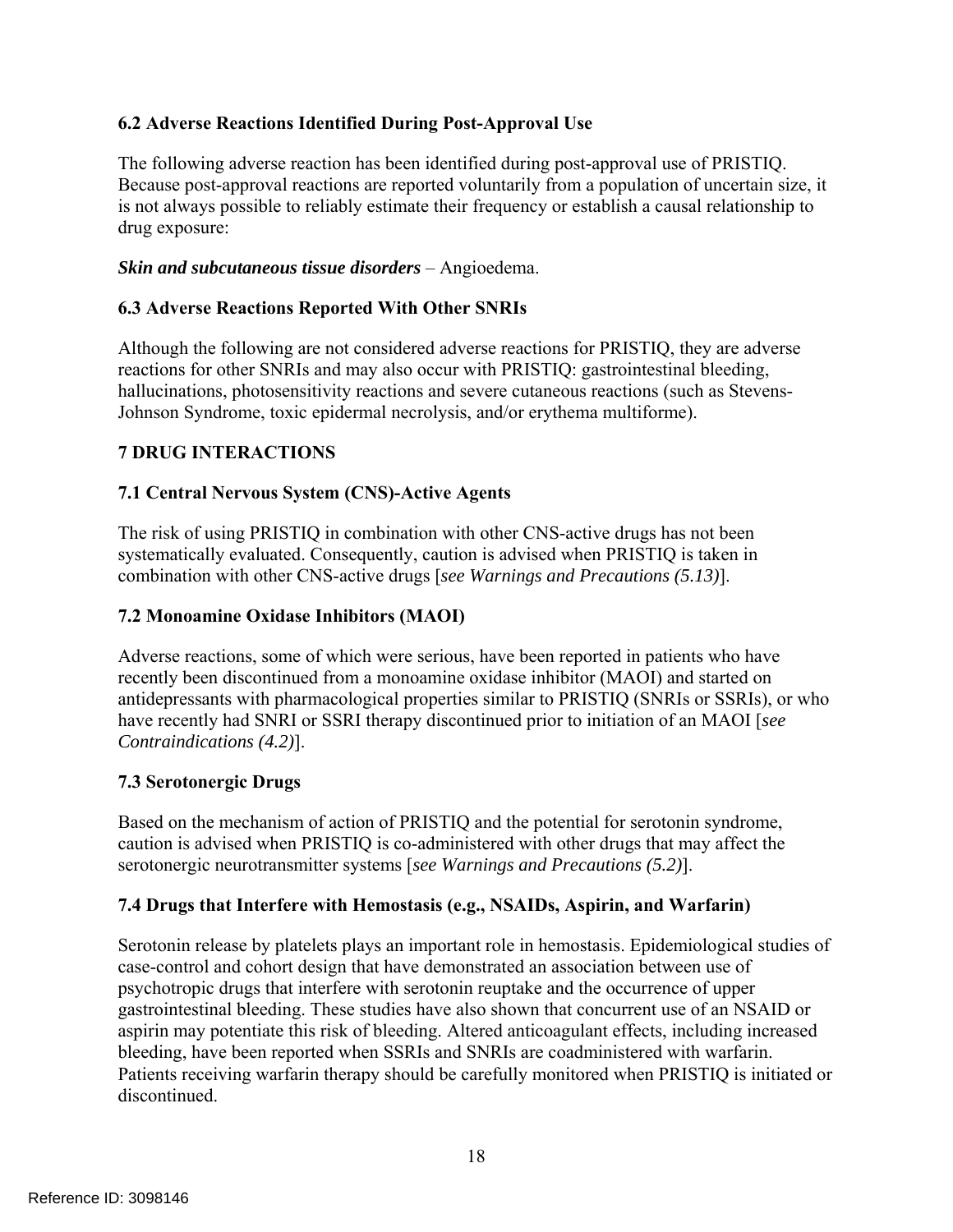## **7.5 Ethanol**

A clinical study has shown that desvenlafaxine does not increase the impairment of mental and motor skills caused by ethanol. However, as with all CNS-active drugs, patients should be advised to avoid alcohol consumption while taking PRISTIQ.

## **7.6 Potential for Other Drugs to Affect Desvenlafaxine**

#### Inhibitors of CYP3A4 (ketoconazole)

CYP3A4 is a minor pathway for the metabolism of PRISTIQ. In a clinical study, ketoconazole (200 mg BID) increased the area under the concentration vs. time curve (AUC) of PRISTIQ (400 mg single dose) by about 43% and  $C_{\text{max}}$  by about 8%. Concomitant use of PRISTIQ with potent inhibitors of CYP3A4 may result in higher concentrations of PRISTIQ.

#### Inhibitors of other CYP enzymes

Based on *in vitro* data, drugs that inhibit CYP isozymes 1A1, 1A2, 2A6, 2D6, 2C8, 2C9, 2C19, and 2E1 are not expected to have significant impact on the pharmacokinetic profile of PRISTIQ.

## **7.7 Potential for Desvenlafaxine to Affect Other Drugs**

## Drugs metabolized by CYP2D6 (desipramine)

*In vitro* studies showed minimal inhibitory effect of desvenlafaxine on CYP2D6.

Clinical studies have shown that desvenlafaxine does not have a clinically relevant effect on CYP2D6 metabolism at the dose of 100 mg daily. When desvenlafaxine succinate was administered at a dose of 100 mg daily in conjunction with a single 50 mg dose of desipramine, a CYP2D6 substrate, the C<sub>max</sub> and AUC of desipramine increased approximately 25% and 17%, respectively. When 400 mg (8 times the recommended 50 mg dose) was administered, the  $C_{\text{max}}$  and AUC of desipramine increased approximately 50% and 90%, respectively. Concomitant use of desvenlafaxine with a drug metabolized by CYP2D6 can result in higher concentrations of that drug.

#### Drugs metabolized by CYP3A4 (midazolam)

*In vitro*, desvenlafaxine does not inhibit or induce the CYP3A4 isozyme.

In a clinical study, PRISTIQ 400 mg daily (8 times the recommended 50 mg dose) was co-administered with a single 4 mg dose of midazolam (a CYP3A4 substrate). The AUC and  $C_{\text{max}}$  of midazolam decreased by approximately 31% and 16%, respectively. Concomitant use of PRISTIQ with a drug metabolized by CYP3A4 can result in lower exposures to that drug.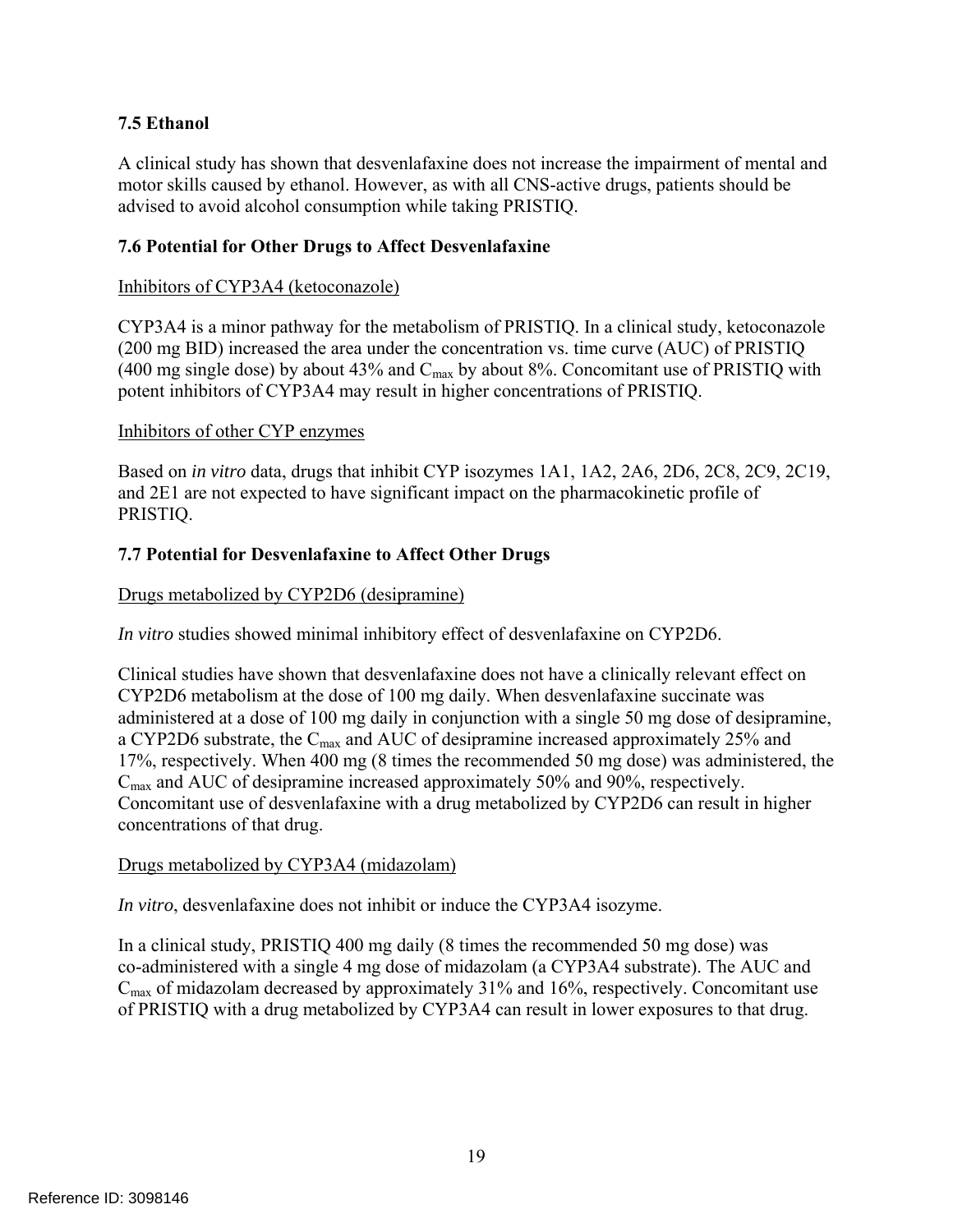## Drugs metabolized by CYP1A2, 2A6, 2C8, 2C9 and 2C19

*In vitro*, desvenlafaxine does not inhibit CYP1A2, 2A6, 2C8, 2C9, and 2C19 isozymes and would not be expected to affect the pharmacokinetics of drugs that are metabolized by these CYP isozymes.

## **7.8 P-glycoprotein Transporter**

*In vitro*, desvenlafaxine is not a substrate or an inhibitor for the P-glycoprotein transporter.

The pharmacokinetics of PRISTIQ are unlikely to be affected by drugs that inhibit the P-glycoprotein transporter, and desvenlafaxine is not likely to affect the pharmacokinetics of drugs that are substrates of the P-glycoprotein transporter.

## **7.9 Electroconvulsive Therapy**

There are no clinical data establishing the risks and/or benefits of electroconvulsive therapy combined with PRISTIQ treatment.

## **7.10 Drug-Laboratory Test Interactions**

False-positive urine immunoassay screening tests for phencyclidine (PCP) and amphetamine have been reported in patients taking desvenlafaxine. This is due to lack of specificity of the screening tests. False positive test results may be expected for several days following discontinuation of desvenlafaxine therapy. Confirmatory tests, such as gas chromatography/mass spectrometry, will distinguish desvenlafaxine from PCP and amphetamine.

# **8 USE IN SPECIFIC POPULATIONS**

# **8.1 Pregnancy**

Patients should be advised to notify their physician if they become pregnant or intend to become pregnant during therapy.

## Teratogenic effects – Pregnancy Category C

When desvenlafaxine succinate was administered orally to pregnant rats and rabbits during the period of organogenesis, there was no evidence of teratogenicity in rats at any doses tested, up to 10 times a human dose of 100 mg/day (on a mg/m<sup>2</sup> basis) in rats, and up to 15 times a human dose of 100 mg/day (on a mg/m<sup>2</sup> basis) in rabbits. However, fetal weights were decreased in rats, with a no-effect dose 10 times a human dose of 100 mg/day (on a mg/m<sup>2</sup> basis).

When desvenlafaxine succinate was administered orally to pregnant rats throughout gestation and lactation, there was a decrease in pup weights and an increase in pup deaths during the first four days of lactation. The cause of these deaths is not known. The no-effect dose for rat pup mortality was 10 times a human dose of 100 mg/day (on a mg/m<sup>2</sup> basis). Post-weaning growth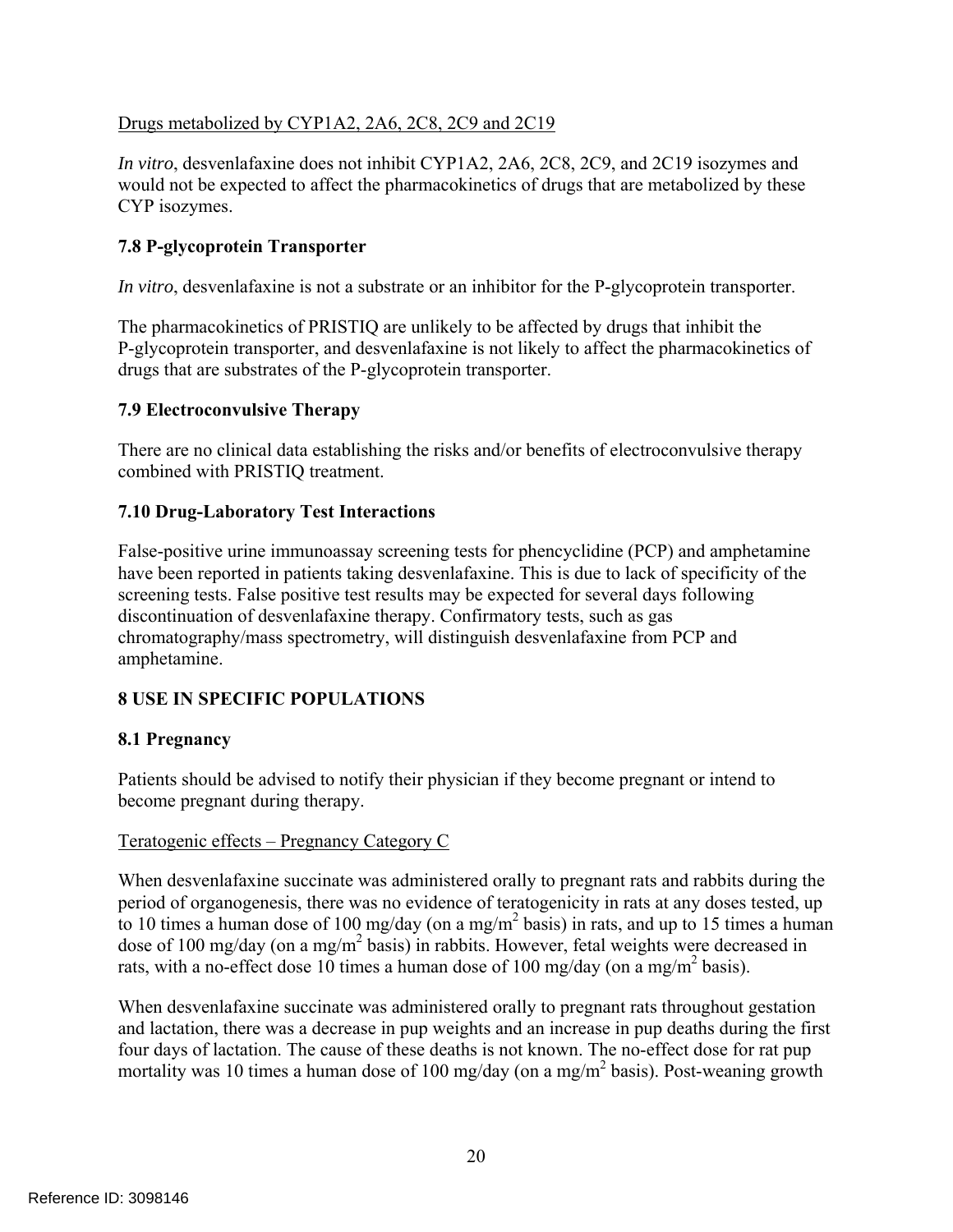and reproductive performance of the progeny were not affected by maternal treatment with desvenlafaxine at a dose 29 times a human dose of 100 mg/day (on a mg/m<sup>2</sup> basis).

There are no adequate and well-controlled studies of PRISTIQ in pregnant women. Therefore, PRISTIQ should be used during pregnancy only if the potential benefits justify the potential risks.

## Non-teratogenic effects

Neonates exposed to SNRIs (Serotonin and Norepinephrine Reuptake Inhibitors), or SSRIs (Selective Serotonin Reuptake Inhibitors), late in the third trimester have developed complications requiring prolonged hospitalization, respiratory support, and tube feeding. Such complications can arise immediately upon delivery. Reported clinical findings have included respiratory distress, cyanosis, apnea, seizures, temperature instability, feeding difficulty, vomiting, hypoglycemia, hypotonia, hypertonia, hyperreflexia, tremor, jitteriness, irritability, and constant crying. These features are consistent with either a direct toxic effect of SSRIs and SNRIs or, possibly, a drug discontinuation syndrome. It should be noted that, in some cases, the clinical picture is consistent with serotonin syndrome [*see Warnings and Precautions (5.2)*]. When treating a pregnant woman with PRISTIQ during the third trimester, the physician should carefully consider the potential risks and benefits of treatment [*see Dosage and Administration (2.2)*].

# **8.2 Labor and Delivery**

The effect of PRISTIQ on labor and delivery in humans is unknown. PRISTIQ should be used during labor and delivery only if the potential benefits justify the potential risks.

# **8.3 Nursing Mothers**

Desvenlafaxine (O-desmethylvenlafaxine) is excreted in human milk. Because of the potential for serious adverse reactions in nursing infants from PRISTIQ, a decision should be made whether or not to discontinue nursing or to discontinue the drug, taking into account the importance of the drug to the mother. Only administer PRISTIQ to breastfeeding women if the expected benefits outweigh any possible risk.

# **8.4 Pediatric Use**

Safety and effectiveness in the pediatric population have not been established [*see Box Warning and Warnings and Precautions (5.1)*]. Anyone considering the use of PRISTIQ in a child or adolescent must balance the potential risks with the clinical need.

# **8.5 Geriatric Use**

Of the 3,292 patients in clinical studies with PRISTIQ, 5% were 65 years of age or older. No overall differences in safety or efficacy were observed between these patients and younger patients; however, in the short-term, placebo-controlled studies, there was a higher incidence of systolic orthostatic hypotension in patients  $\geq 65$  years of age compared to patients  $\leq 65$  years of age treated with PRISTIQ [*see Adverse Reactions (6)* ]. For elderly patients, possible reduced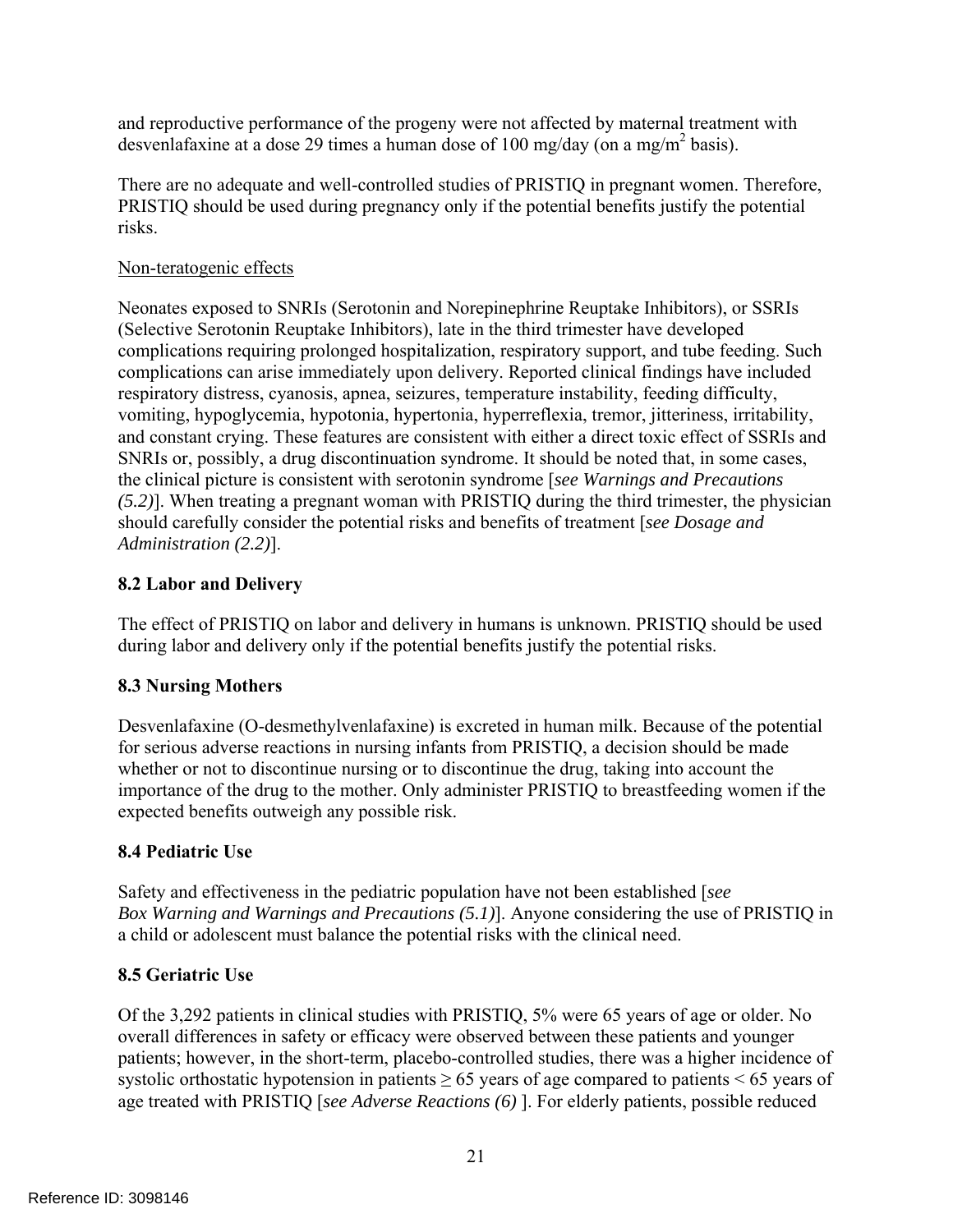renal clearance of desvenlafaxine should be considered when determining dose [*see Dosage and Administration (2.2) and Clinical Pharmacology (12.6)*]. If PRISTIQ is poorly tolerated, every other day dosing can be considered.

SSRIs and SNRIs, including PRISTIQ, have been associated with cases of clinically significant hyponatremia in elderly patients, who may be at greater risk for this adverse event [*see Warnings and Precautions (5.12)*].

Greater sensitivity of some older individuals cannot be ruled out.

# **8.6 Renal Impairment**

In subjects with renal impairment the clearance of PRISTIQ was decreased. In subjects with severe renal impairment (24-hr CrCl < 30 mL/min) and end-stage renal disease, elimination half-lives were significantly prolonged, increasing exposures to PRISTIQ; therefore, dosage adjustment is recommended in these patients [*see Dosage and Administration (2.2) and Clinical Pharmacology (12.6)*].

# **8.7 Hepatic Impairment**

The mean  $t_{1/2}$  changed from approximately 10 hours in healthy subjects and subjects with mild hepatic impairment to 13 and 14 hours in moderate and severe hepatic impairment, respectively. The recommended dose in patients with hepatic impairment is 50 mg/day. Dose escalation above 100 mg/day is not recommended [*see Clinical Pharmacology (12.6)*].

# **9 DRUG ABUSE AND DEPENDENCE**

# **9.1 Controlled Substance**

Desvenlafaxine is not a controlled substance.

# **9.2 Abuse and Dependence**

Although PRISTIQ has not been systematically studied in preclinical or clinical studies for its potential for abuse, no indication of drug-seeking behavior was seen in the clinical studies. However, it is not possible to predict on the basis of pre-marketing experience, the extent to which a CNS-active drug will be misused, diverted, and/or abused once marketed. Consequently, physicians should carefully evaluate patients for a history of drug abuse and follow such patients closely, observing them for signs of misuse or abuse of PRISTIQ (e.g., development of tolerance, incrementation of dose, drug-seeking behavior).

# **10 OVERDOSAGE**

# **10.1 Human Experience with Overdosage**

There is limited clinical experience with desvenlafaxine succinate overdosage in humans. In pre-marketing clinical studies, no cases of fatal acute overdose of desvenlafaxine were reported.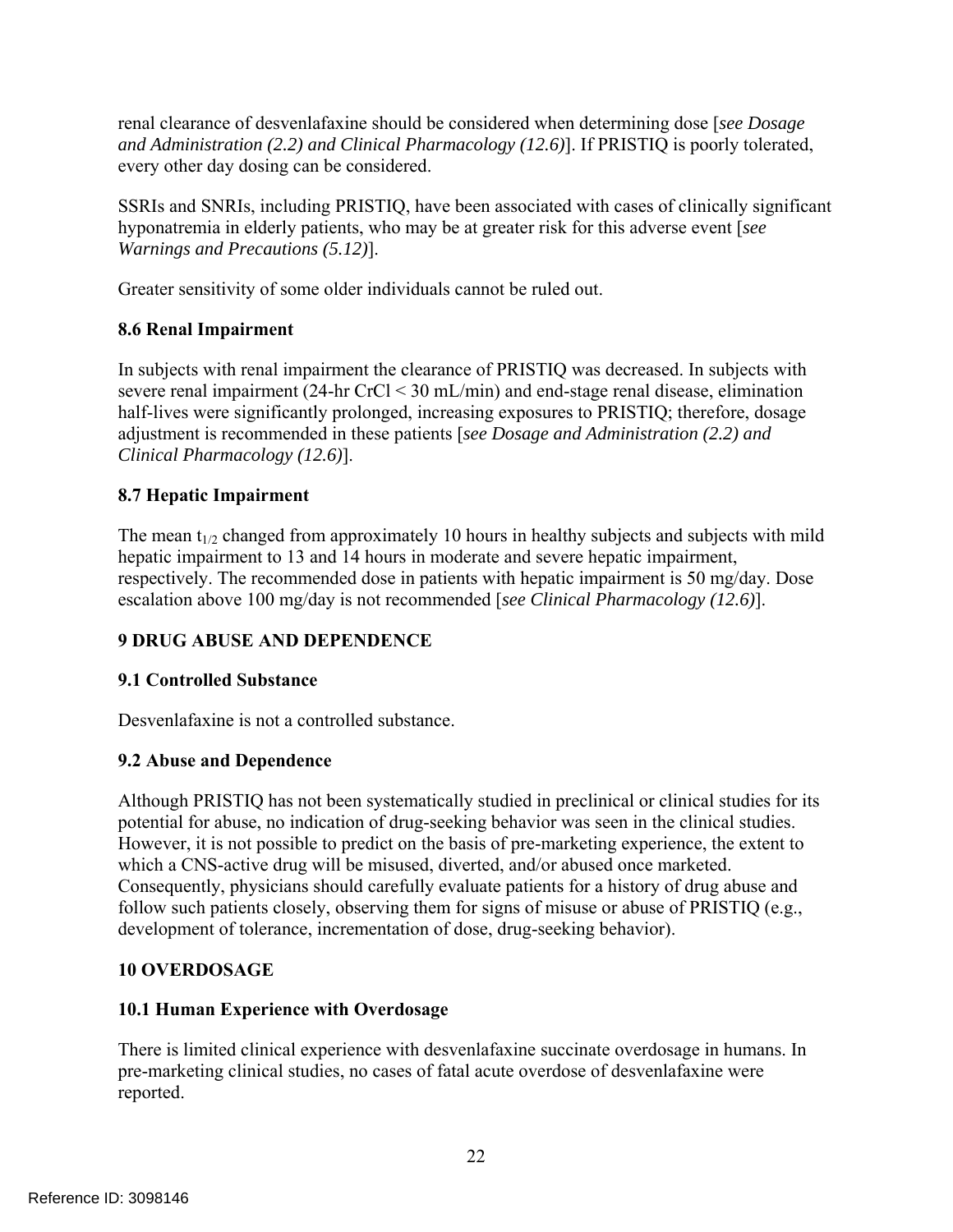Among the patients included in the MDD pre-marketing studies of PRISTIQ, there were four adults who ingested desvenlafaxine succinate (4000 mg [desvenlafaxine alone], 900, 1800 and 5200 mg [in combination with other drugs]); all patients recovered. In addition, one patient's 11-month-old child accidentally ingested 600 mg of desvenlafaxine succinate, was treated, and recovered. The adverse reactions reported within 5 days of an overdose > 600 mg that were possibly related to PRISTIQ included: headache, vomiting, agitation, dizziness, nausea, constipation, diarrhea, dry mouth, paresthesia, and tachycardia.

Desvenlafaxine (PRISTIQ) is the major active metabolite of venlafaxine. Overdose experience reported with venlafaxine (the parent drug of PRISTIQ) is presented below; the identical information can be found in the *Overdosage* section of the venlafaxine package insert.

In postmarketing experience, overdose with venlafaxine (the parent drug of PRISTIQ) has occurred predominantly in combination with alcohol and/or other drugs. The most commonly reported events in overdosage include tachycardia, changes in level of consciousness (ranging from somnolence to coma), mydriasis, seizures, and vomiting. Electrocardiogram changes (e.g., prolongation of QT interval, bundle branch block, QRS prolongation), sinus and ventricular tachycardia, bradycardia, hypotension, rhabdomyolysis, vertigo, liver necrosis, serotonin syndrome, and death have been reported.

Published retrospective studies report that venlafaxine overdosage may be associated with an increased risk of fatal outcomes compared to that observed with SSRI antidepressant products, but lower than that for tricyclic antidepressants. Epidemiological studies have shown that venlafaxine-treated patients have a higher pre-existing burden of suicide risk factors than SSRItreated patients. The extent to which the finding of an increased risk of fatal outcomes can be attributed to the toxicity of venlafaxine in overdosage, as opposed to some characteristic(s) of venlafaxine-treated patients, is not clear.

Prescriptions for PRISTIQ should be written for the smallest quantity of tablets consistent with good patient management, in order to reduce the risk of overdose.

## **10.2 Management of Overdosage**

Treatment should consist of those general measures employed in the management of overdosage with any SSRI/SNRI.

Ensure an adequate airway, oxygenation, and ventilation. Monitor cardiac rhythm and vital signs. General supportive and symptomatic measures are also recommended. Gastric lavage with a large-bore orogastric tube with appropriate airway protection, if needed, may be indicated if performed soon after ingestion or in symptomatic patients. Activated charcoal should be administered.

Induction of emesis is not recommended. Because of the moderate volume of distribution of this drug, forced diuresis, dialysis, hemoperfusion, and exchange transfusion are unlikely to be of benefit. No specific antidotes for desvenlafaxine are known.

In managing an overdose, consider the possibility of multiple drug involvement. The physician should consider contacting a poison control center for additional information on the treatment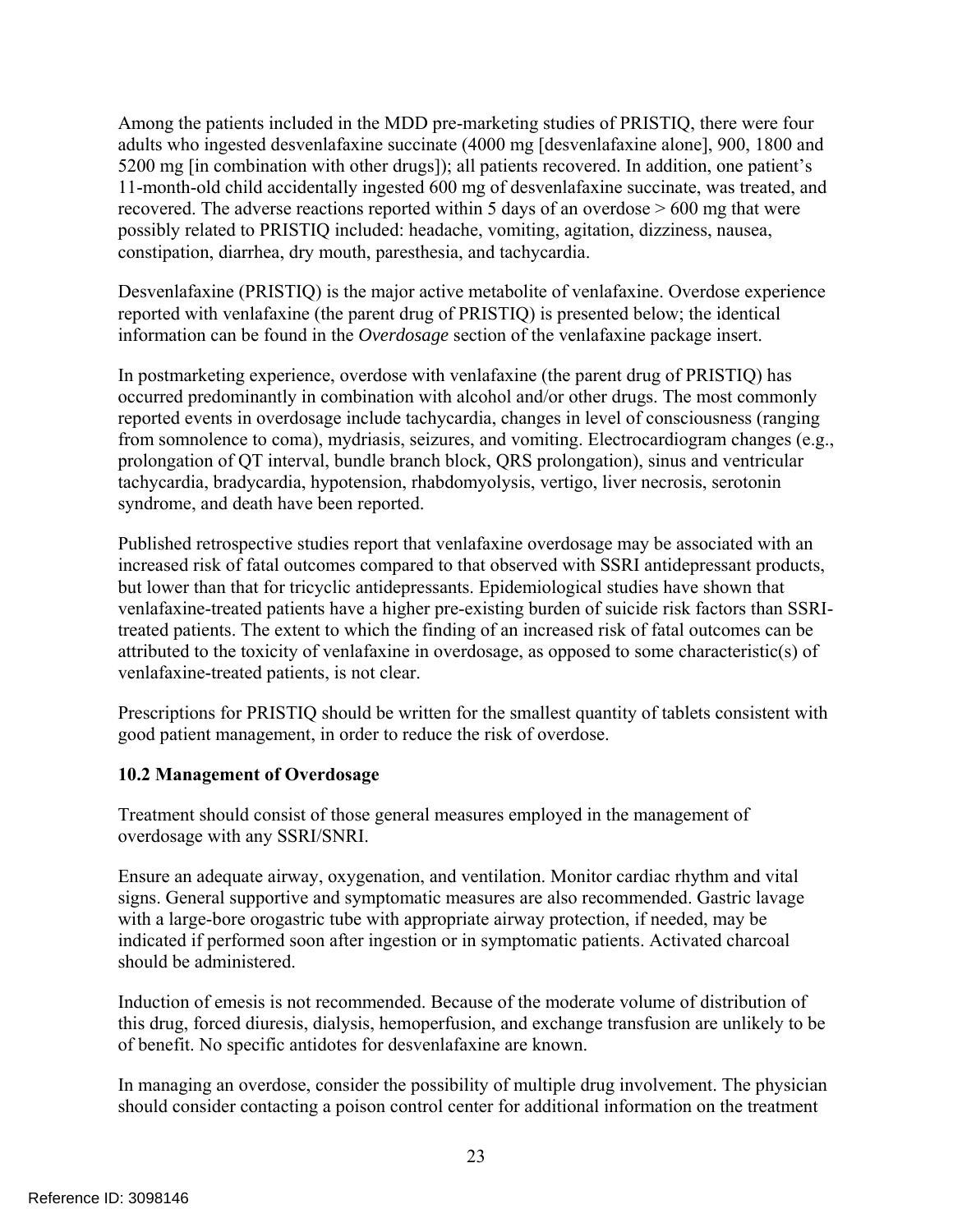of any overdose. Telephone numbers for certified poison control centers are listed in the Physicians Desk Reference® (PDR).

## **11 DESCRIPTION**

PRISTIQ is an extended-release tablet for oral administration that contains desvenlafaxine succinate, a structurally novel SNRI for the treatment of MDD. Desvenlafaxine (O-desmethylvenlafaxine) is the major active metabolite of the antidepressant venlafaxine, a medication used to treat major depressive, generalized anxiety, social anxiety and panic disorders.

Desvenlafaxine is designated *RS*-4-[2-dimethylamino-1-(1-hydroxycyclohexyl)ethyl]phenol and has the empirical formula of  $C_{16}H_{25}NO_2$  (free base) and  $C_{16}H_{25}NO_2 \cdot C_4H_6O_4 \cdot H_2O$ (succinate monohydrate). Desvenlafaxine succinate monohydrate has a molecular weight of 399.48. The structural formula is shown below.



Desvenlafaxine succinate is a white to off-white powder that is soluble in water. The solubility of desvenlafaxine succinate is pH dependent. Its octanol:aqueous system (at pH 7.0) partition coefficient is 0.21.

PRISTIQ is formulated as an extended-release tablet for once-a-day oral administration.

Each tablet contains 76 or 152 mg of desvenlafaxine succinate equivalent to 50 or 100 mg of desvenlafaxine, respectively.

Inactive ingredients for the 50 mg tablet consist of hypromellose, microcrystalline cellulose, talc, magnesium stearate and film coating, which consists of polyvinyl alcohol, polyethylene glycol, talc, titanium dioxide, and iron oxides.

Inactive ingredients for the 100 mg tablet consist of hypromellose, microcrystalline cellulose, talc, magnesium stearate and film coating, which consists of polyvinyl alcohol, polyethylene glycol, talc, titanium dioxide, iron oxide and FD&C yellow #6.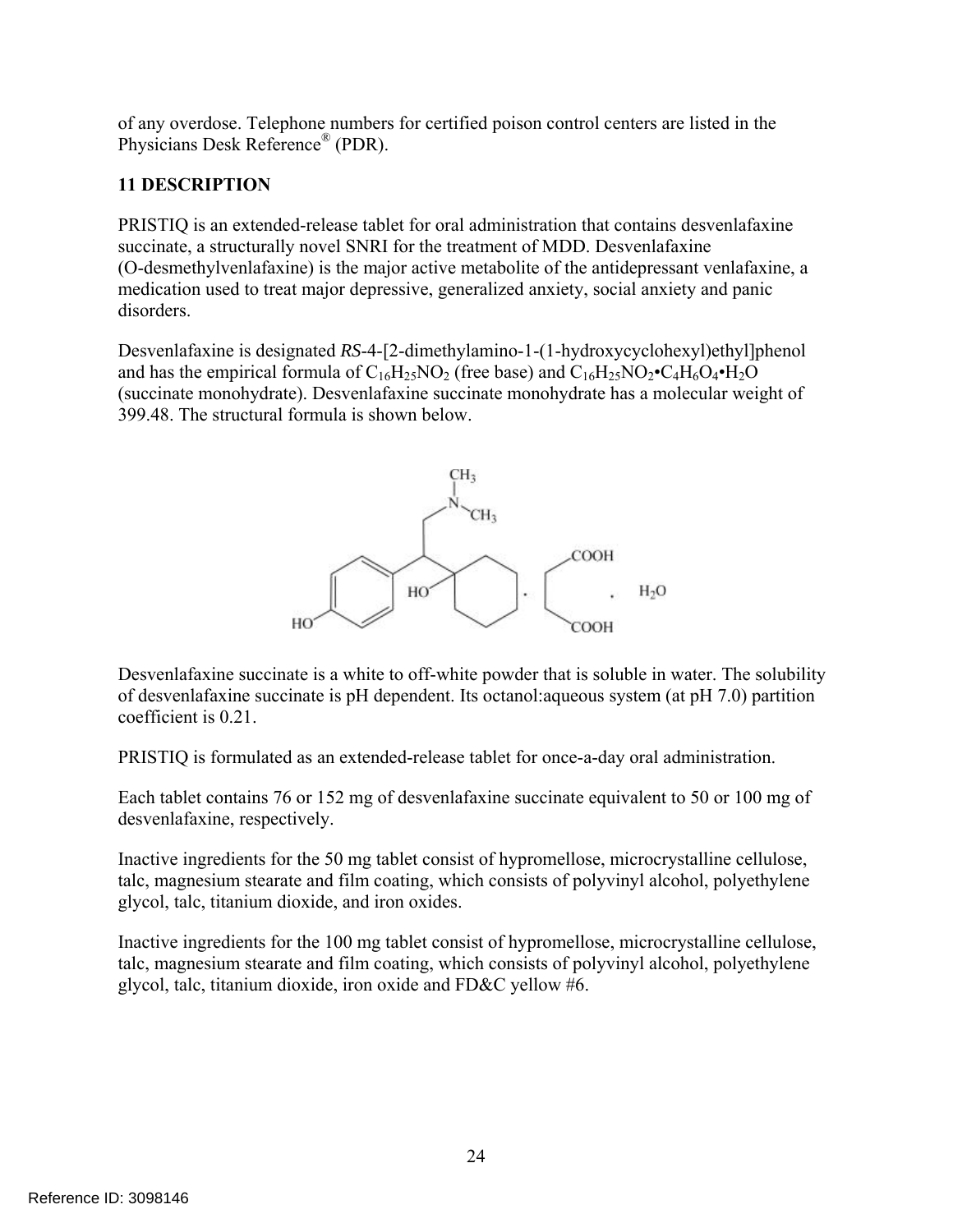# **12 CLINICAL PHARMACOLOGY**

## **12.1 Mechanism of Action**

Non-clinical studies have shown that desvenlafaxine succinate is a potent and selective serotonin and norepinephrine reuptake inhibitor (SNRI). The clinical efficacy of desvenlafaxine succinate is thought to be related to the potentiation of these neurotransmitters in the central nervous system.

## **12.2 Pharmacodynamics**

Desvenlafaxine lacked significant affinity for numerous receptors, including muscariniccholinergic, H1-histaminergic, or α1-adrenergic receptors *in vitro*. PRISTIQ also lacked monoamine oxidase (MAO) inhibitory activity.

## **12.3 Pharmacokinetics**

The single-dose pharmacokinetics of desvenlafaxine are linear and dose-proportional in a dose range of 100 to 600 mg/day. The mean terminal half-life,  $t_{1/2}$ , is approximately 11 hours. With once-daily dosing, steady-state plasma concentrations are achieved within approximately 4-5 days. At steady-state, multiple-dose accumulation of desvenlafaxine is linear and predictable from the single-dose pharmacokinetic profile.

# **12.4 Absorption and Distribution**

The absolute oral bioavailability of PRISTIQ after oral administration is about 80%. Mean time to peak plasma concentrations  $(T_{max})$  is about 7.5 hours after oral administration.

A food-effect study involving administration of PRISTIQ to healthy subjects under fasting and fed conditions (high-fat meal) indicated that the  $C_{\text{max}}$  was increased about 16% in the fed state, while the AUCs were similar. This difference is not clinically significant; therefore, PRISTIQ can be taken without regard to meals [*see Dosage and Administration (2.1)*].

The plasma protein binding of desvenlafaxine is low (30%) and is independent of drug concentration. The desvenlafaxine volume of distribution at steady-state following intravenous administration is 3.4 L/kg, indicating distribution into nonvascular compartments.

# **12.5 Metabolism and Elimination**

Desvenlafaxine is primarily metabolized by conjugation (mediated by UGT isoforms) and, to a minor extent, through oxidative metabolism. CYP3A4 is the cytochrome P450 isozyme mediating the oxidative metabolism (N-demethylation) of desvenlafaxine. The CYP2D6 metabolic pathway is not involved, and after administration of 100 mg, the pharmacokinetics of desvenlafaxine was similar in subjects with CYP2D6 poor and extensive metabolizer phenotype. Approximately 45% of desvenlafaxine is excreted unchanged in urine at 72 hours after oral administration. Approximately 19% of the administered dose is excreted as the glucuronide metabolite and  $\leq 5\%$  as the oxidative metabolite (N,O-didesmethylvenlafaxine) in urine.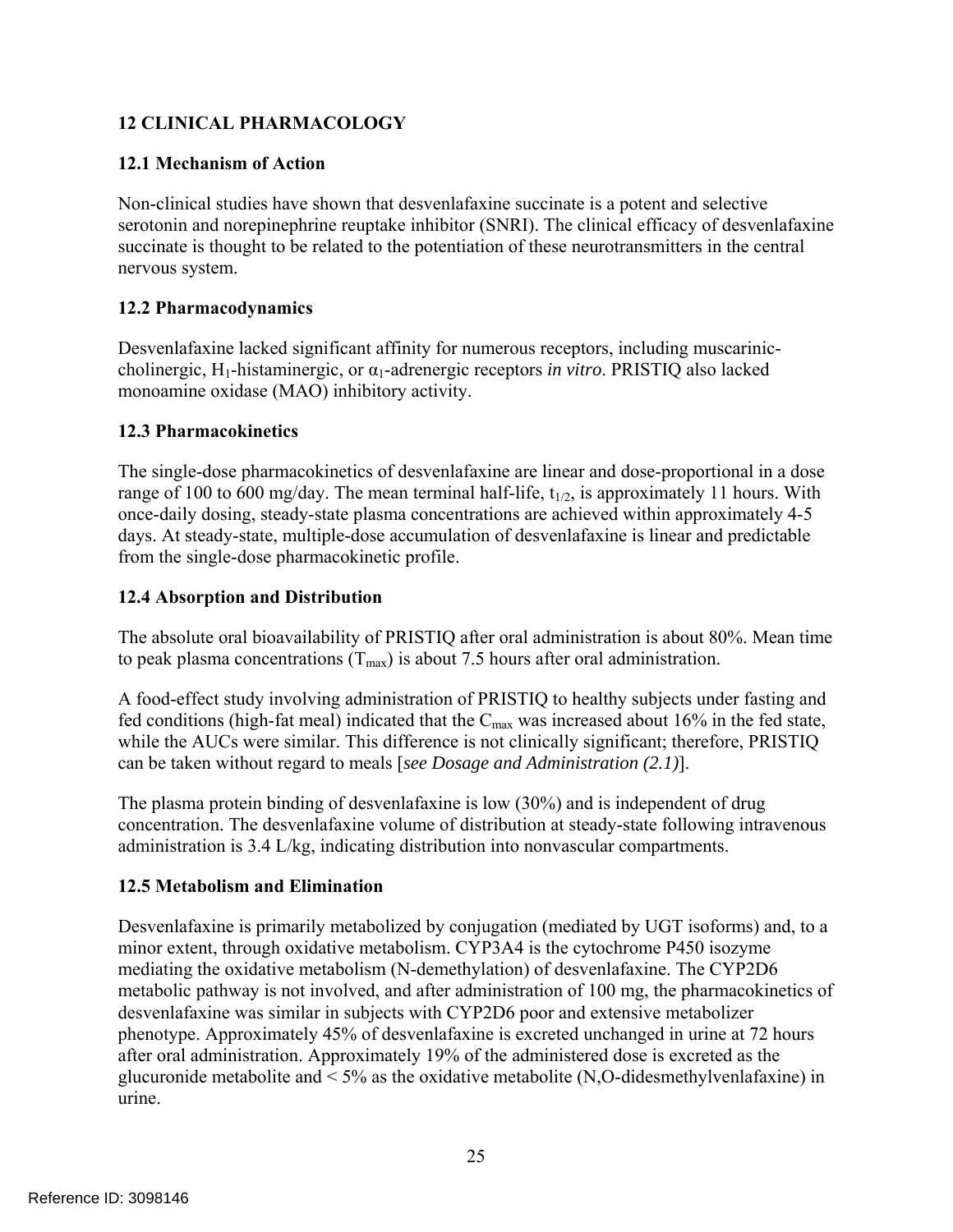# **12.6 Special Populations**

## Age

In a study of healthy subjects administered doses of up to 300 mg, there was an approximate 32% increase in  $C_{\text{max}}$  and a 55% increase in AUC in subjects older than 75 years of age  $(n = 17)$ , compared with subjects 18 to 45 years of age  $(n = 16)$ . Subjects 65 to 75 years of age  $(n = 15)$  had no change in  $C_{\text{max}}$ , but an approximately 32% increase in AUC, compared to subjects 18 to 45 years of age [*see Dosage and Administration (2.2)*].

## Gender

In a study of healthy subjects administered doses of up to 300 mg, women had an approximately 25% higher  $C_{\text{max}}$  and an approximately 10% higher AUC than age-matched men. No adjustment of dosage on the basis of gender is needed.

## Race

Pharmacokinetic analysis showed that race (White,  $n = 466$ ; Black,  $n = 97$ ; Hispanic,  $n = 39$ ; Other,  $n = 33$ ) had no apparent effect on the pharmacokinetics of PRISTIQ. No adjustment of dosage on the basis of race is needed.

## Hepatic insufficiency

The disposition of desvenlafaxine succinate after administration of 100 mg was studied in subjects with mild (Child-Pugh A,  $n = 8$ ), moderate (Child-Pugh B,  $n = 8$ ), and severe (Child-Pugh C,  $n = 8$ ) hepatic impairment and to healthy subjects ( $n = 12$ ).

Average AUC was increased by approximately 31% and 35% in patients with moderate and severe hepatic impairment, respectively, as compared to healthy subjects. Average AUC values were similar in subjects with mild hepatic impairment and healthy subjects (< 5% difference).

Systemic clearance (CL/F) was decreased by approximately 20% and 36% in patients with moderate and severe hepatic impairment, respectively, as compared to healthy subjects. CL/F values were comparable in mild hepatic impairment and healthy subjects (< 5% difference).

The mean  $t_{1/2}$  changed from approximately 10 hours in healthy subjects and subjects with mild hepatic impairment to 13 and 14 hours in moderate and severe hepatic impairment, respectively. The recommended dose in patients with hepatic impairment is 50 mg/day. Dose escalation above 100 mg/day is not recommended [*see Use in Specific Populations (8.7)*].

## Renal insufficiency

The disposition of desvenlafaxine after administration of 100 mg was studied in subjects with mild (n = 9), moderate (n = 8), severe (n = 7) and end-stage renal disease [ESRD] (n = 9) requiring dialysis and in healthy, age-matched control subjects ( $n = 8$ ). Elimination was significantly correlated with creatinine clearance. Increases in AUCs of about 42% in mild renal impairment (24-hr CrCl = 50-80 mL/min), about 56% in moderate renal impairment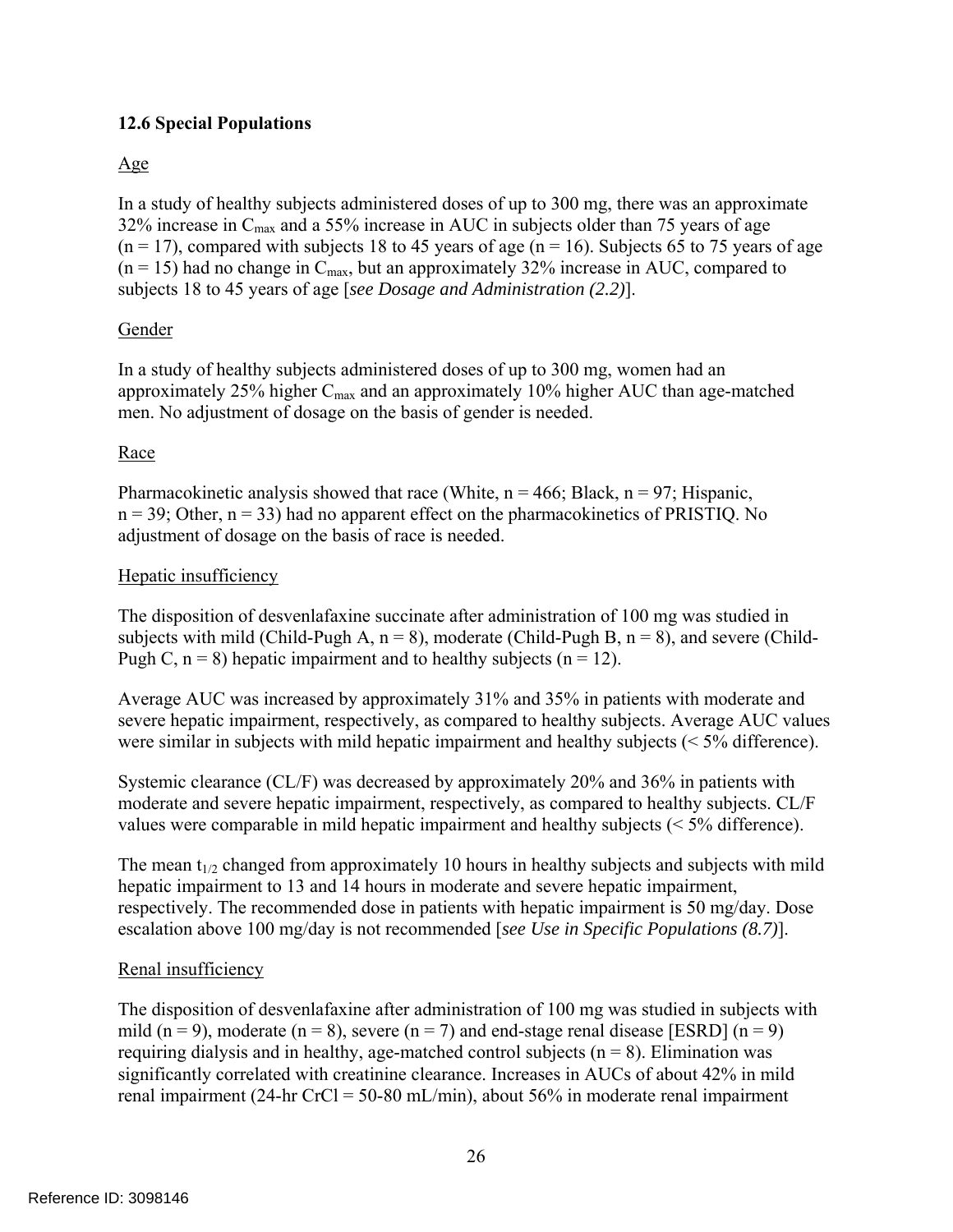$(24\text{-}hr \, \text{CrCl} = 30\text{-}50 \, \text{mL/min})$ , about 108% in severe renal impairment  $(24-hr CrCl \leq 30 mL/min)$ , and about 116% in ESRD subjects were observed, compared with healthy, age-matched control subjects.

The mean terminal half-life ( $t_{1/2}$ ) was prolonged from 11.1 hours in the control subjects to approximately 13.5, 15.5, 17.6, and 22.8 hours in mild, moderate, severe renal impairment and ESRD subjects, respectively. Less than 5% of the drug in the body was cleared during a standard 4-hour hemodialysis procedure.

The recommended dose in patients with moderate renal impairment is 50 mg per day. Dosage adjustment (50 mg every other day) is recommended in patients with severe renal impairment or ESRD. Doses should not be escalated in patients with moderate or severe renal impairment, or ESRD [*see Dosage and Administration (2.2) and Use in Specific Populations (8.6)*].

## **13 NONCLINICAL TOXICOLOGY**

## **13.1 Carcinogenesis, Mutagenesis, Impairment of Fertility**

#### **Carcinogenesis**

Desvenlafaxine succinate administered by oral gavage to mice and rats for 2 years did not increase the incidence of tumors in either study.

Mice received desvenlafaxine succinate at dosages up to 500/300 mg/kg/day (dosage lowered after 45 weeks of dosing). The 300 mg/kg/day dose is 15 times a human dose of 100 mg/day on a mg/m<sup>2</sup> basis.

Rats received desvenlafaxine succinate at dosages up to 300 mg/kg/day (males) or 500 mg/kg/day (females). The highest dose is 29 (males) or 48 (females) times a human dose of 100 mg/day on a mg/m<sup>2</sup> basis.

## **Mutagenesis**

Desvenlafaxine was not mutagenic in the *in vitro* bacterial mutation assay (Ames test) and was not clastogenic in an *in vitro* chromosome aberration assay in cultured CHO cells, an *in vivo*  mouse micronucleus assay, or an *in vivo* chromosome aberration assay in rats. Additionally, desvenlafaxine was not genotoxic in the *in vitro* CHO mammalian cell forward mutation assay and was negative in the *in vitro* BALB/c-3T3 mouse embryo cell transformation assay.

## Impairment of fertility

Reduced fertility was observed in a study in which both male and female rats received desvenlafaxine succinate. This effect was noted at oral doses approximately 10 times a human dose of 100 mg/day on a mg/m<sup>2</sup> basis. There was no effect on fertility at oral doses approximately 3 times a human dose of 100 mg/day on a mg/m<sup>2</sup> basis.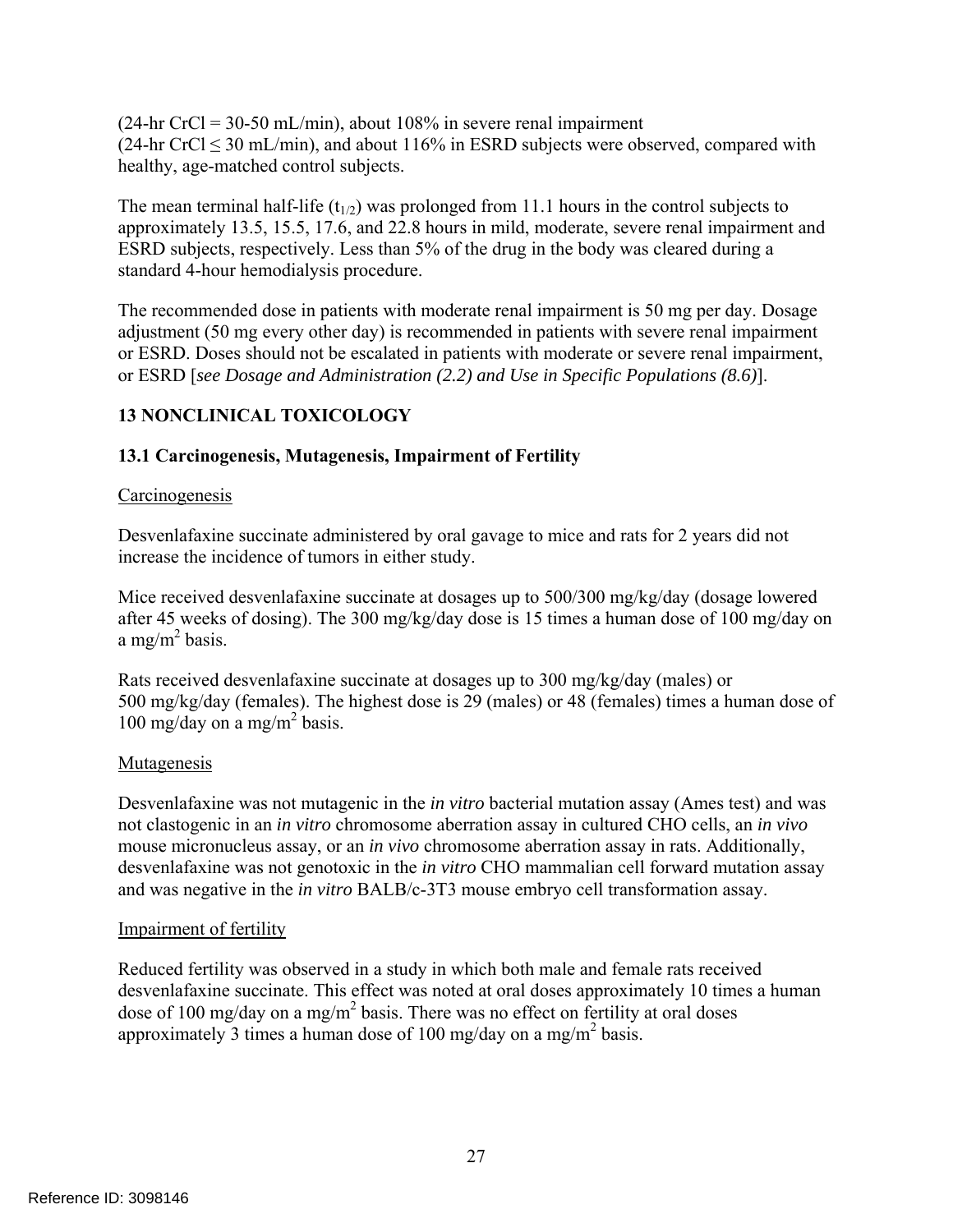## **14 CLINICAL STUDIES**

The efficacy of PRISTIQ as a treatment for depression was established in four 8-week, randomized, double-blind, placebo-controlled, fixed-dose studies (at doses of 50 mg/day to 400 mg/day) in adult outpatients who met the Diagnostic and Statistical Manual of Mental Disorders (DSM-IV) criteria for major depressive disorder. In the first study, patients received 100 mg (n = 114), 200 mg (n = 116), or 400 mg (n = 113) of PRISTIQ once daily, or placebo  $(n = 118)$ . In a second study, patients received either 200 mg  $(n = 121)$  or 400 mg  $(n = 124)$  of PRISTIO once daily, or placebo ( $n = 124$ ). In two additional studies, patients received 50 mg  $(n = 150 \text{ and } n = 164)$  or 100 mg  $(n = 147 \text{ and } n = 158)$  of PRISTIQ once daily, or placebo  $(n = 150 \text{ and } n = 161).$ 

PRISTIQ showed superiority over placebo as measured by improvement in the 17-item Hamilton Rating Scale for Depression  $(HAM-D_{17})$  total score in four studies and overall improvement, as measured by the Clinical Global Impressions Scale - Improvement (CGI-I), in three of the four studies. In studies directly comparing 50 mg/day and 100 mg/day there was no suggestion of a greater effect with the higher dose and adverse events and discontinuations were more frequent at higher doses [*see Dosage and Administration (2.1)*].

Analyses of the relationships between treatment outcome and age and treatment outcome and gender did not suggest any differential responsiveness on the basis of these patient characteristics. There was insufficient information to determine the effect of race on outcome in these studies.

## **16 HOW SUPPLIED/STORAGE AND HANDLING**

PRISTIQ® (desvenlafaxine) Extended-Release Tablets are available as follows:

## **50 mg, light pink, square pyramid tablet debossed with "W" (over) "50" on the flat side**

NDC 0008-1211-14, bottle of 14 tablets in unit-of-use package

NDC 0008-1211-30, bottle of 30 tablets in unit-of-use package

NDC 0008-1211-01, bottle of 90 tablets in unit-of-use package

NDC 0008-1211-50, 10 blisters of 10 (HUD)

## **100 mg, reddish-orange, square pyramid tablet debossed with "W" (over) "100" on the flat side**

NDC 0008-1222-14, bottle of 14 tablets in unit-of-use package

NDC 0008-1222-30, bottle of 30 tablets in unit-of-use package

NDC 0008-1222-01, bottle of 90 tablets in unit-of-use package

NDC 0008-1222-50, 10 blisters of 10 (HUD)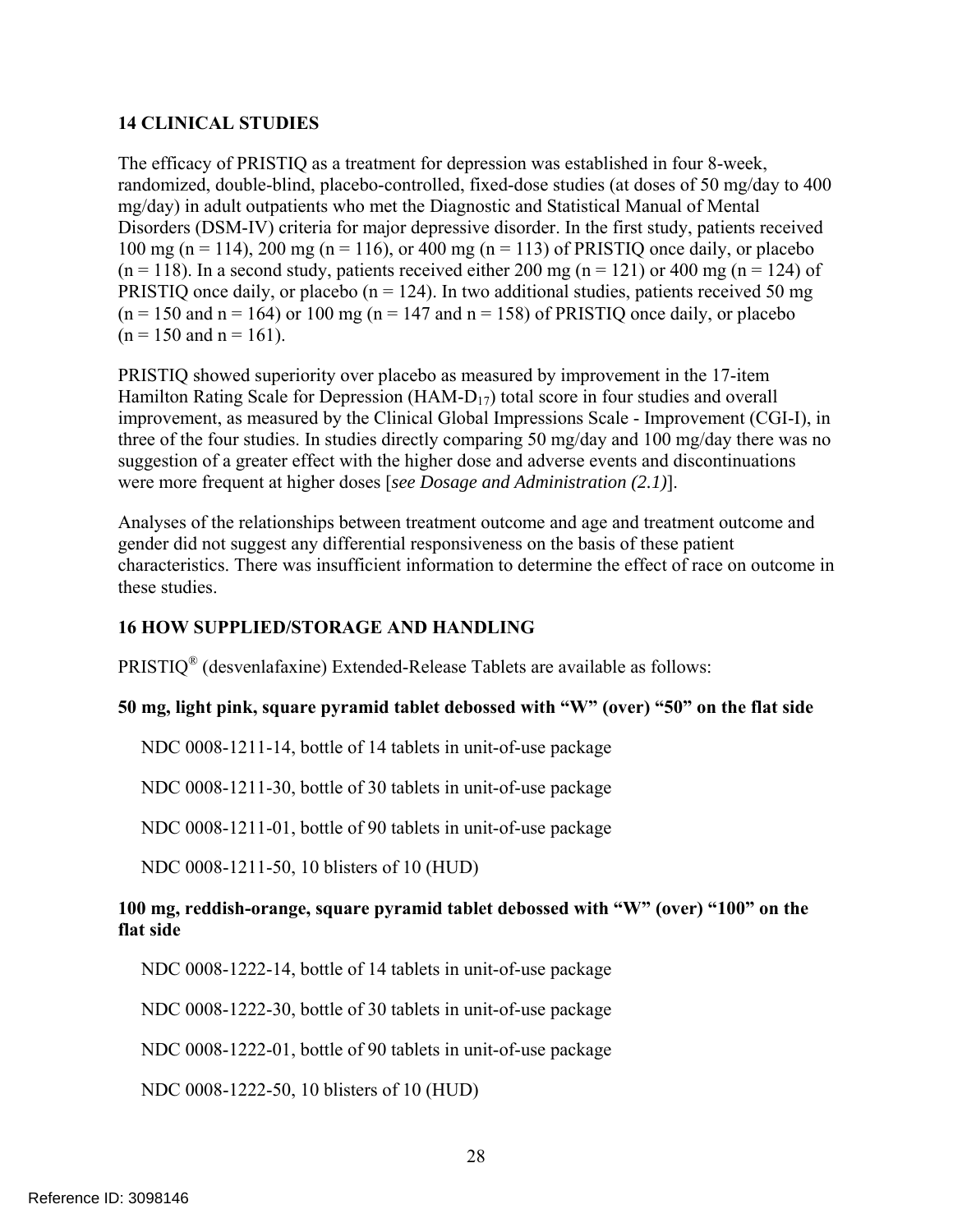Store at 20 $\degree$  to 25 $\degree$ C (68 $\degree$  to 77 $\degree$ F); excursions permitted to 15 $\degree$  to 30 $\degree$ C (59 $\degree$  to 86 $\degree$ F) [see USP Controlled Room Temperature].

Each tablet contains 76 or 152 mg of desvenlafaxine succinate equivalent to 50 or 100 mg of desvenlafaxine, respectively.

The unit-of-use package is intended to be dispensed as a unit.

The appearance of these tablets is a trademark of Wyeth Pharmaceuticals.

# **17 PATIENT COUNSELING INFORMATION**

Advise patients, their families, and their caregivers about the benefits and risks associated with treatment with PRISTIQ and counsel them in its appropriate use.

Advise patients, their families, and their caregivers to read the Medication Guide and assist them in understanding its contents. The complete text of the Medication Guide is reprinted at the end of this document.

# **17.1 Suicide Risk**

Advise patients, their families and caregivers to look for the emergence of suicidality, especially early during treatment and when the dose is adjusted up or down [*see Box Warning and Warnings and Precautions (5.1)*].

# **17.2 Concomitant Medication**

Advise patients taking PRISTIQ not to use concomitantly other products containing desvenlafaxine or venlafaxine. Healthcare professionals should instruct patients not to take PRISTIQ with an MAOI or within 14 days of stopping an MAOI and to allow 7 days after stopping PRISTIQ before starting an MAOI [*see Contraindications (4.2)*].

# **17.3 Serotonin Syndrome or Neuroleptic Malignant Syndrome (NMS)-like Reactions**

Caution patients about the risk of serotonin syndrome or Neuroleptic Malignant Syndrome (NMS)-like reactions, particularly with the concomitant use of PRISTIQ and triptans, tramadol, tryptophan supplements, other serotonergic agents, or antipsychotic drugs [*see Warnings and Precautions (5.2) and Drug Interactions (7.3)*].

# **17.4 Elevated Blood Pressure**

Advise patients that they should have regular monitoring of blood pressure when taking PRISTIQ [*see Warnings and Precautions (5.3)*].

# **17.5 Abnormal Bleeding**

Patients should be cautioned about the concomitant use of PRISTIQ and NSAIDs, aspirin, warfarin, or other drugs that affect coagulation since combined use of psychotropic drugs that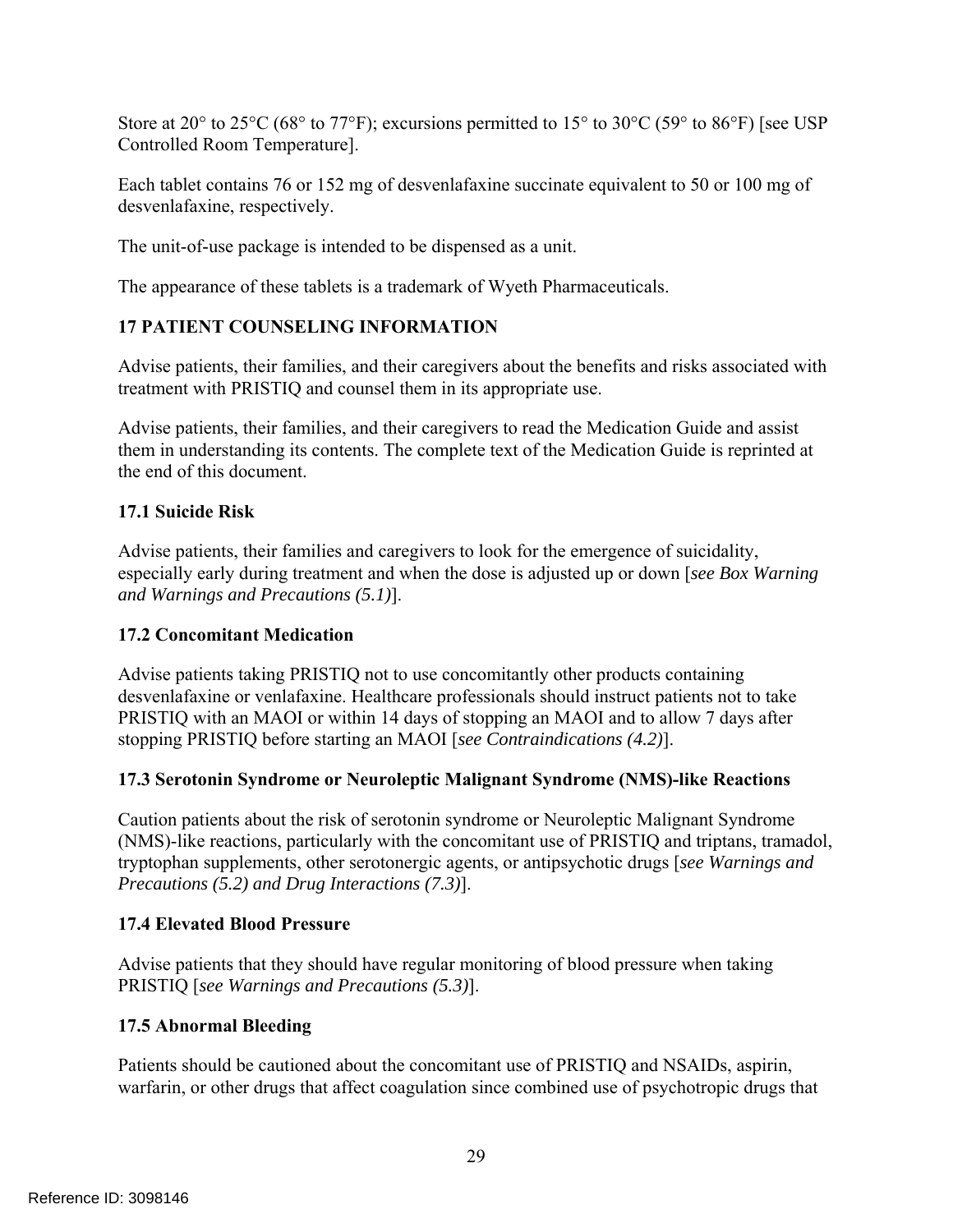interfere with serotonin reuptake and these agents has been associated with an increased risk of bleeding [*see Warnings and Precautions (5.4)*].

# **17.6 Narrow-angle Glaucoma**

Advise patients with raised intraocular pressure or those at risk of acute narrow-angle glaucoma (angle-closure glaucoma) that mydriasis has been reported and they should be monitored [*see Warnings and Precautions (5.5)*].

## **17.7 Activation of Mania/Hypomania**

Advise patients, their families and caregivers to observe for signs of activation of mania/hypomania [*see Warnings and Precautions (5.6)*].

## **17.8 Cardiovascular/Cerebrovascular Disease**

Caution is advised in administering PRISTIQ to patients with cardiovascular, cerebrovascular, or lipid metabolism disorders [*see Adverse Reactions (6.1) and Warnings and Precautions (5.7)*].

# **17.9 Serum Cholesterol and Triglyceride Elevation**

Advise patients that elevations in total cholesterol, LDL and triglycerides may occur and that measurement of serum lipids may be considered [*see Warnings and Precautions (5.8)*].

## **17.10 Discontinuation**

Advise patients not to stop taking PRISTIQ without talking first with their healthcare professional. Patients should be aware that discontinuation effects may occur when stopping PRISTIQ [*see Warnings and Precautions (5.9) and Adverse Reactions (6.1)*].

# **17.11 Switching Patients From Other Antidepressants to PRISTIQ**

Discontinuation symptoms have been reported when switching patients from other antidepressants, including venlafaxine, to PRISTIQ. Tapering of the initial antidepressant may be necessary to minimize discontinuation symptoms.

# **17.12 Interference with Cognitive and Motor Performance**

Caution patients about operating hazardous machinery, including automobiles, until they are reasonably certain that PRISTIQ therapy does not adversely affect their ability to engage in such activities.

# **17.13 Alcohol**

Advise patients to avoid alcohol while taking PRISTIQ [*see Drug Interactions (7.5)*].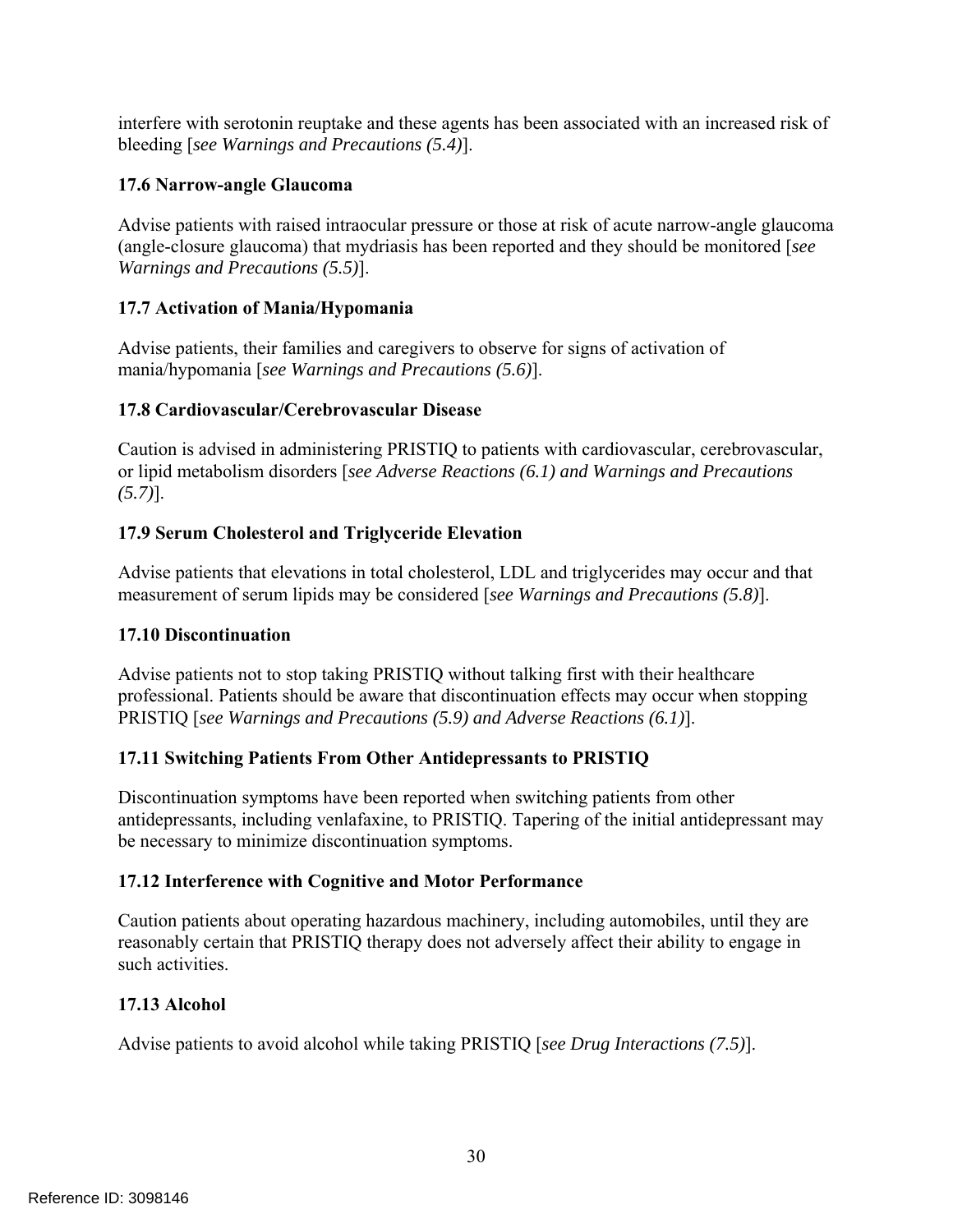## **17.14 Allergic Reactions**

Advise patients to notify their physician if they develop allergic phenomena such as rash, hives, swelling, or difficulty breathing.

## **17.15 Pregnancy**

Advise patients to notify their physician if they become pregnant or intend to become pregnant during therapy [*see Use in Specific Populations (8.1)*].

## **17.16 Nursing**

Advise patients to notify their physician if they are breastfeeding an infant [*see Use in Specific Populations (8.3)*].

## **17.17 Residual Inert Matrix Tablet**

Distributed by

Patients receiving PRISTIQ may notice an inert matrix tablet passing in the stool or via colostomy. Patients should be informed that the active medication has already been absorbed by the time the patient sees the inert matrix tablet.



Wyeth Pharmaceuticals Inc A subsidiary of Pfizer Inc, Philadelphia, PA 19101

LAB-0452-5.0

Revised October 2011

# **MEDICATION GUIDE**

PRISTIQ® (pris-**TEEK**) Extended-Release Tablets (desvenlafaxine)

## **Antidepressant Medicines, Depression and Other Serious Mental Illnesses, and Suicidal Thoughts or Actions**

 antidepressant medicines. Read the Medication Guide that comes with your or your family member's antidepressant medicine. This Medication Guide is only about the risk of suicidal thoughts and actions with

## **Talk to your, or your family member's, healthcare provider about:**

- all risks and benefits of treatment with antidepressant medicines
- all treatment choices for depression or other serious mental illness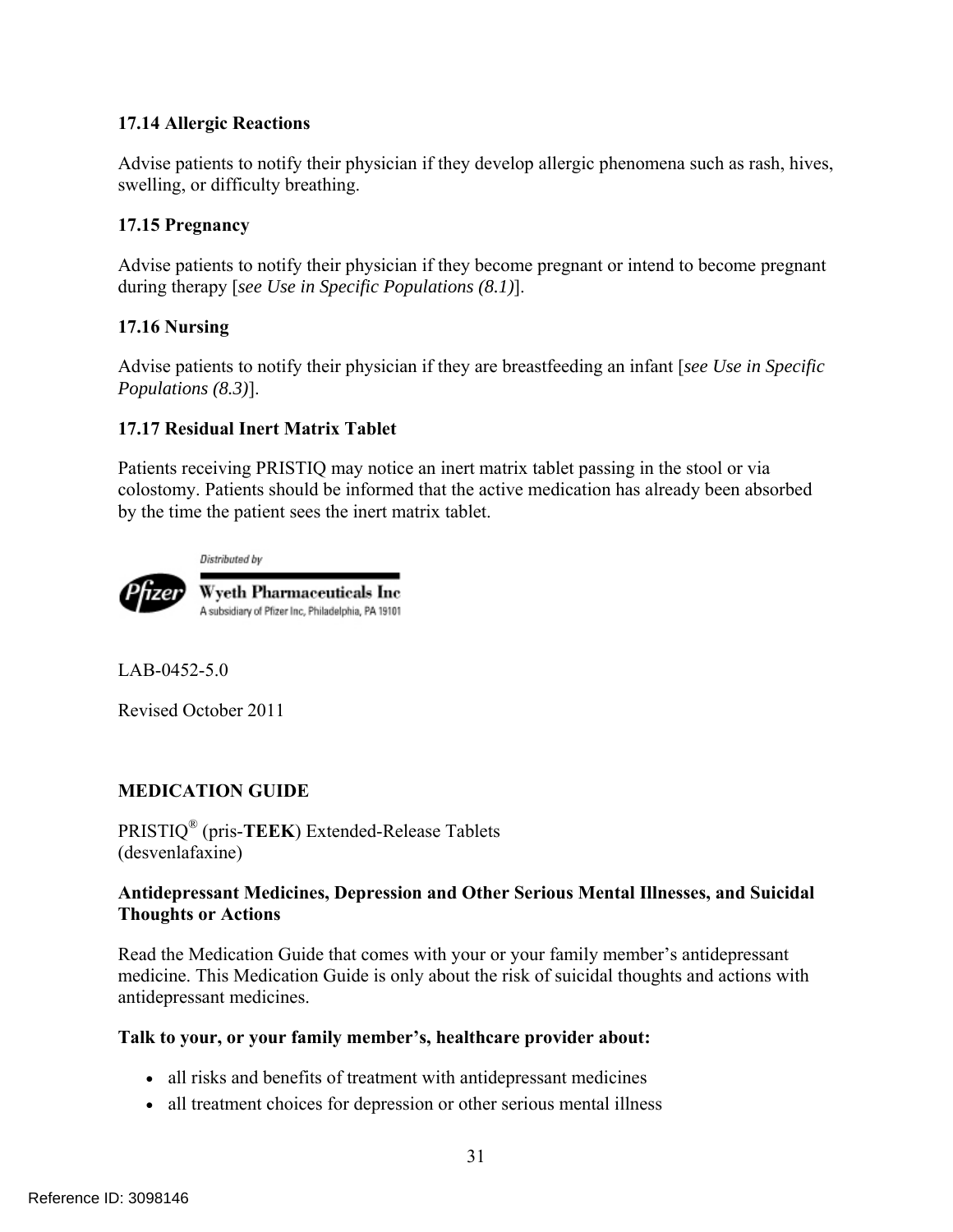**What is the most important information I should know about antidepressant medicines, depression and other serious mental illnesses, and suicidal thoughts or actions?** 

- 1. **Antidepressant medicines may increase suicidal thoughts or actions in some children, teenagers, and young adults within the first few months of treatment.**
- 2. **Depression and other serious mental illnesses are the most important causes of suicidal thoughts and actions. Some people may have a particularly high risk of having suicidal thoughts or actions.** These include people who have (or have a family history of) bipolar illness (also called manic-depressive illness) or suicidal thoughts or actions.
- 3. **How can I watch for and try to prevent suicidal thoughts and actions in myself or a family member?**
- Pay close attention to any changes, especially sudden changes, in mood, behaviors, thoughts, or feelings. This is very important when an antidepressant medicine is started or when the dose is changed.
- Call the healthcare provider right away to report new or sudden changes in mood, behavior, thoughts, or feelings.
- Keep all follow-up visits with the healthcare provider as scheduled. Call the healthcare provider between visits as needed, especially if you have concerns about symptoms.

## **Call a healthcare provider right away if you or your family member has any of the following symptoms, especially if they are new, worse, or worry you:**

| • thoughts about suicide or dying   | • trouble sleeping (insomnia)                 |
|-------------------------------------|-----------------------------------------------|
| • attempts to commit suicide        | • new or worse irritability                   |
| • new or worse depression           | • acting aggressive, being angry, or violent  |
| • new or worse anxiety              | • acting on dangerous impulses                |
|                                     | • an extreme increase in activity and talking |
| • feeling very agitated or restless | (mania)                                       |
| • panic attacks                     | • other unusual changes in behavior or mood   |

## **What else do I need to know about antidepressant medicines?**

- Never stop an antidepressant medicine without first talking to a healthcare provider. Stopping an antidepressant medicine suddenly can cause other symptoms.
- **Antidepressants are medicines used to treat depression and other illnesses.** It is important to discuss all the risks of treating depression and also the risks of not treating it. Patients and their families or other caregivers should discuss all treatment choices with the healthcare provider, not just the use of antidepressants.
- **Antidepressant medicines have other side effects.** Talk to the healthcare provider about the side effects of the medicine prescribed for you or your family member.
- **Antidepressant medicines can interact with other medicines.** Know all of the medicines that you or your family member takes. Keep a list of all medicines to show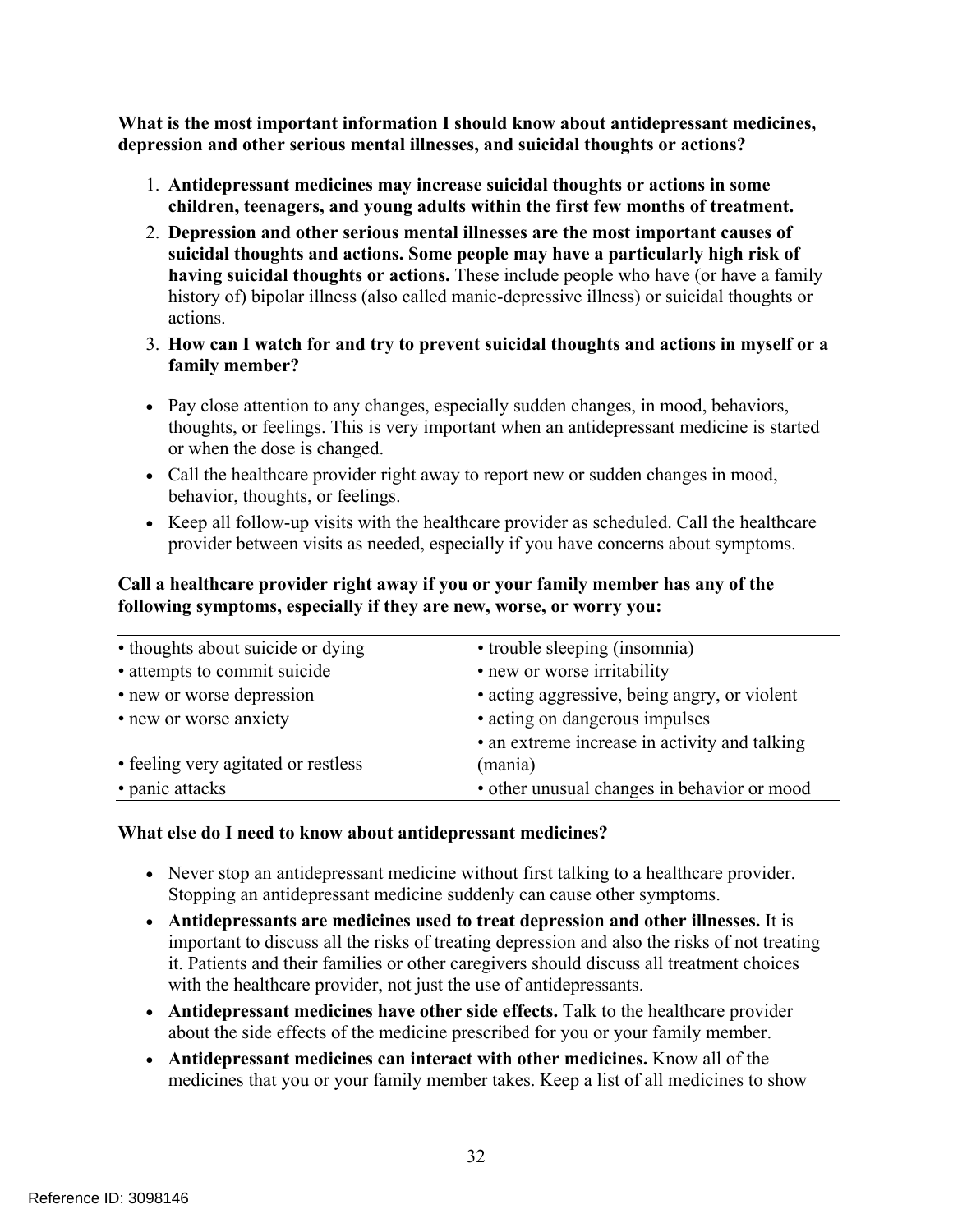the healthcare provider. Do not start new medicines without first checking with your healthcare provider.

 **Not all antidepressant medicines prescribed for children are FDA approved for use in children.** Talk to your child's healthcare provider for more information.

This Medication Guide has been approved by the U.S. Food and Drug Administration for all antidepressants.

# **Important Information about PRISTIQ**® **Extended-Release Tablets**

Read the patient information that comes with PRISTIQ before you take PRISTIQ and each time you refill your prescription. There may be new information. If you have questions, ask your healthcare provider. This information does not take the place of talking with your healthcare provider about your medical condition or treatment.

## **What is PRISTIQ?**

- PRISTIQ is a prescription medicine used to treat depression. PRISTIQ belongs to a class of medicines known as SNRIs (or serotonin-norepinephrine reuptake inhibitors).
- PRISTIO has not been studied or approved for use in children and adolescents.

# **Who should not take PRISTIQ?**

## Do not take PRISTIQ if you:

- are allergic to desvenlafaxine, venlafaxine or any of the ingredients in PRISTIQ. See the end of this Medication Guide for a complete list of ingredients in PRISTIQ.
- currently take or have taken within the last 14 days, any medicine known as an MAOI. Taking an MAOI with certain other medicines, including PRISTIQ, can cause serious or even life-threatening side effects. Also, you must wait at least 7 days after you stop taking PRISTIQ before you take any MAOI.

# **What should I tell my healthcare provider before taking PRISTIQ?**

Tell your healthcare provider about all your medical conditions, including if you:

- have high blood pressure
- have heart problems
- have high cholesterol or high triglycerides
- have a history of a stroke
- have or had depression, suicidal thoughts or behavior
- have glaucoma
- have kidney problems
- have liver problems
- have or had bleeding problems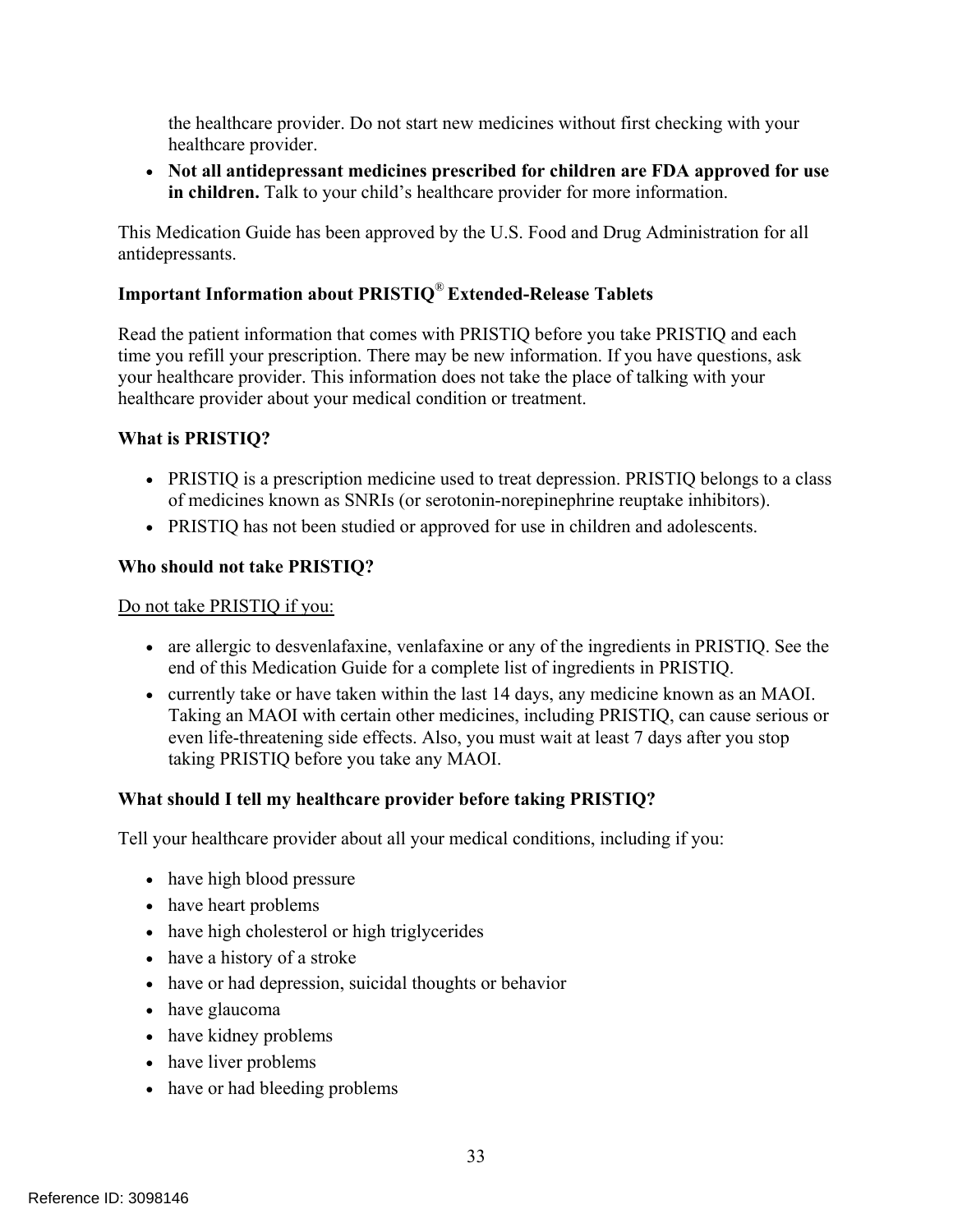- have or had seizures or convulsions
- have mania or bipolar disorder
- have low sodium levels in your blood
- are pregnant or plan to become pregnant. It is not known if PRISTIQ will harm your unborn baby.
- are breastfeeding. PRISTIQ can pass into your breast milk and may harm your baby. Talk with your healthcare provider about the best way to feed your baby if you take PRISTIQ.

#### **Serotonin syndrome or neuroleptic malignant syndrome (NMS)-like reactions**

Rare, but potentially life-threatening, conditions called serotonin syndrome or Neuroleptic Malignant Syndrome (NMS)-like reactions can happen when medicines such as PRISTIQ are taken with certain other medicines. Serotonin syndrome or NMS-like reactions can cause serious changes in how your brain, muscles, heart and blood vessels, and digestive system work. **Especially tell your healthcare provider if you take the following:** 

- medicines to treat migraine headaches known as triptans
- medicines used to treat mood, anxiety, psychotic, or thought disorders, including tricyclics, lithium, selective serotonin reuptake inhibitors (SSRIs), serotonin norepinephrine reuptake inhibitors (SNRIs), antipsychotic drugs, or other dopamine antagonists, such as metoclopramide
- silbutramine
- tramadol
- St. John's Wort
- MAOIs (including linezolid, an antibiotic)
- tryptophan supplements

Ask your healthcare provider if you are not sure if you are taking any of these medicines.

Before you take PRISTIQ with any of these medicines, talk to your healthcare provider about serotonin syndrome. See "What are the possible side effects of PRISTIQ?"

#### **PRISTIQ contains the medicine desvenlafaxine. Do not take PRISTIQ with other medicines containing venlafaxine or desvenlafaxine.**

#### **How should I take PRISTIQ?**

- Take PRISTIQ exactly as your healthcare provider has told you.
- Take PRISTIQ at about the same time each day.
- PRISTIO may be taken either with or without food.
- Swallow PRISTIQ tablets whole, with fluid. Do not crush, cut, chew, or dissolve PRISTIQ tablets because the tablets are time-released.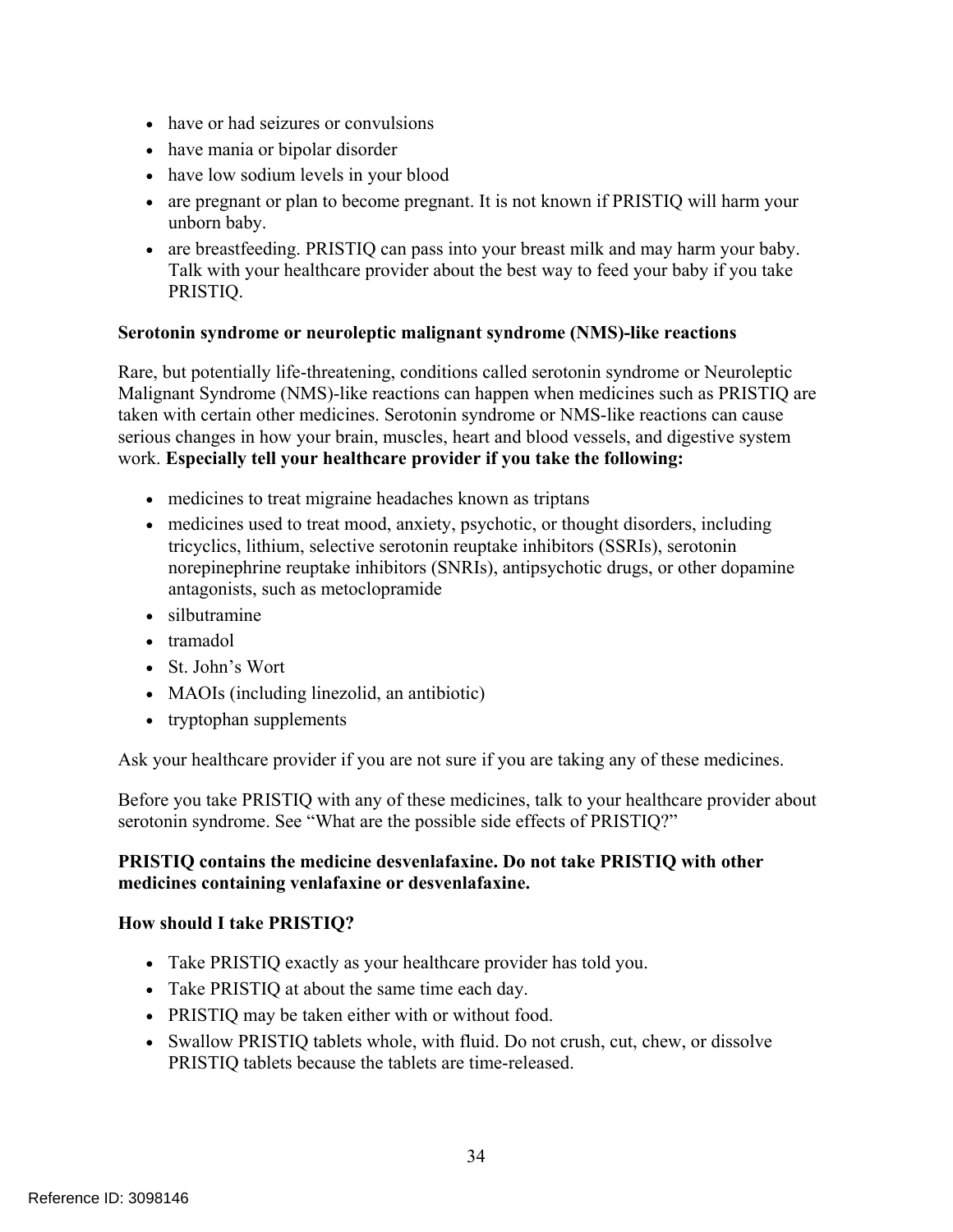- When you take PRISTIQ, you may see something in your stool that looks like a tablet. This is the empty shell from the tablet after the medicine has been absorbed by your body.
- It is common for antidepressant medicines such as PRISTIQ to take several weeks before you start to feel better. Do not stop taking PRISTIQ if you do not feel results right away.
- Do not stop taking or change the dose of PRISTIQ without talking with your healthcare provider, even if you feel better.
- Talk with your healthcare provider about how long you should use PRISTIQ. Take PRISTIQ for as long as your healthcare provider tells you to.
- If you miss a dose of PRISTIQ, take it as soon as you remember. If it is almost time for your next dose, skip the missed dose. Do not try to "make up" for the missed dose by taking two doses at the same time.
- Do not take more PRISTIQ than prescribed by your healthcare provider. If you take more PRISTIQ than the amount prescribed, contact your healthcare provider right away.
- In case of an overdose of PRISTIQ, call your healthcare provider or poison control center, or go to the emergency room right away.

## **Switching from other antidepressants**

Side effects from discontinuing antidepressant medication have occurred when patients switched from other antidepressants, including venlafaxine, to PRISTIQ. Your doctor may gradually reduce the dose of your initial antidepressant medication to help to reduce these side effects.

# **What should I avoid while taking PRISTIQ?**

- Do not drive a car or operate machinery until you know how PRISTIQ affects you.
- Avoid drinking alcohol while taking PRISTIQ.

# **What are the possible side effects of PRISTIQ?**

## **PRISTIQ can cause serious side effects, including:**

- **See the beginning of this Medication Guide Antidepressant Medicines, Depression and other Serious Mental Illnesses, and Suicidal Thoughts or Actions.**
- **Serotonin syndrome or neuroleptic malignant syndrome (NMS)-like reactions. See "What should I tell my healthcare provider before taking PRISTIQ?"**

Get medical help right away if you think that you have these syndromes. Signs and symptoms of these syndromes may include one or more of the following:

| • restlessness                              | • increase in blood pressure |
|---------------------------------------------|------------------------------|
| • hallucinations (seeing and hearing things | • diarrhea                   |
| that are not real)                          |                              |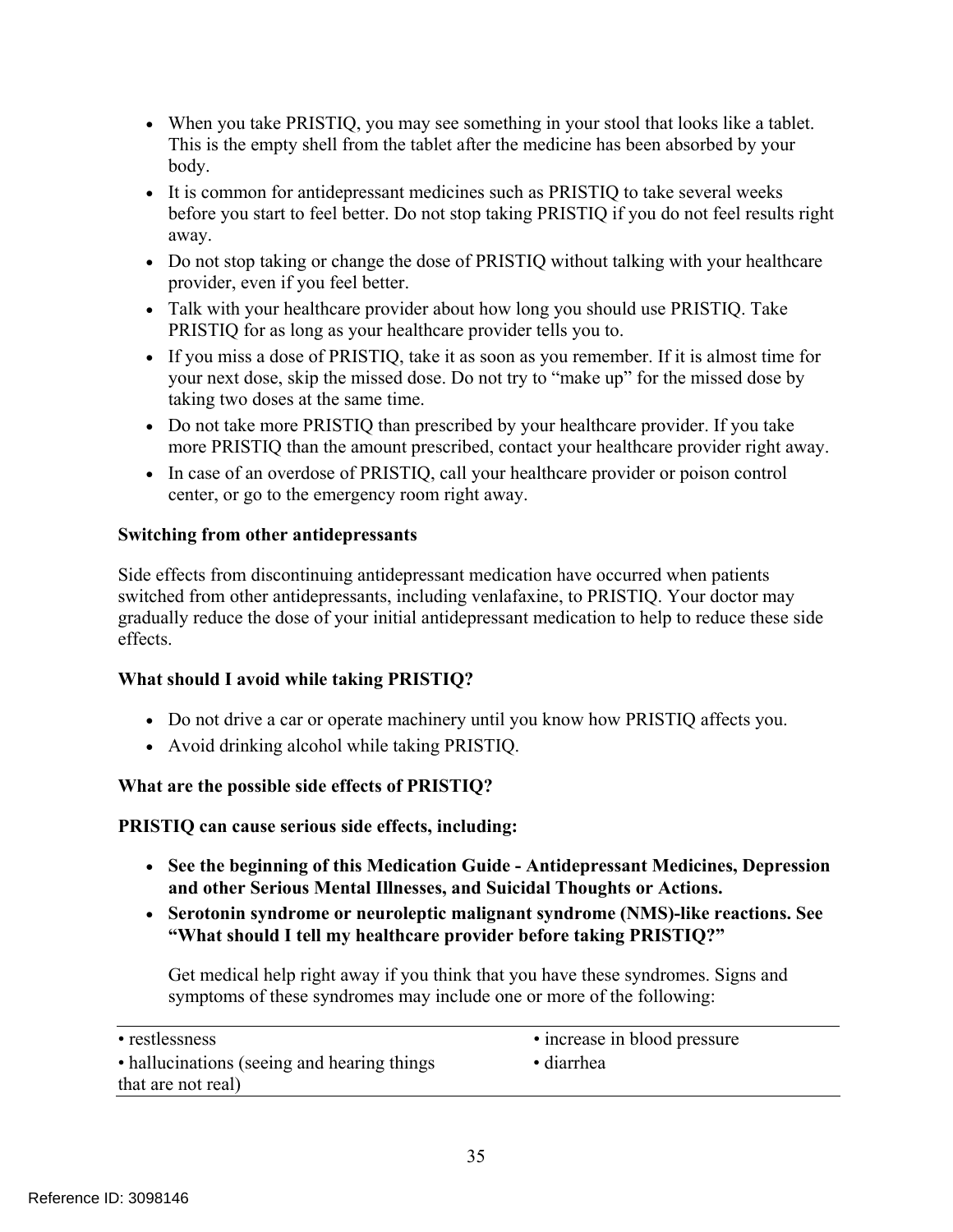| • loss of coordination       | • coma      |
|------------------------------|-------------|
| • fast heart beat            | • nausea    |
| • increased body temperature | • vomiting  |
| • muscle stiffness           | • confusion |

#### **PRISTIQ may also cause other serious side effects, including:**

- **New or worsened high blood pressure (hypertension).** Your healthcare provider should monitor your blood pressure before and while you are taking PRISTIQ. If you have high blood pressure, it should be controlled before you start taking PRISTIQ.
- **Abnormal bleeding or bruising.** PRISTIQ and other SNRIs/SSRIs may cause you to have an increased chance of bleeding. Taking aspirin, NSAIDs (non-steroidal antiinflammatory drugs), or blood thinners may add to this risk. Tell your healthcare provider right away about any unusual bleeding or bruising.
- **Glaucoma (increased eye pressure)**
- **Increased cholesterol and triglyceride levels in your blood**
- **Symptoms when stopping PRISTIQ (discontinuation symptoms).** Side effects may occur when stopping PRISTIQ (discontinuation symptoms), especially when therapy is stopped suddenly. Your healthcare provider may want to decrease your dose slowly to help avoid side effects. Some of these side effects may include:

| • dizziness                    | • anxiety         |
|--------------------------------|-------------------|
| • nausea                       | • abnormal dreams |
| • headache                     | • tiredness       |
| • irritability                 | • sweating        |
| • sleeping problems (insomnia) | • diarrhea        |

## **Seizures (convulsions)**

- **Low sodium levels in your blood.** Symptoms of this may include: headache, difficulty concentrating, memory changes, confusion, weakness and unsteadiness on your feet. In severe or more sudden cases, symptoms can include: hallucinations (seeing or hearing things that are not real), fainting, seizures and coma. If not treated, severe low sodium levels could be fatal.
- **Allergic reactions.** Some reactions can be severe such as swelling beneath the skin (e.g., throat, face, hands).

Contact your healthcare provider if you think you have any of these side effects.

Common side effects with PRISTIQ include:

| • headache<br>• diarrhea<br>• vomiting<br>$\cdot$ dry mouth | • nausea   | • tiredness |  |
|-------------------------------------------------------------|------------|-------------|--|
|                                                             |            |             |  |
|                                                             |            |             |  |
|                                                             | • sweating | • anxiety   |  |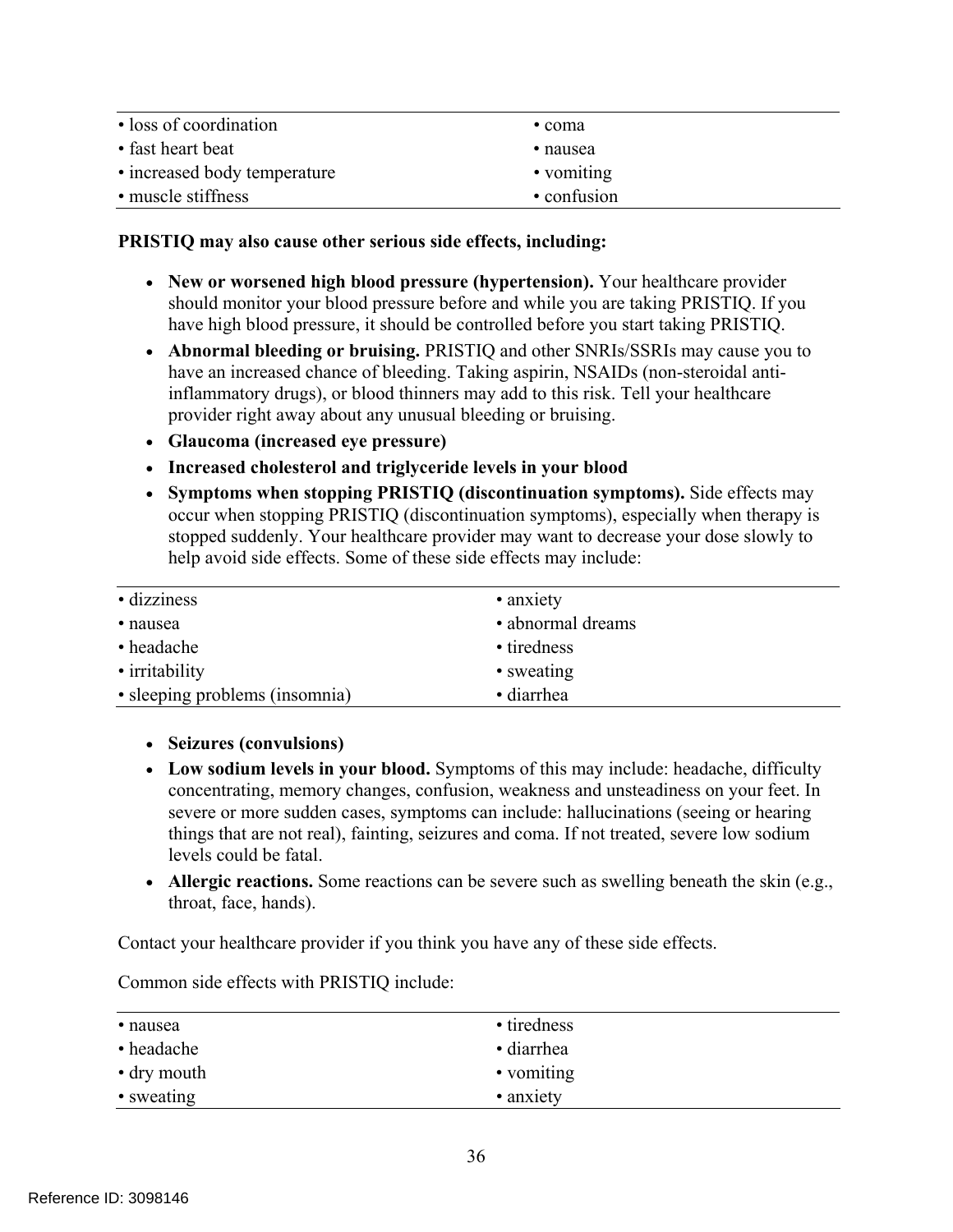| · dizziness        | • tremor                                      |
|--------------------|-----------------------------------------------|
| · insomnia         | • dilated pupils                              |
| • constipation     | • decreased sex drive                         |
| • loss of appetite | • delayed orgasm and ejaculation              |
| • sleepiness       | • feeling that your surroundings are spinning |
|                    | or moving                                     |

These are not all the possible side effects of PRISTIQ. Tell your healthcare provider about any side effect that bothers you or does not go away. Call your doctor for medical advice about side effects. You may report side effects to FDA at 1-800-FDA-1088. For more information on these and other side effects associated with PRISTIQ, talk to your healthcare provider, visit our web site at www.pristiq.com or call our toll-free number at 1-888-PRISTIQ (774-7847).

## **How should I store PRISTIQ?**

- Store PRISTIQ at  $68^{\circ}$  to  $77^{\circ}$ F (20° to 25°C).
- Do not use PRISTIQ after the expiration date (EXP), which is on the container. The expiration date refers to the last day of that month.
- Keep PRISTIQ and all medicines out of the reach of children.

## **General Information about the safe and effective use of PRISTIQ**

Medicines are sometimes used for conditions that are not mentioned in Medication Guides. Do not use PRISTIQ for a condition for which it was not prescribed. Do not give PRISTIQ to other people, even if they have the same symptoms that you have. It may harm them.

This Medication Guide summarizes the most important information about PRISTIQ. If you would like more information, talk with your healthcare provider. You can ask your pharmacist or healthcare provider for information about PRISTIQ that is written for healthcare professionals. For more information, go to www.pristiq.com or call 1-888-PRISTIQ (774-7847).

## **What are the ingredients in PRISTIQ?**

**Active ingredient:** desvenlafaxine

**Inactive ingredients:** For the 50 mg tablet, hypromellose, microcrystalline cellulose, talc, magnesium stearate and film coating, which consists of polyvinyl alcohol, polyethylene glycol, talc, titanium dioxide, and iron oxides.

For the 100 mg tablet, hypromellose, microcrystalline cellulose, talc, magnesium stearate, a film coating which consists of polyvinyl alcohol, polyethylene glycol, talc, titanium dioxide, iron oxide and FD&C yellow #6.

This Medication Guide has been approved by the U.S. Food and Drug Administration.

Issued April 2011.